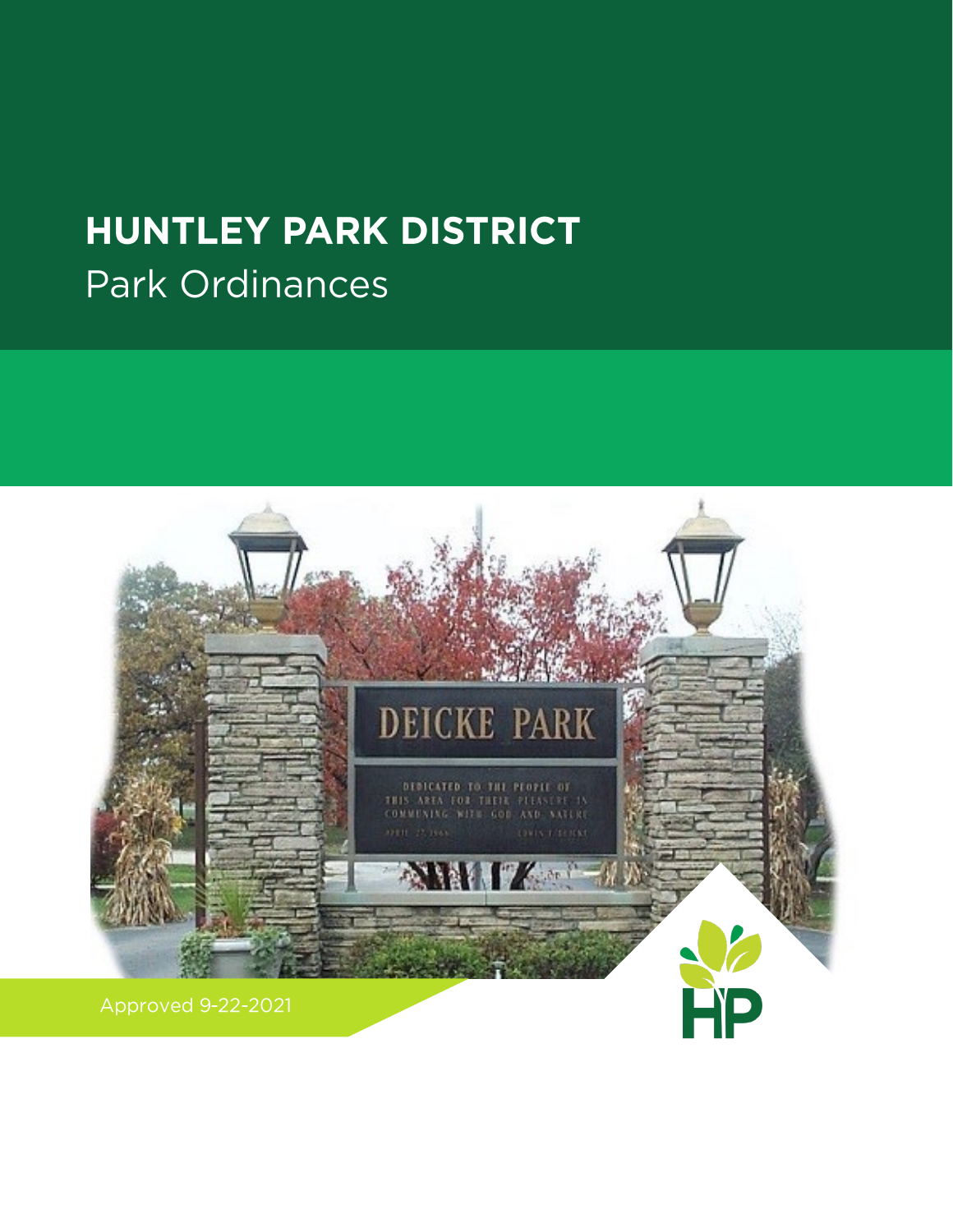# Contents

| Section 1.01. |                                                                                              |  |
|---------------|----------------------------------------------------------------------------------------------|--|
| Section 1.02. |                                                                                              |  |
| Section 1.03. |                                                                                              |  |
|               |                                                                                              |  |
| Section 2.01. |                                                                                              |  |
| Section 2.02. |                                                                                              |  |
| Section 2.03. |                                                                                              |  |
| Section 2.04. |                                                                                              |  |
| Section 2.05. |                                                                                              |  |
| Section 2.06. |                                                                                              |  |
| Section 2.07. |                                                                                              |  |
| Section 2.08. |                                                                                              |  |
| Section 2.09. |                                                                                              |  |
| Section 2.10. |                                                                                              |  |
| Section 2.11. |                                                                                              |  |
| Section 2.12. |                                                                                              |  |
| Section 2.13. |                                                                                              |  |
| Section 2.14. |                                                                                              |  |
| Section 2.15. | Fairs and Special Events: Sale and Distribution of Merchandise; Soliciting Contributions  13 |  |
| Section 2.16. |                                                                                              |  |
| Section 2.17. |                                                                                              |  |
| Section 2.18. |                                                                                              |  |
| Section 2.19. |                                                                                              |  |
| Section 2.20. |                                                                                              |  |
| Section 2.21. |                                                                                              |  |
| Section 2.22. |                                                                                              |  |
| Section 2.23. |                                                                                              |  |
| Section 2.24. |                                                                                              |  |
| Section 2.25. |                                                                                              |  |
| Section 2.26. | Posting Printed or Written Material on Public Places and Objects  17                         |  |
| Section 2.27. |                                                                                              |  |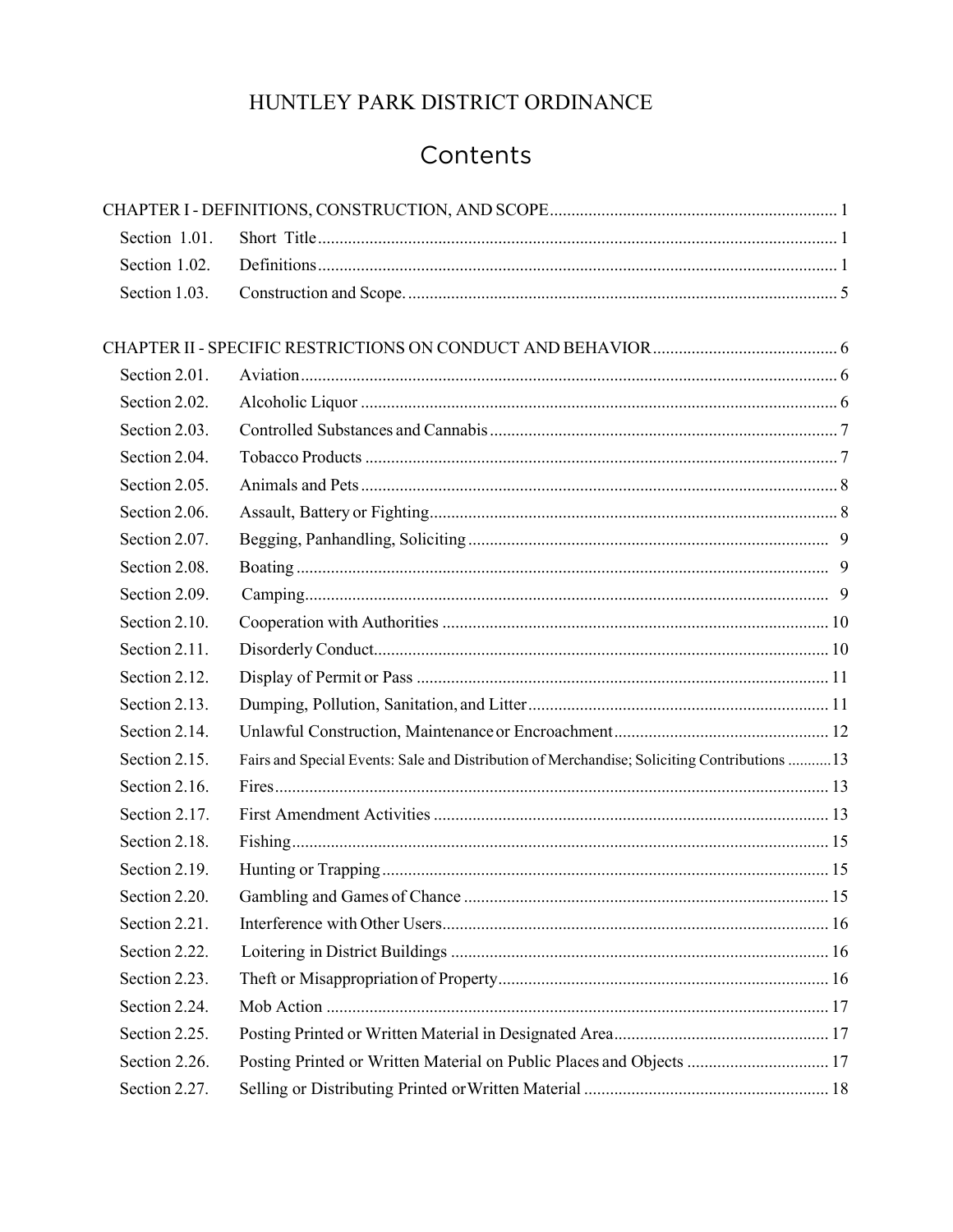| Section 2.28. |  |
|---------------|--|
| Section 2.29. |  |
| Section 2.30. |  |
| Section 2.31. |  |
| Section 2.32. |  |
| Section 2.33. |  |
| Section 2.34. |  |
| Section 2.35. |  |
| Section 2.36. |  |
| Section 2.37. |  |
| Section 2.38. |  |
| Section 2.39. |  |
| Section 2.40. |  |
| Section 2.41. |  |
| Section 2.42. |  |
| Section 2.43. |  |
| Section 2.44. |  |
|               |  |
|               |  |
| Section 3.01. |  |
| Section 3.02. |  |
| Section 3.03. |  |
| Section 3.04. |  |
| Section 3.05. |  |
| Section 3.06. |  |
| Section 3.07. |  |
| Section 3.08. |  |
| Section 3.09. |  |
| Section 3.10. |  |
| Section 3.11. |  |
| Section 3.12. |  |
| Section 3.13. |  |
| Section 3.14. |  |
| Section 3.15. |  |
| Section 3.16. |  |
| Section 3.17. |  |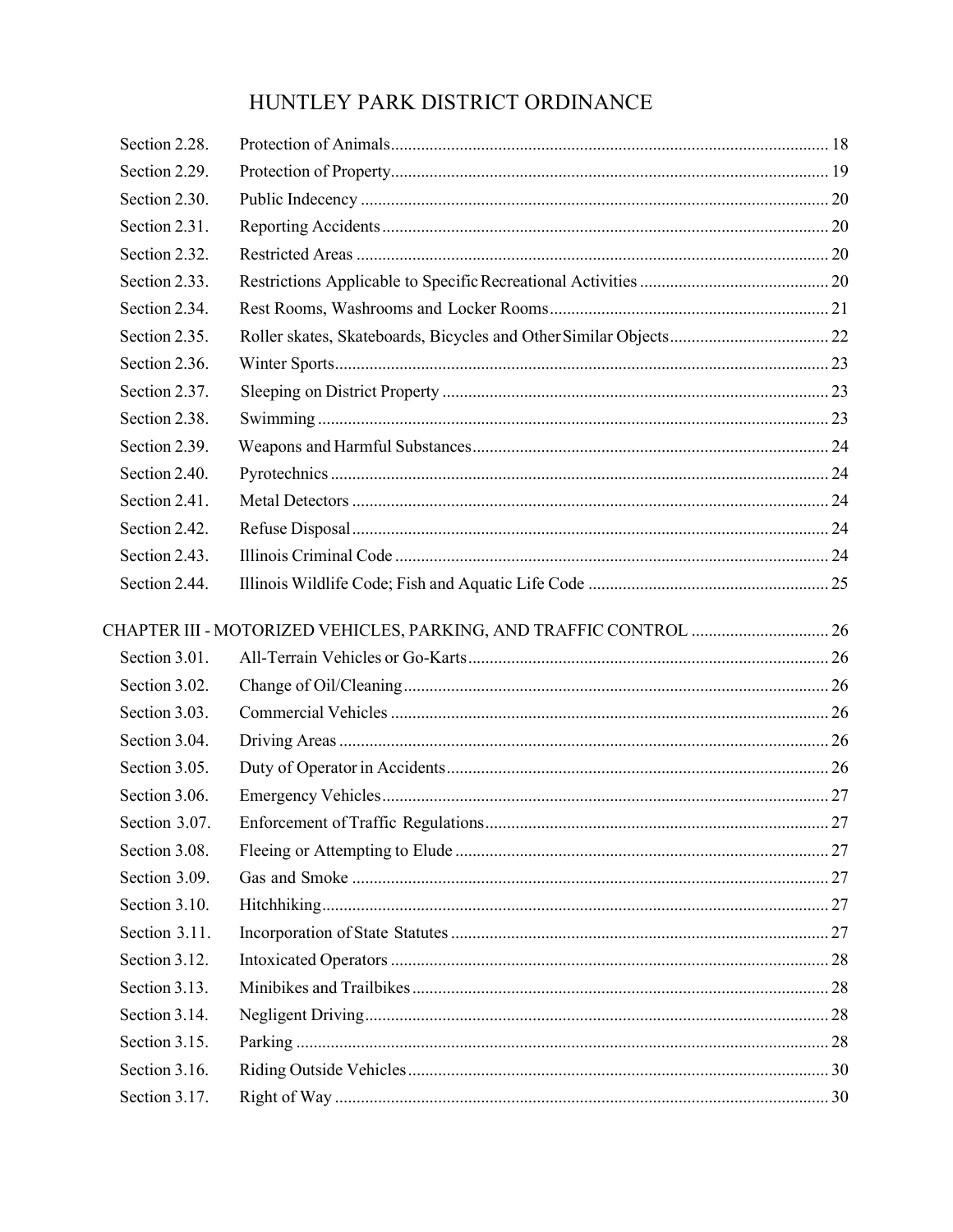| Section 3.18.     |                                                                         |  |
|-------------------|-------------------------------------------------------------------------|--|
| Section 3.19.     |                                                                         |  |
| Section 3.20.     |                                                                         |  |
| Section 3.21.     |                                                                         |  |
| Section 3.22.     |                                                                         |  |
| Section 3.23      | Unauthorized Use of Parking Places Reserved for Handicapped Persons  31 |  |
| Section 3.24.     |                                                                         |  |
| Section 3.25.     |                                                                         |  |
|                   | CHAPTER IV - PARK HOURS, CLOSING, AND GENERAL OPERATION POLICIES33      |  |
| Section 4.01.     |                                                                         |  |
| Section 4.02.     |                                                                         |  |
| Section 4.03.     |                                                                         |  |
| Section 4.04.     |                                                                         |  |
| Section 4.05.     |                                                                         |  |
| Section 4.06.     |                                                                         |  |
| Section 4.07.     |                                                                         |  |
| Section 4.08.     |                                                                         |  |
| Section 4.09.     |                                                                         |  |
|                   |                                                                         |  |
| Section 5.01.     |                                                                         |  |
| Section 5.02.     |                                                                         |  |
| Section 5.03.     |                                                                         |  |
| Section 5.04.     |                                                                         |  |
| Section 5.05.     |                                                                         |  |
| Section 5.06.     |                                                                         |  |
| Section 5.07.     |                                                                         |  |
| <b>CHAPTER VI</b> |                                                                         |  |
| Section 6.01.     |                                                                         |  |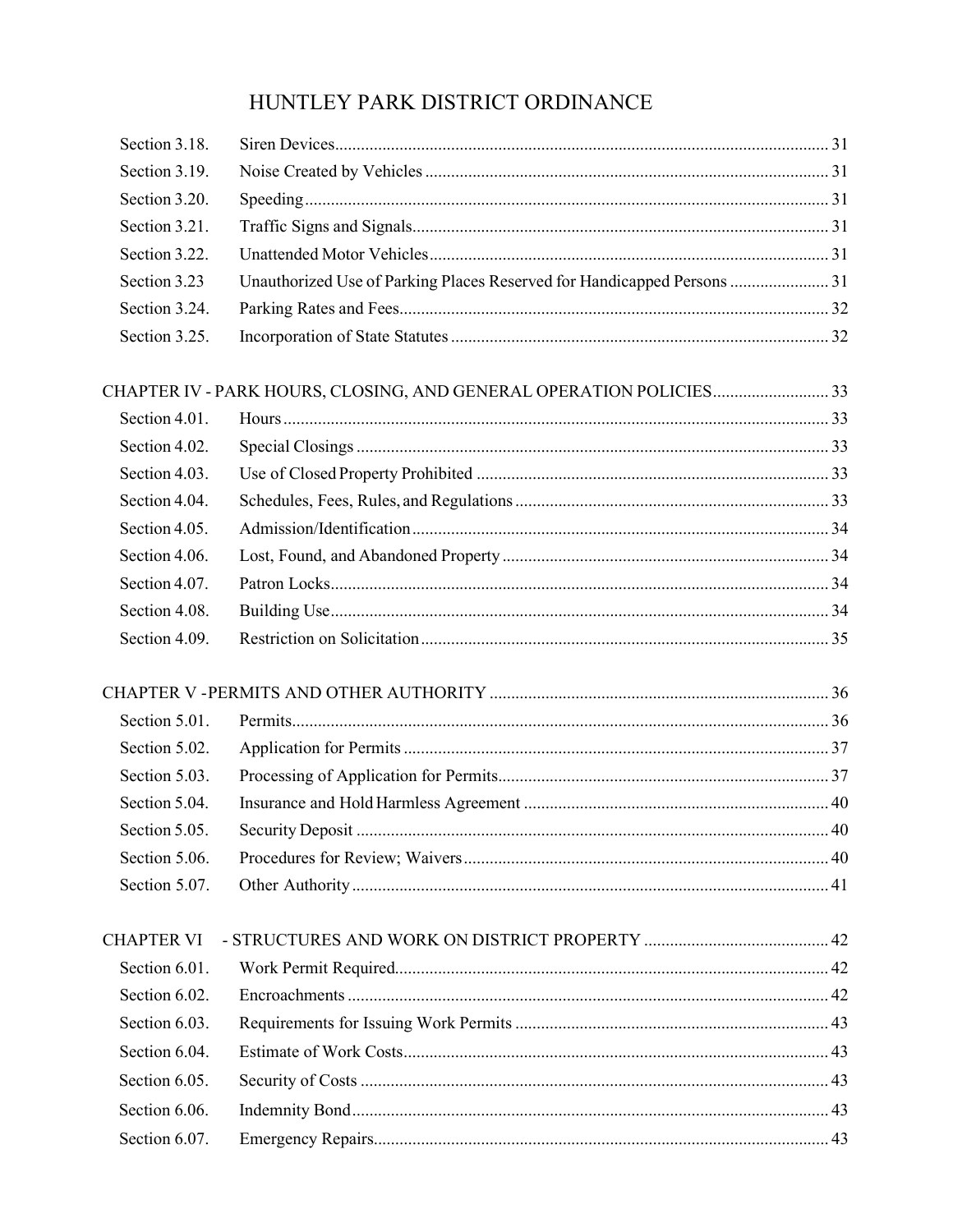| Section 6.08.  |  |
|----------------|--|
| Section 6.09.  |  |
|                |  |
| Section 7.01.  |  |
| Section 7.02.  |  |
| Section 7.03.  |  |
| Section 7.04   |  |
|                |  |
| Section 8.01.  |  |
| Section 8.02.  |  |
| Section 8.03.  |  |
| Section 8.04.  |  |
| Section 8.05.  |  |
| Section 8.06.  |  |
| Section 8.07.  |  |
| Section 8.08.  |  |
| Section 8.09.  |  |
| Section 8.10.  |  |
| Section 8.11.  |  |
| Section 8.12.  |  |
| Section 8.13   |  |
|                |  |
|                |  |
|                |  |
| Section 11.01. |  |
| Section 11.02. |  |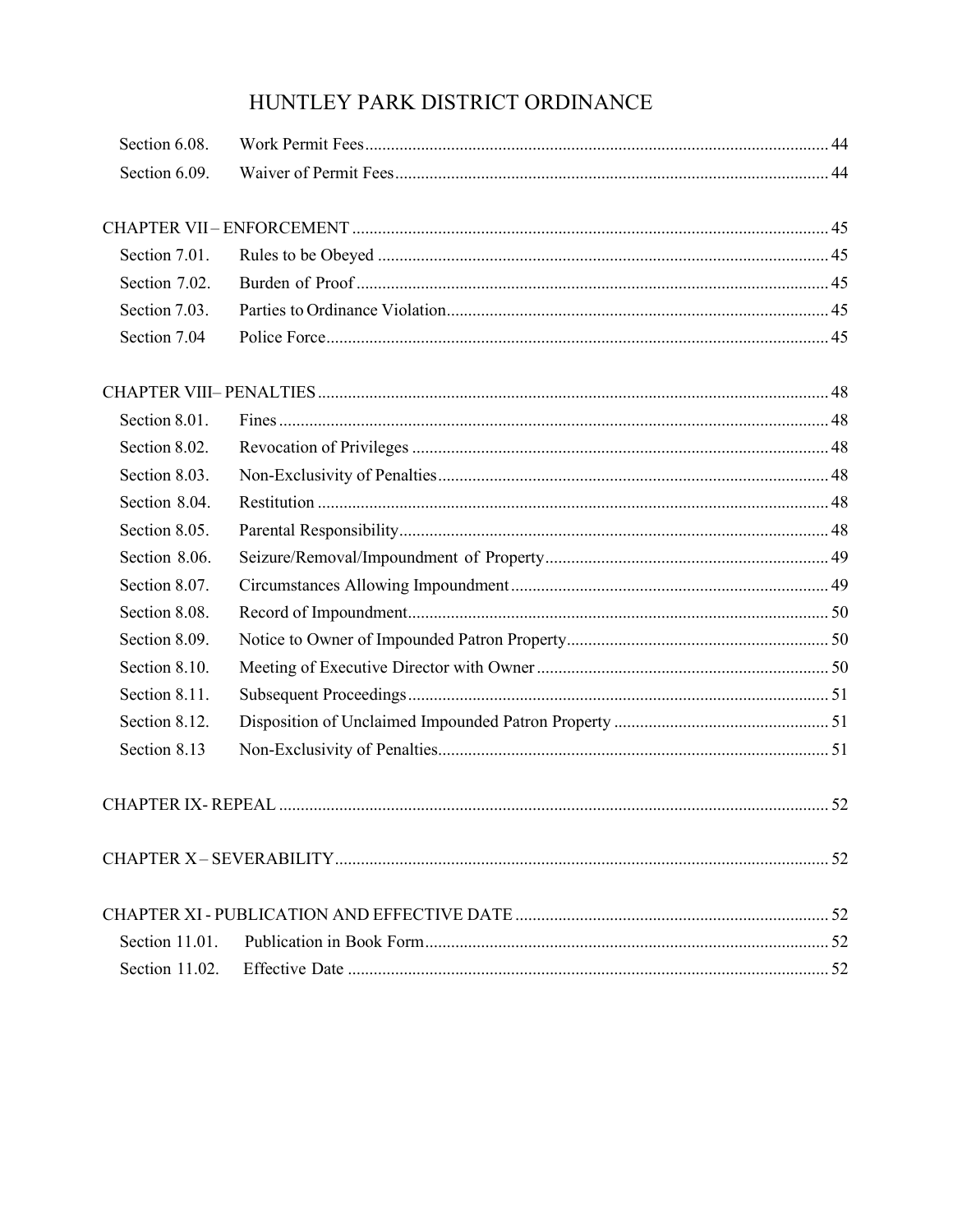### HUNTLEY PARK DISTRICT ORDINANCE **CHAPTER I - DEFINITIONS, CONSTRUCTION, AND SCOPE**

<span id="page-5-1"></span><span id="page-5-0"></span>Section 1.01. Short Title

This Ordinance regulating the use of the parks and property owned or controlled by the Huntley Park District shall be known and may be cited as the "Ordinance Code of the Huntley Park District."

#### <span id="page-5-2"></span>Section 1.02. Definitions

Unless otherwise expressly stated elsewhere in this Ordinance, for purposes of this Ordinance, the following words, terms, and phrases shall have the meanings given herein:

- 1. "Agent" means any representative contracted to the Huntley Park District acting within the scope of his/her/their authority, such as caterers, outside vendors, etc.
- 2. "Aircraft" means any device that is used or intended to be used for human flight in the air.
- 3. "Alcoholic Liquor" is defined as provided in the Illinois Liquor Control Act of 1934 (235 ILCS 5/1-3.05) as amendedhereafter.
- 4. "Aquatic Life" means all fish, reptiles, amphibians, crayfish, mussels, mollusks, and crustaceans.
- 5. "Bathhouse" means that portion of the pool area which is used to pay admission and change clothes prior to entering the water.
- 6. "Board" meansthe Board of Park Commissioners of the Huntley Park District.
- 7. "Camp" or "Camping" shall include the erecting of a tent or shelter of natural or synthetic material, preparing a sleeping bag, hammock, or other bedding material for use, setting up any temporary or permanent camping equipment including without limitation food preparation equipment, parking of a motor vehicle, motor home or trailer, or mooring of a vessel, for the apparent purpose of overnight occupancy; and/or in connection therewith, the use of District Property for living accommodation purposes such as sleeping activities, or making preparations for sleeping activities, or storing Personal property, or making preparations to store Personal property, or making a fire or using a device to provide heat other than as may be permitted as part of a District event or activity.
- 8. "Cannabis" is defined as provided in the Illinois Cannabis Control Act (720 ILCS 550/3(a)) as amended hereafter.
- 9. "Carry" means to wear, bear, or have on or about the Person.
- 10. "Code" means the Ordinance Code of the Huntley Park District and all amendmentsthereto.
- 11. "Commercial Solicitation" means any one or more of the following activities, not done for charitable purposes, by a Person on District property;
	- 1. The sale of, or seeking to obtain orders for the purchase of goods, wares, merchandise, foodstuff or services of any kind, character or description, for any kind of consideration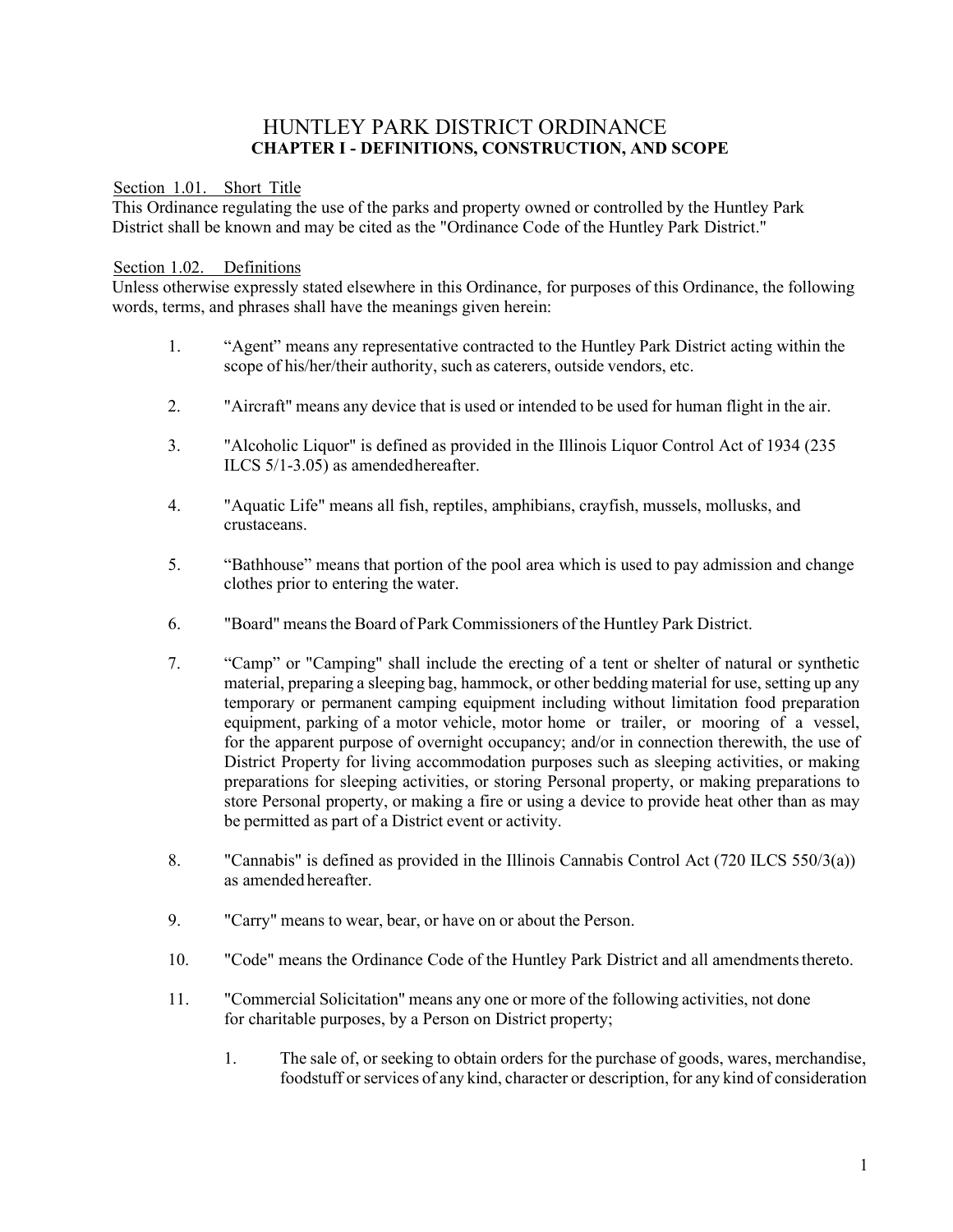whatever.

- 2. The sale of, or seeking to obtain prospective customers for any application or purchase of insurance of any type, kind or character.
- 3. The sale of, or seeking to obtain subscriptions to books, magazines, periodicals, newspapers or any type kind of publication.
- 12. "Controlled Substance" is defined as provided in the Illinois Controlled Substances Act (720 ILCS 570/102 (f), 204, 206, 208, 210 and 212) as amended hereafter.
- 13. "County" means County of McHenry or County of Kane.
- 14. "Department Head" means the Person immediately in charge of a given District department and its activities and to whom all employees of such department are directly responsible.
- 15. "Director" means the Person immediately in charge of a given District department and its activities and to whom all employees of such department are directly responsible (e.g., Director of Recreation or Director of Parks & Facilities).
- 16. "District" is the Huntley Park District, McHenry County and Kane County, Illinois.
- 17. "District Property" is all of the property, real and Personal, of every kind and description located within the jurisdiction of, or owned, administered, leased or licensed by, or otherwise in the possession or under the control of the District including without limitation every building, shelter, street, sidewalk, trail, path, park, wilderness or open space, or other public place or facility and all District Waters located on or adjacent to or flowing over property located within the jurisdiction of, or owned, administered, leased or licensed by, or otherwise in the possession or under the control of the District.
- 18. "District Waters" shall include all water located on or adjacent to or flowing over land owned, leased, or generally administered or operated by the Huntley Park District, including without limitation all natural or man-made lakes, rivers, creeks, streams, ponds, lagoons, bays, and drainage ways.
- 19. "Domesticated Animal" shall include any animal of a species of vertebrates that has been domesticated by humans so as to live and breed in a tame condition and depend on humankind for survival.
- 20. "Drone" means an unmanned aircraft system used for public, recreational or commercial purposes.
- 21. "Drug Paraphernalia" is defined as provided by the Illinois Drug Paraphernalia Control Act (720 ILCS 600/1d) as amended hereafter.
- 22. "Executive Director" means the individual appointed by the Board of Commissioners of the Huntley Park District as the Executive Director of the District.
- 23. "FAA" means Federal Aviation Administration, or any successor Federal agency.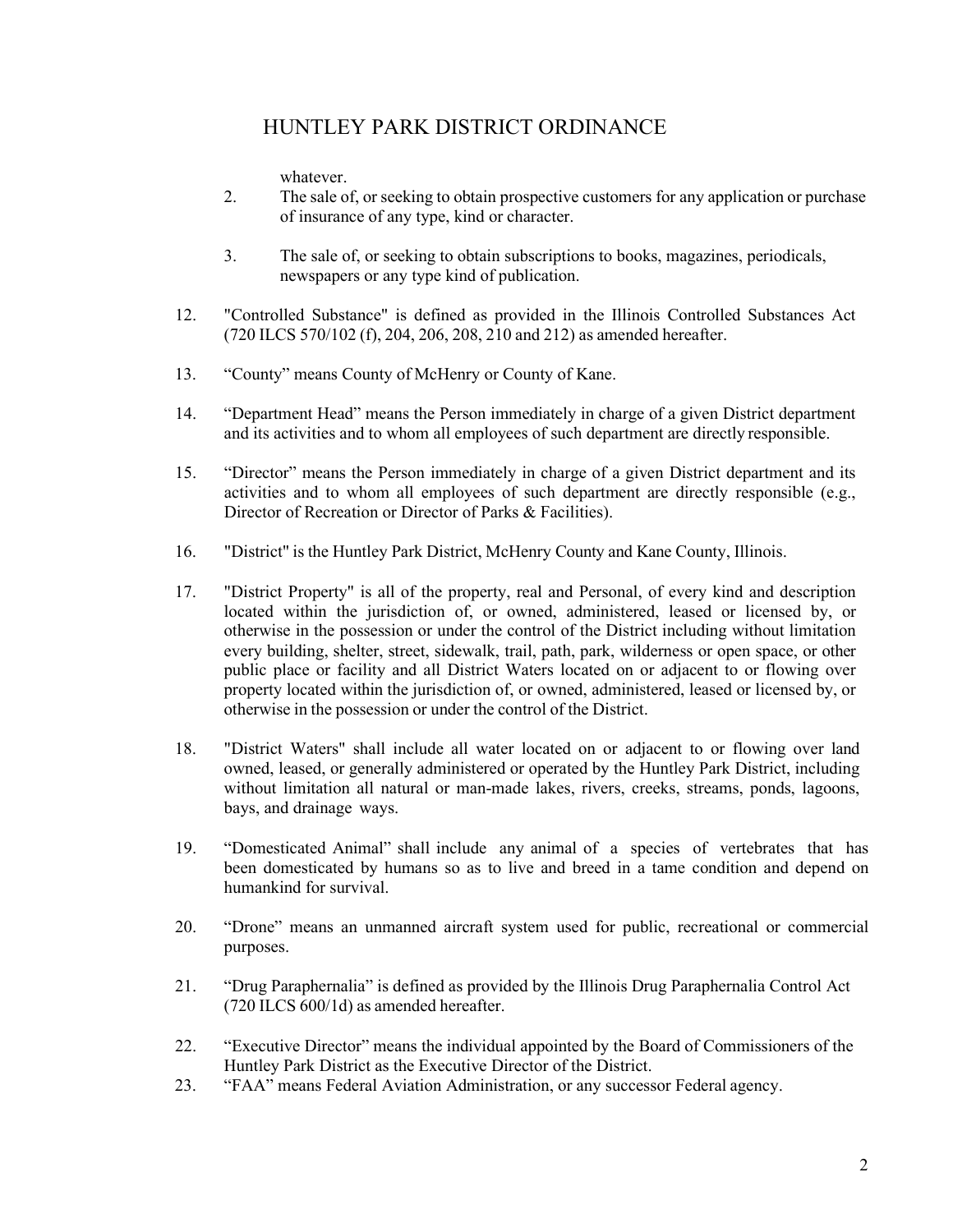- 24. "Facility" means any District Property other than a building, park or playground and includes, without limitation,swimming pools, golf courses, tennis courts and basketball courts.
- 25. "Fish" or "Fishing" means taking or attempting to take aquatic life in or from any District Waters by any method, and all other acts such as placing, setting, drawing or using any device commonly used for the taking of aquatic life whether resulting in such taking or not.
- 26. "ILCS" is the Illinois CompiledStatutes.
- 27. "Officer" means any Person appointed to the Board or an office of the Park District created pursuant to statute or Park District ordinance.
- 28. "Operator" means a Person who operates, drives, controls, otherwise has charge of, or is in actual physical control of a mechanical mode of transportation or any other mechanical equipment.
- 29. "Ordinance" means the Ordinance Code of the Huntley Park District.
- 30. "Organized Recreational Activities" means any planned activity, which is advertised or otherwise promoted, or sponsored by any Person, and conducted at a predetermined time and place that can improve physical fitness, coordination, self-discipline, teamwork, as well as promote a sense of Personalsatisfaction and accomplishment.
- 31. "Parade" means any march or other organized movement of Persons from place to place, or about a place.
- 32. "Park police" means any hired agents or sworn officers of the Village Huntley acting in accordance with the Intergovernmental Agreement to enforce such rules, laws, and ordinances set forth by the Park District Ordinance Code.
- 33. "Park system" means all parks, parkways, playgrounds, athletic fields, tennis courts, golf courses, swimming pools, beaches, and other recreation areas, museums, zoological and botanical gardens, places, squares, circles, spurs, open places, driveways and roadways within parks, waters and lands under water, and also entrances and approaches thereto, docks and piers, channels and bridges, in, leading to, or connecting such park or parks or parts thereof under the supervision and control of the Board and such other rights and appurtenances as the Board shall utilize whether the same be now or hereafter owned or acquired by the Board in fee or otherwise, including all land under and space above the surface of the ground.
- 34. "Permit" is the written authorization issued by or under the authority of the District, by a District officer or employee empowered to grant said authorization, to a Person to engage in a particular act or acts on District Property. Said authorization is subject to the terms and conditions specified in the Permit, license, or contract as well as all applicable federal, state, local, and District laws, ordinances, rules, and regulations.
- 35. "Person" is every natural Person and every organization, firm, partnership, association, corporation, or entity of any kind or any employee, agent or officer thereof. This definition shall not include the District and any authorized officer, employee (full or part-time, regular or short-term), or agent of the District when acting within the scope of his authority.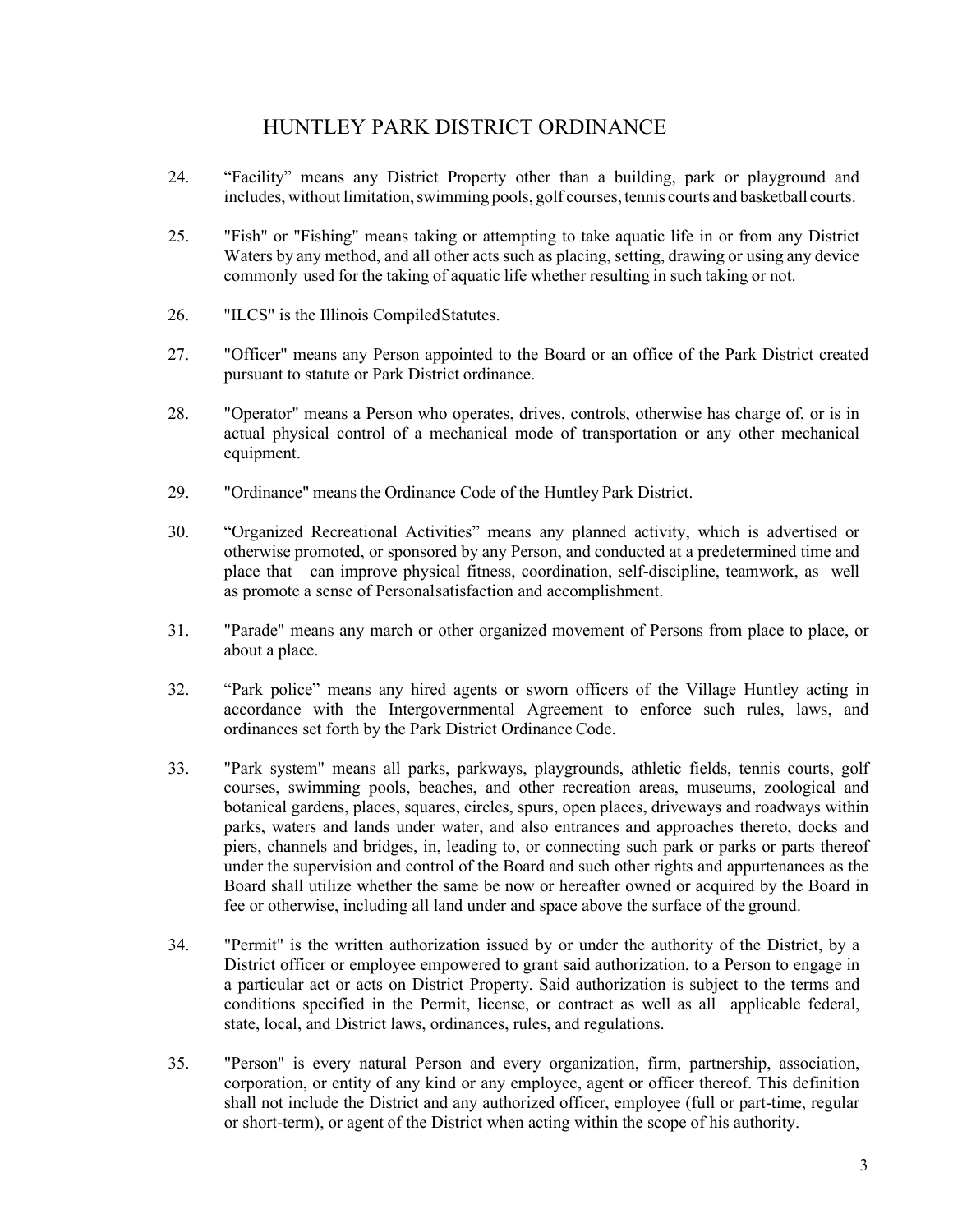- 36. "Possess" or "Possession" means exercising direct physical control or dominion, with or without ownership, over any kind of property, or archeological, cultural or natural resource.
- 37. "President" means the President of the Board of Commissioners of the Huntley Park District.
- 38. "Refuse" includes without limitation trash, garbage, rubbish, waste, papers, bottles or cans, debris, litter, oil, solvents, liquid waste, or other discarded material whether solid or liquid.
- 39. "Secretary" means Secretary of the Huntley Park District.
- 40. "Services" shall include but not be limited to labor, professional services, transportation, leasing or renting any article, object, privilege, or service, giving of instructions or lessons, admission to exhibits, use of telephone or other utilities, or any act for which payment is customarily received.
- 41. "Sex" means that status of being male or female.
- 42. "Smoking" means the lighting of cigarettes, cigars or pipes, the carrying of lighted cigarettes, cigars or pipes, or the intentional and direct inhalation of smoke from these objects.
- 43. "State" means State of Illinois.
- 44. "Take" or "Taking" means to pursue, hunt, harass, lure, harm, shoot, trap or ensnare, gig or spear, net, capture, collect, kill, destroy, wound, or attempt to do any of the above.
- 45. "Treasurer" means Treasurer of the Huntley Park District.
- 46. "Vehicle" means every device in, upon, or by which a Person or property is transported or drawn on land, whether motor powered or self-propelled, except baby carriages, or strollers, bicycles when properly used on walks or trails, and vehicles in the service of the District.
- 47. "Vessel" means every type or description of watercraft or object used or capable of being used as a means of conveyance or transportation on water, including without limitation boats, rafts, canoes, inner tubes, air mattresses, kayaks, jet skis, inflated devices, logs, branches, or any other buoyant object permitting or capable of free flotation. "Vessel" does not include Personal floatation devices or equipment required for safety such as life vests.
- 48. "Vice-President" means Vice-President of the Huntley Park District.
- 49. "Village" means Village of Huntley.
- 50. "Wildlife" shall include any water fowl, mammal, animal, amphibian, reptile, or bird or the young or eggs thereof, but excluding any domesticated dog or cat.
- 51. "Work permit" means the written authorization issued by or under the authority of the District to a Person or Persons to do or engage in work on District property, subject to the terms and conditions specified in the work permit.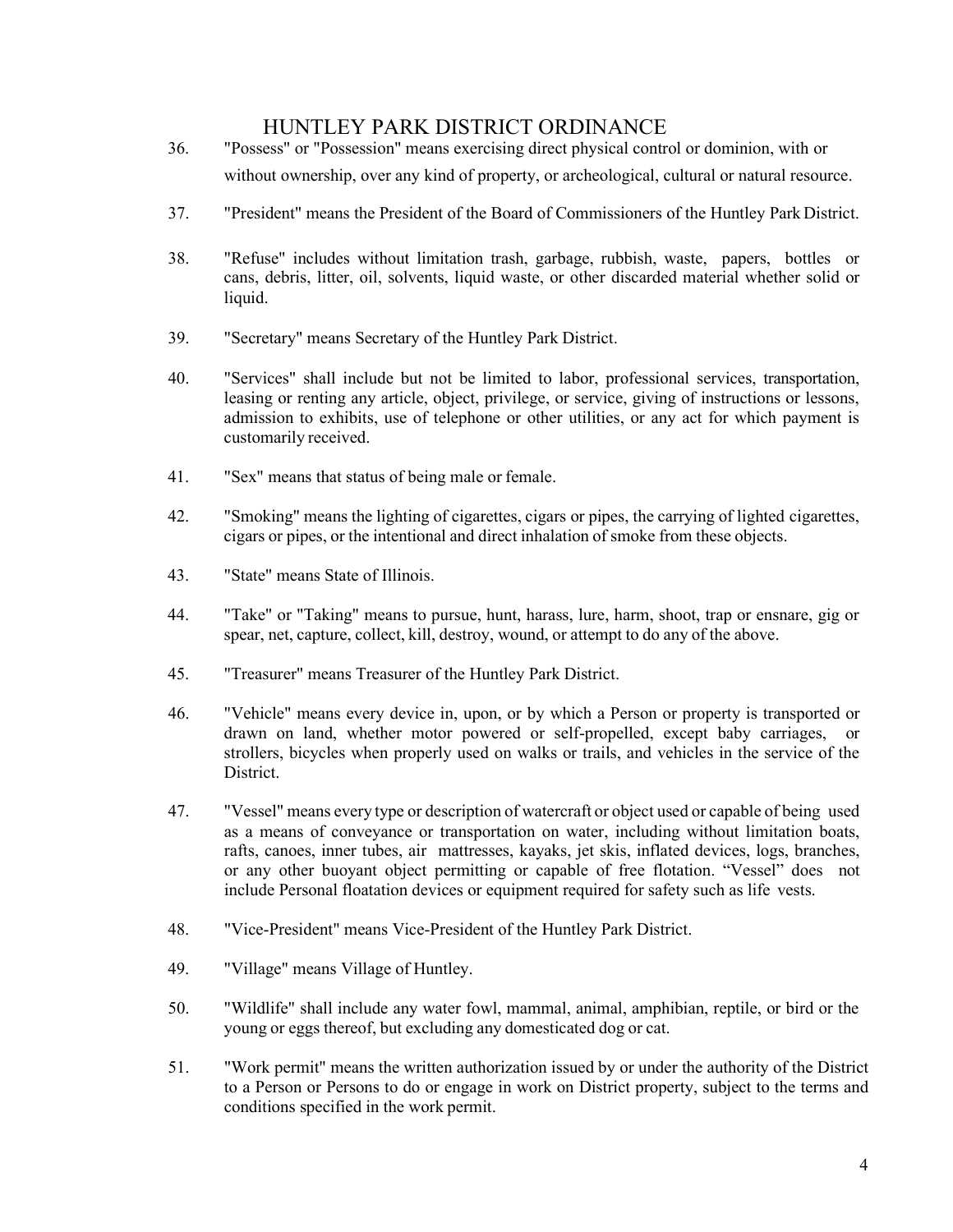#### <span id="page-9-0"></span>Section 1.03. Construction and Scope

(a) In the interpretation of this Ordinance, its provisions shall be construed as follows: (1) Where the context permits, words in the masculine gender shall include the feminine and neuter genders and words in the singular number shall include the plural number; (2) The word "shall" is always mandatory and not merely directory; (3) The word "may" is always permissive and upon the discretion of the District; (4) This Ordinance is in addition to and supplemental to all applicable state, federal, local, and District laws, ordinances, rules, and regulations including without limitation the Park District Code (70 ILCS 1205/1-1 *et seq.*); (5) The meaning of any term, phrase, or word not otherwise defined in this Ordinance shall be construed and interpreted to mean the same as said term, phrase, or word is otherwise defined, construed or interpreted in such applicable federal, state, local, or District laws, ordinances, rules, or regulations; (6) The meaning of any term, phrase, or word not otherwise defined in this Ordinance or in such applicable federal, state, local, or District laws, ordinances, rules, or regulations shall retain its ordinary and properly understood meaning; (7) The descriptive headings of the various sections or parts of this Ordinance are for convenience only and shall not affect the meaning or construction, nor be used in the interpretation, of any provision of this Ordinance; and, (8) An attempt to commit an act or engage in an activity prohibited under this Ordinance shall likewise be deemed prohibited in the same manner as the commission of such act or the engaging in such activity and subject to the same penalties.

(b) This Ordinance shall apply to and be enforceable within and upon all District Property, and shall regulate the use thereof by all Persons. However, no provision hereof shall make unlawful any act necessarily performed by any officer, employee or agent of the District, member of the Park Police when acting within the scope of his authority or in his line of duty, or any other Person summoned by such Person to assist him.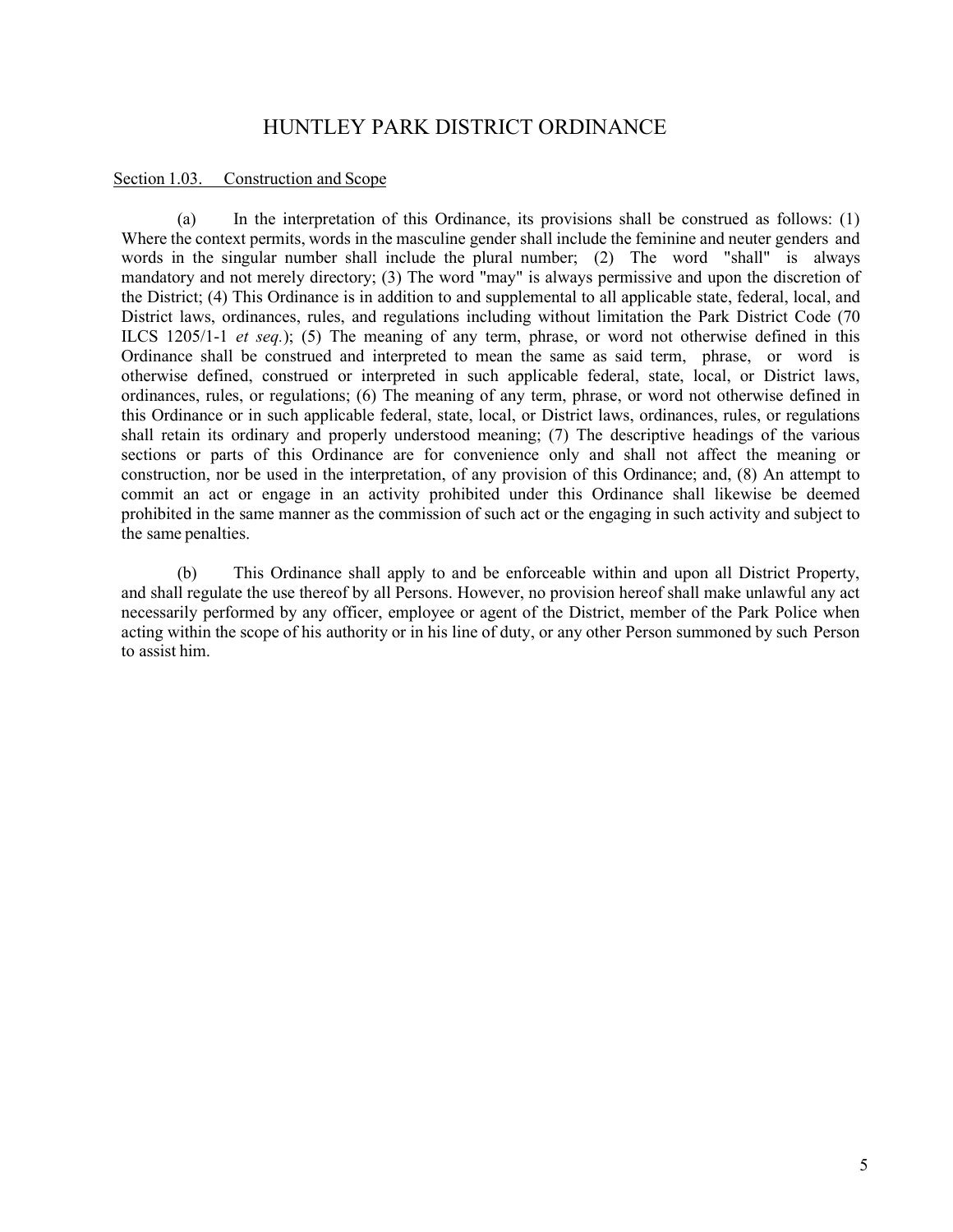### **HUNTLEY PARK DISTRICT ORDINANCE CHAPTER II - SPECIFIC RESTRICTIONS ON CONDUCT AND BEHAVIOR**

#### <span id="page-10-1"></span><span id="page-10-0"></span>Section 2.01. Aviation

(a) No Person shall fly, cause to be flown or permit or authorize the flying of Aircraft of any kind at any time over District Property at an elevation lower than the minimum safety requirements established by the Federal Aviation Administration or other governmental authority, at an elevation which is lower than is reasonably safe under the circumstances, or in a manner which endangers the safety of any Person on District Property.

(b) No Person shall land, cause to be landed, or permit or authorize the landing of any Aircraft on District Property, except when necessitated by unavoidable emergency or unless a Permit therefor has first been obtained from the District in accordance with Chapter V of this Ordinance.

No Person shall fly or cause to be flown or permit or authorize the flying of Drones or Model Aircraft of any type on District Property unless a Permit therefor has first been obtained from the District in accordance with Chapter V of this Ordinance. Any Person authorized to operate a Drone or Model Aircraft of any type on District Property after obtaining a Permit for the same shall comply with all regulations established by the Federal Aviation Administration or other governmental authority having jurisdiction over such use and operation of the Model Aircraft.

(d) No Person shall parachute or otherwise descend from an Aircraft into or onto District Property or cause, permit or authorize another Person to parachute or otherwise descend from an Aircraft into or onto District Property except when necessitated by unavoidable emergency or unless a Permit therefor has first been obtained from the District in accordance with Chapter V of this Ordinance.

### <span id="page-10-2"></span>Section 2.02. Alcoholic Liquor

(a) No Person under the influence of Alcoholic Liquor, shall enter into, be, or remain on District Property. For purposes of this Section 2.02 (a), "under the influence" means affected by Alcoholic Liquor, in any determinable manner. A determination of being "under the influence" can be established by a professional opinion, a scientifically valid test, a lay Person's opinion, or the statement of a witness.

(b) No Person, other than the District or its agent, shall sell or deliver any Alcoholic Liquor on District Property, unless said Person has first obtained a Permit, license, or contract therefor from the District.

(c) No Person shall distribute, provide or allow any Person under 21 years old to possess or consume Alcoholic Liquor on District Property. No Person under the age of 21 years old shall possess or consume Alcoholic Liquor on District Property.

(d) No Person shall bring into, possess, consume, take, use, or transfer any Alcoholic Liquor on District Property without having first obtained a Permit therefor from the District unless he is in or on District Property where the possession, consumption, use, or transfer of Alcoholic Liquor is permitted, or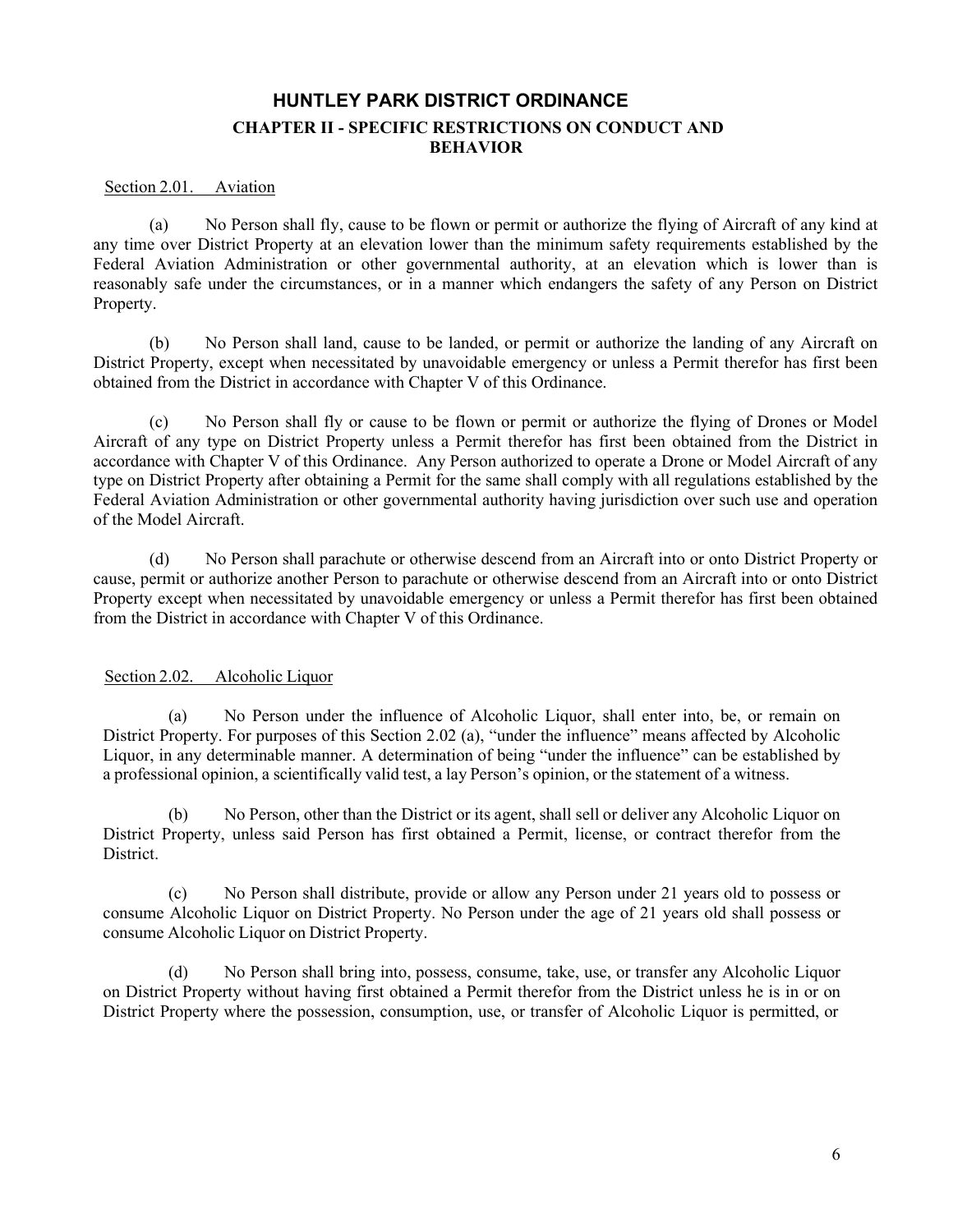unless the Alcoholic Liquor is legally possessed in an unopened container stored in the trunk of a motor vehicle.

(e) Every Person possessing, using, consuming, or transferring Alcoholic Liquor pursuant to this section, shall be subject to and shall comply with the Liquor Control Act of 1934 and all other state, local, and District laws, ordinances, rules, and regulations regarding the possession, use, consumption, or transfer of Alcoholic Liquor.

#### <span id="page-11-0"></span>Section 2.03. Controlled Substances and Cannabis

(a) Except in connection with a valid prescription, no Person under the influence of any Controlled Substance or Cannabis shall enter into, be, or remain on District Property.

(b) Except in connection with a valid prescription, no Person shall bring into, possess, consume, take, use, sell, or transfer any Controlled Substance or Cannabis on District Property.

(c) No Person shall possess, produce, plant, cultivate, tend or harvest the Cannabis plant on or in connection with any District Property.

(d) Except in connection with a valid prescription, no Person shall possess, bring into or use Drug paraphernalia on or in connection with any District Property, with the intent to use it in ingesting, inhaling or otherwise introducing cannabis or a controlled substance into the human body, or in preparing Cannabis or a controlled substance for that use.

*(e)* No Persons on District property shall violate the "Illinois Controlled Substance Act," 720ILCS 570/100, *et seq.*

### <span id="page-11-1"></span>Section 2.04. Tobacco Products

(a) Tobacco use of any kind, including use of smokeless tobacco products, is prohibited within all buildings, facilities and vehicles owned, leased, or otherwise in the possession or under the control of the Park District, or within 15 feet of facility entrances/exits, windows that open and ventilation intakes.

(b) In addition, tobacco use of any kind, including use of smokeless tobacco products, is prohibited on or within twenty-five (25) feet of any Huntley Park District playground, sports field, skate park, shelter or structure including the area around any Huntley Park District outdoor special event.

(c) Tobacco is defined to include any lighted or unlighted cigarette (clove, bidis, kreteks), ecigarettes, cigars, cigarillos, pipes, hookah products; and any other smoking product; and any smokeless, spit or spit less, dissolvable, or inhaled tobacco products, including but not limited to dip, chew, snuff or snus, in any form (orbs, sticks, strips, pellet, etc.); and all nicotine delivery devices that are not FDA-approved as cessation products.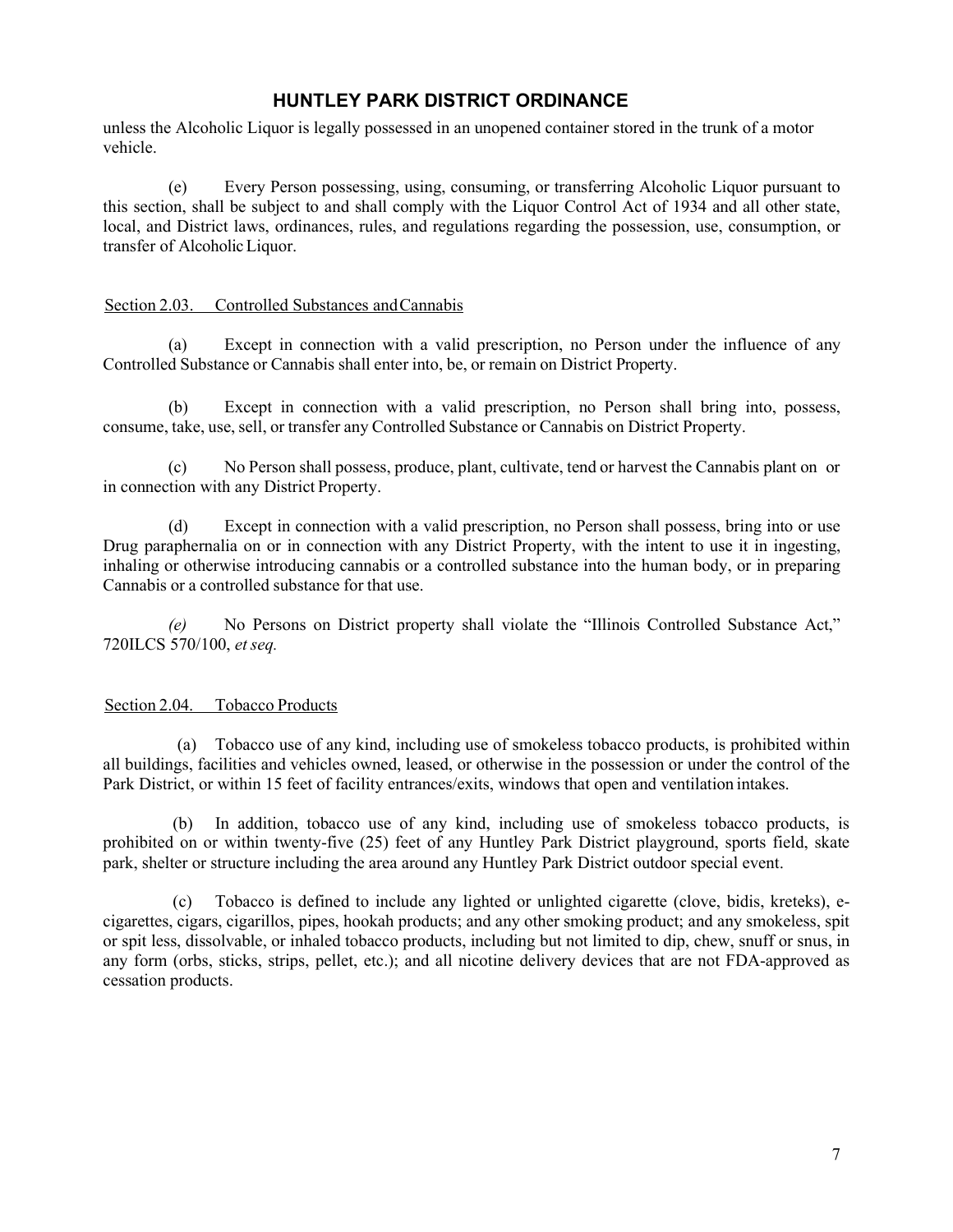#### <span id="page-12-0"></span>Section 2.05. Animals and Pets

(a) No Person shall bring or release onto District Property any Wildlife including without limitation any animal, the capture or killing of which is authorized by the fish and game laws of the State of Illinois, or any other animal, except for domesticated dogs or cats subject to the restrictions contained in this section. Provided, however, that the District may bring or release, or permit another Person to bring or release such proscribed animals onto District Property in conjunction with an activity (e.g., falconry) or event conducted or sponsored or permitted by the District or in conjunction with a zoo, museum, nature center, or similar facility controlled, permitted or licensed andmaintained by the District.

(b) No Person shall feed any Wildlife on District Property.

(c) No owner or agent of the owner having control of any domesticated dog, cat, or any other domesticated animal shall cause or permit such animal to be on District Property unless the pet is on a leash which shall not exceed six (6) feet in length and such Person has in his immediate possession a device for removal, and a depository for the transportation of, animal excrement from such Property.

(d) All owners or agents of the owner having control of any domesticated dog, cat, or other domesticated animal, shall remove any excrement from District Property left by such animal.

(e) No Person shall bring a domesticated dog, cat, or any other animal onto or permit any animal to remain on District athletic field or playground except (i) in conjunction with an activity or event conducted or sponsored by the District, and (ii) dogs or other domesticated animals specially trained to assist the visually impaired or other Persons with disabilities, or (iii) allowed in accordance with the District's Service Animal Policy when they are accompanying the Persons with disabilities for purposes of providing such assistance.

(f) Any animal found on District Property in violation of subsections (a) or (e) may be apprehended, removed to an animal shelter, public pound, or other place provided for that purpose, and disposed of pursuant to the applicable laws or ordinances of the Village of Huntley or McHenry County or Kane County. The owner or Person responsible for such animal shall be responsible for all costs and expenses incurred or encumbered in the removal and housing of such animal and such charge shall be in addition to and not in lieu of any other penalties provided for in this Ordinance and any other applicable federal, state, local or District laws, ordinances, rules or regulations.

(g) No Person shall allow a dog under their control to chase, harass or kill another animal.

#### <span id="page-12-1"></span>Section 2.06. Assault, Battery or Fighting

(a) No Person shall, without lawful authority, engage in conduct on District Property that places another Person in reasonable apprehension of receiving bodily harm or physical contact of an insulting or provokingnature.

(b) No Person shall intentionally or knowingly by any means cause bodily harm as defined in Illinois law, 720 ILCS 5/12-1, et. seq. or make physical contact of an insulting or provoking nature with another Person on District Property.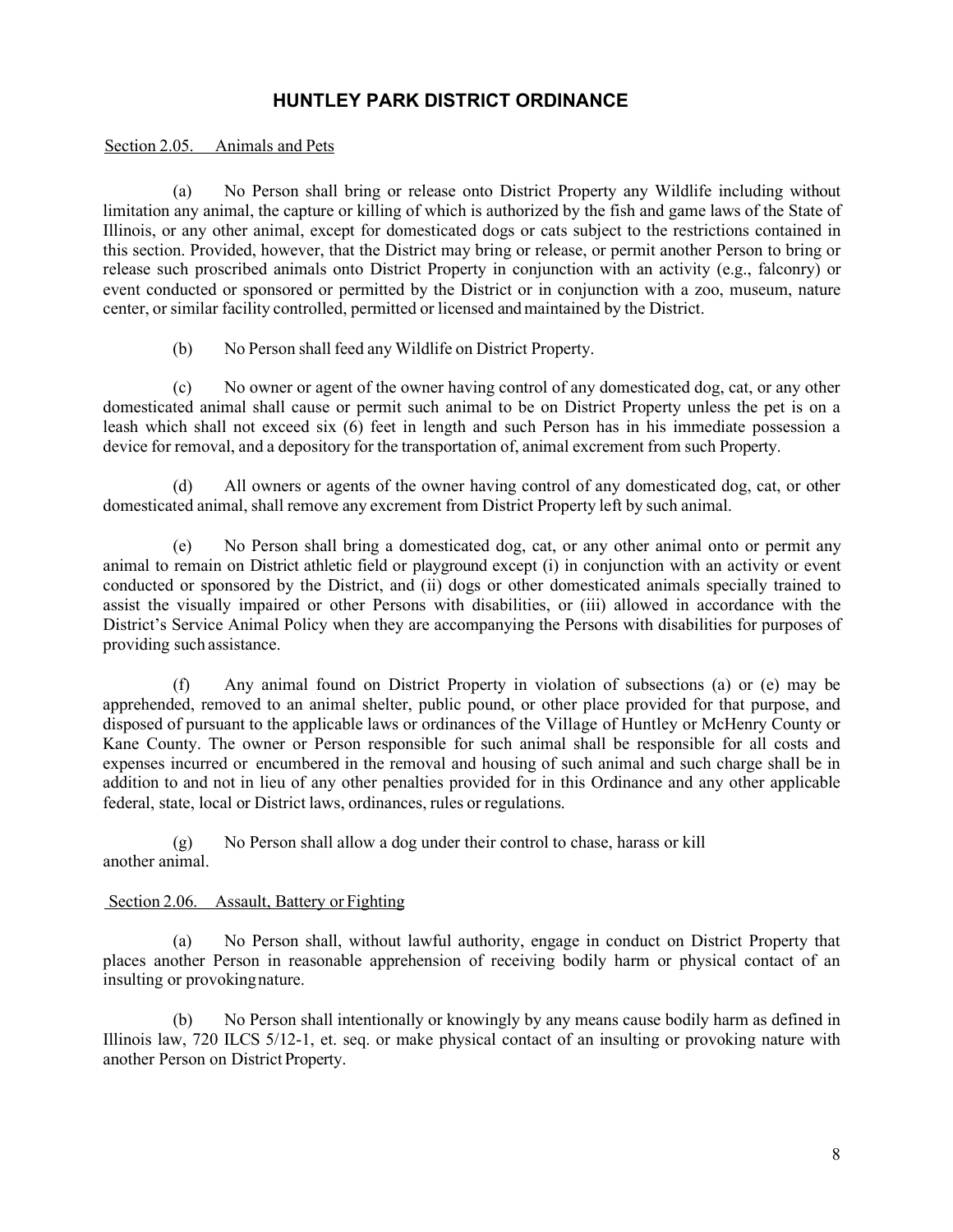(c) No Person shall provoke or engage in any fight, brawl or riotous conduct so as to endanger the life, limb, health or property of another while on District Property.

(d) No Person shall assemble or congregate with another or others for the purpose of causing, provoking or engaging in any fight or brawl on District Property.

(e) No Person shall knowingly and intentionally jostle or roughly crowd or otherwise push or shove any Person on District Property.

### <span id="page-13-0"></span>Section 2.07. Begging, Panhandling, Soliciting

(a) No Person shall beg or panhandle on District property or in District buildings, facilities or playgrounds or the entrances or stairways of such buildings or facilities.

(b) No Person on District Property shall obstruct or impede pedestrians or vehicles; harass park visitors with physical contact or persistent demands; misrepresent his affiliations; misrepresent what the solicited funds will be used for; or interfere, interrupt, or engage in conduct incompatible with the purpose of any program, activity, function, and/or special event conducted, sponsored licensed or otherwise permitted by the District; or coerce or intimidate another Person into giving money, goods or services.

### <span id="page-13-1"></span>Section 2.08. Boating

(a) No Person shall launch any Vessel in District Waters, except from such places as may be designated therefor.

(b) No Person shall use, employ, or be in or upon any District launching ramp except during hours when the park in which the ramp is located is open.

(c) No Person may launch or remove a Vessel on or from District Property unless said Vessel is subject to the Illinois Department of Natural Resources under the Boat Registration and Safety Act, 625 ILCS 45/1-1 *et seq.* and displays the appropriate registration decal, numbering, water usage stamp, or permit. Vessels that are not subject to the Boat Registration and Safety Act are NOT permitted on waters under the jurisdiction or control of the Park District.

This section does not apply to the use of vessels to be used in approved park district programs or events (e.g., paddle boats, kayak lessons, etc.).

### <span id="page-13-2"></span>Section 2.09. Camping

No Person shall place, erect, or use any hammock, swing, tent, shelter, or any other type of temporary or permanent, housing or camping equipment on District property, nor otherwise camp in any manner on District Property, other than as a participant in a program, activity or special event conducted, sponsored or permitted by the District.

(a) Any Person who violates any provision of this Section shall be subject to a fine of fifty dollars (\$50.00) for a first or second offense within a 12-month period, and a fine of one hundred dollars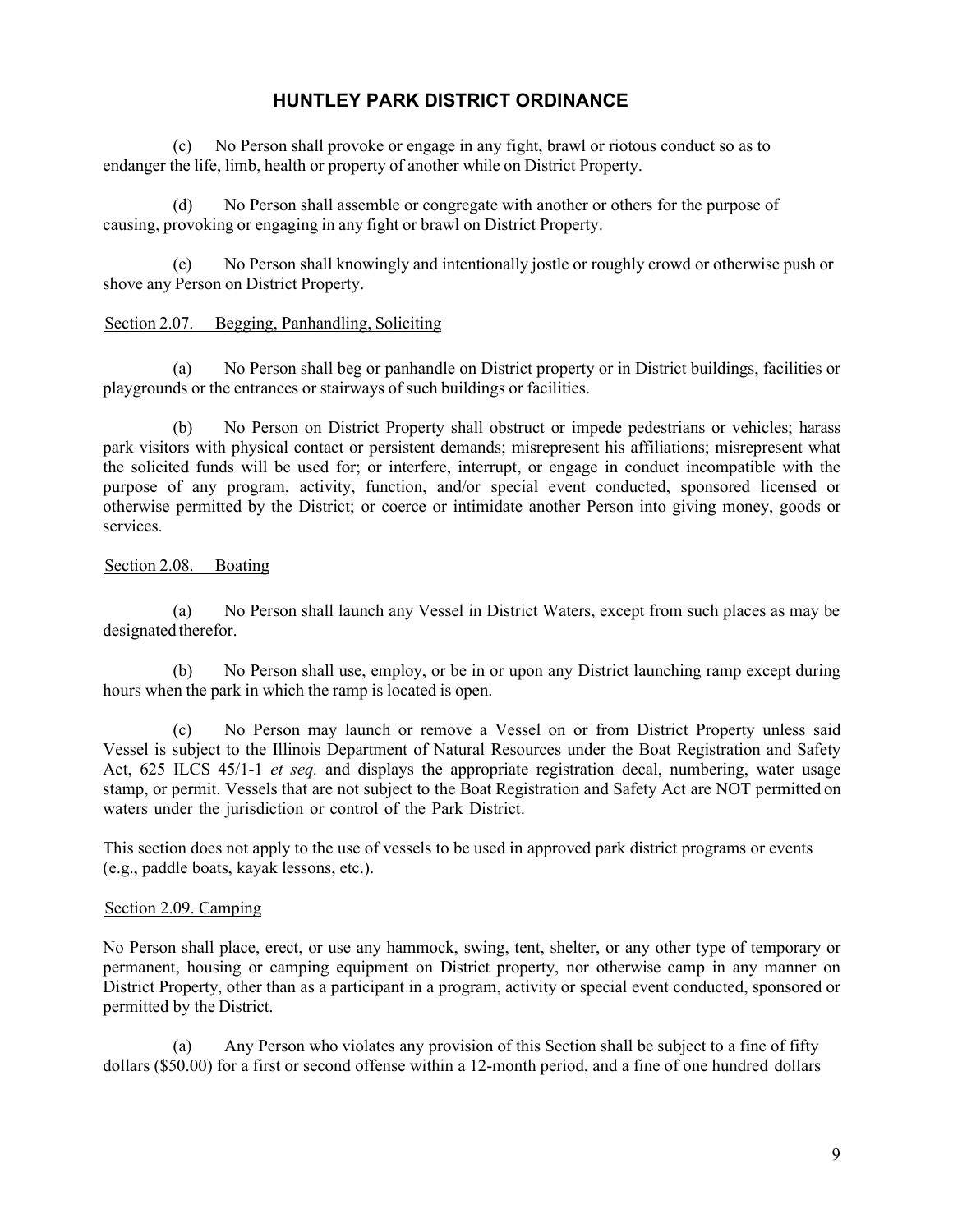(\$100.00) for a third or subsequent offense within a 12-month period. Each day that a violation of this Section continues shall be considered a separate and distinct offense.

(b) Any Person who violates any provision of this Section, and who continues to violate any provision of this Section, may be subject to an injunction to enforce this Section.

(c) Any Person who accumulates, masses together and maintains Personal property such as supplies, goods, clothing, or Personal effects upon District Property shall be required to remove such Personal property from the District Property within twenty-four hours of the notice to remove. If the Personal property is interfering with any Park District program or activity, then the Personal property may be immediately removed to another portion of District Property in order to avoid the interference with the program or activity. The fact that an action or proceedings have been instituted and are pending shall not preclude the District's ability to move or to require removal of said Personal property and to abate if the Personal property is not removed as required herein. Notice to abate the storage of Personal property on a public way or public property shall be given to the owner or Person in control of the Personal property by Personal service. Upon the failure of the owner of the Personal property to remove the Personal property within twenty-four hours of the service of the notice, the District may lawfully remove the Personal property. The Personal property removed from District Property by the District pursuant to this Section, shall be disposed of if not claimed by the owner within thirty (30) days of its removal. Any costs associated with such abatement and storage may be charged to, and assessed to the property's owner.

### <span id="page-14-0"></span>Section 2.10. Cooperation with Authorities

(a) No Person shall physically hinder, threaten, resist, intimidate, disobey, bribe, and attempt to bribe, or otherwise intentionally interfere with any member of the Park Police or any District employee or agent in the performance of his or her duties.

(b) No Person shall falsely represent that he is, or otherwise pretend to be, a District officer or employee or an agent or other representative of the District.

(c) No Person shall knowingly give a false report or false information (including, without limitation, information requested in a Permit application) for the purpose of misleading a District employee or agent, or a member of the Park Police in the conduct of his/her official duties.

### <span id="page-14-1"></span>Section 2.11. Disorderly Conduct

No Person shall knowingly:

(a) Upon or in connection with any property of the District: engage in behavior or speech that disrupts, alarms, disturbs, intimidates, or unreasonably interferes with others in the use of the Parks or any facility thereof and provokes a breach of the peace.

(b) Make or cause to be made any excessively loud or unreasonable noise which disturbs the peace. For purposes of this subsection 2.13(b), noise is excessively loud or unreasonable when it exceeds 60 dBA at a distance of 75 feet from the source. This section shall not apply to the playing of any musical instrument, public speaking, or the amplification thereof, in conjunction with activities conducted, sponsored or authorized by the District. A permit to exceed the noise limitations in this subsection 2.13(b) will be granted for activities consistent with, or attendant to, appropriate and customary park and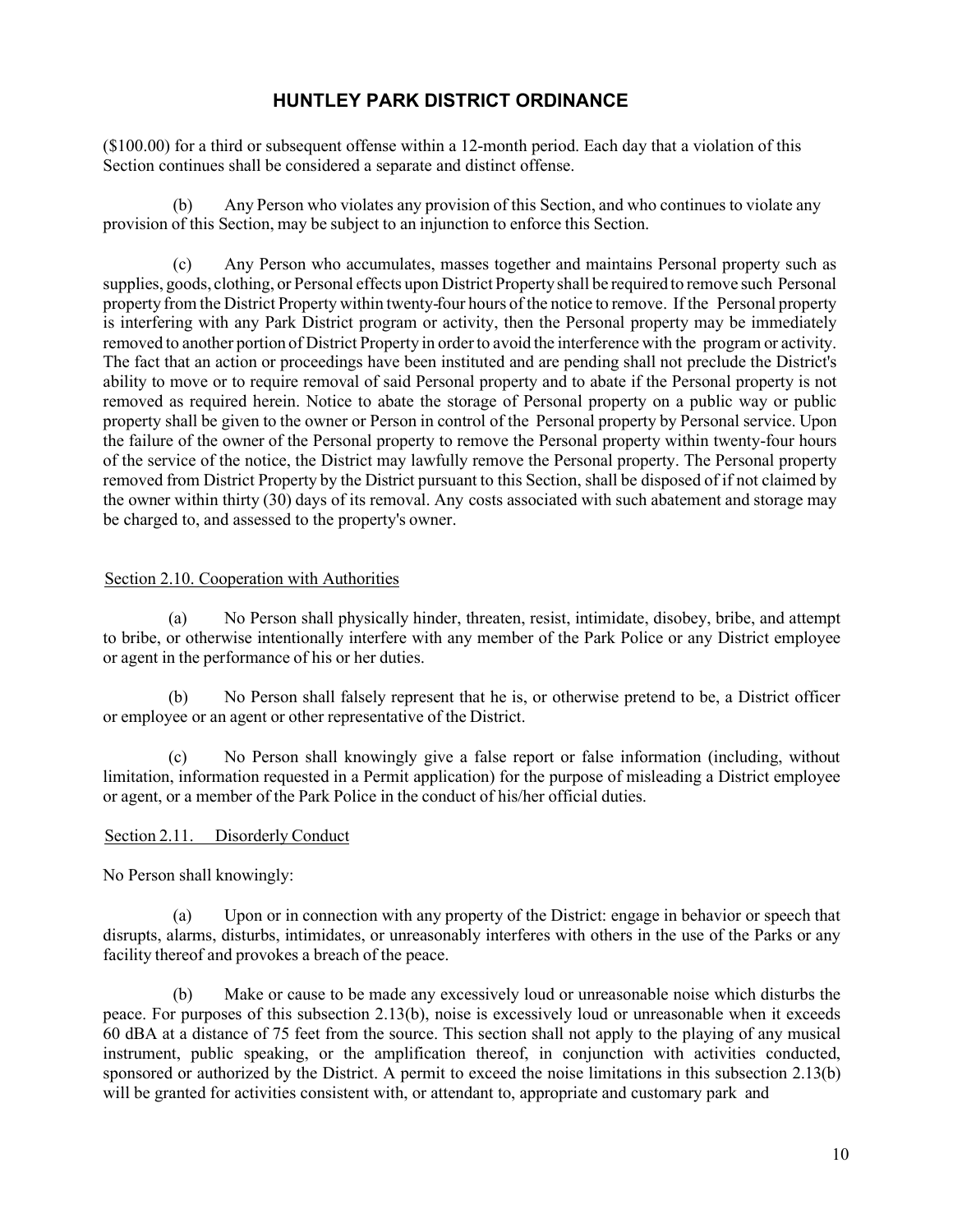recreational activities that are reasonable for the location and time of day or night.

(c) Shall use obscene or abusive language or gestures, or threatens violence or injury to the Person or property of others, in a manner intended and likely to incite or produce an immediate breach of the peace or violent or disorderly response.

(d) Shall congregate with other Persons on District Property with the intent to restrict vehicular or pedestrian traffic or with the intent to restrict the free ingress to or egress from District Property and fail to comply with a lawful order of Park Personnel to disperse issued in response to acts likely to cause substantial harm, or under circumstances where it is reasonable to believe that the order is necessary to allow Park Personnel to address a situation that threatens the public health, safety, or welfare.

#### <span id="page-15-0"></span>Section 2.12. Display of Permit or Pass

Every Person shall produce or display a Permit, License, Contract or pass when requested to do so by any authorized Person for the purpose of enforcing compliance with any federal, state, local, or District law, ordinance, rule, or regulation, when such Permit, License, Contract or pass is required to engage in an activity on District Property.

#### <span id="page-15-1"></span>Section 2.13. Dumping, Pollution, Sanitation, and Litter

(a) No Person shall litter, cast, throw, drop, leave, scatter, place, pile, or otherwise dump, leave, or deposit in any manner any kind of dirt, rubbish, placard, handbill, pamphlet, circular, book, notice, flyer, other promotional material, paper of any kind, ashes, garbage, waste material, snow, ice, or other substance, whether liquid or solid, or any other refuse in or upon District Property except as specifically permitted by the District. Paper, glass, cans, bottles, garbage and other refuse arising from lawful use of District Property shall be deposited in receptacles provided by the District for that purpose. Where receptacles are not provided, are missing, or are full to capacity, all such garbage, refuse, or other material shall be carried away from the area of use by the Person responsible for its creation and presence, and properly disposed of elsewhere. No Person shall place household garbage, yard or construction waste, trash, rubbish or other matter generated outside of District property into garbage receptacles provided by the District. No Person shall discard, store, leave, or pile any form of yard waste, grass clippings, tree or shrub trimmings or any other form of landscape waste on District property.

(b) No Person shall urinate or defecate on District Property other than in toilets in rest room facilities expressly provided for such purposes.

(c) No Person shall drain refuse from a trailer or other vehicle on District Property.

(d) No Person shall bathe or wash himself or food, clothing, dishes, or other property at water outlets, fixtures or pools on District Property, except at those areas designated by the District for such use.

(e) No Person shall pollute or contaminate District Property or District Waters.

(f) No Person shall dispose of human or animal waste on District Property except at designated locations or in fixtures provided for that purpose.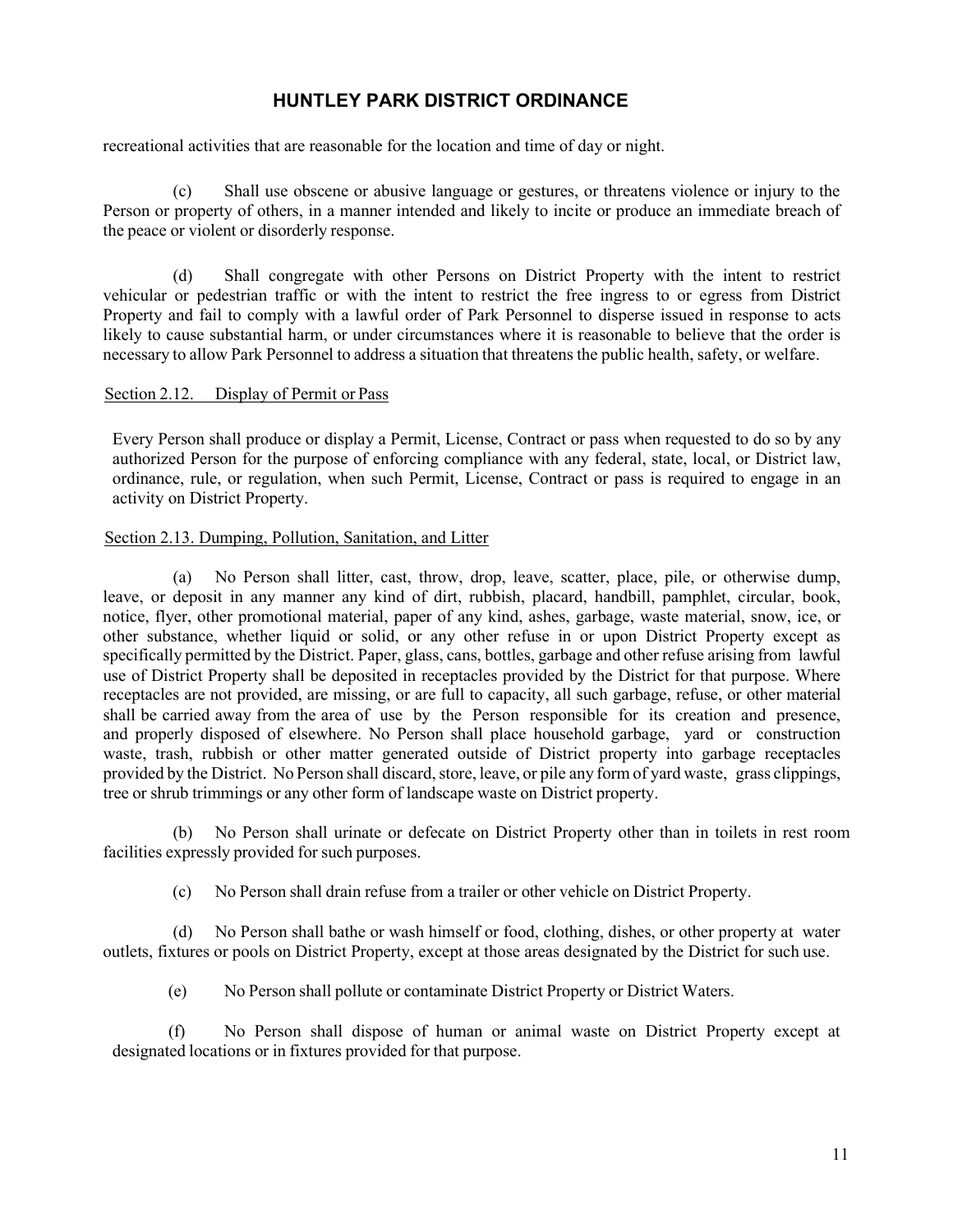(g) Any Person violating this section shall be assessed the cost of removing any such improperly deposited substance or material and such charge shall be in addition to and not in lieu of any other penalties provided for in this Ordinance or applicable federal, state, local, and/or District laws, ordinances, rules, andregulations.

### <span id="page-16-0"></span>Section 2.14. Unlawful Construction, Maintenance or Encroachment

No Person shall upon or in connection with any property owned and/or managed by the District:

(a) Erect, construct, install, or place any structure, building, improvement, shed, fence, wall, dog run, dog house, tree house, playhouse, play equipment, TV or radio reception device, machinery, equipment, or apparatus of any type, whether stationary or moveable and whether permanent or temporary in character, or stockpile, store or place any organic or inorganic material used for the construction of such items on, below, over or across a Park, without the written authorization from the District, and then only in accordance with the terms and conditions set forth in a license agreement, easement or other written agreement. Corporations may be prosecuted for a violation of this Section when an agent of the corporation performs the conduct that isprohibited.

(b) Perform, cause or authorize any mowing, trimming, cutting, or grooming of District property, or perform any similar grounds maintenance for any purpose, or in any like manner encroach onto District property from privately or publicly owned lands.

(c) Place, stockpile or store any gravel, stone, dirt, sand, wood, lumber or any other organic or inorganic material on District Property.

(d) Place any electrical wire, conduit, or pipe, or any public service or private utility, into, upon, above, or across or beneath District Property, unless a Permit, License, or Contract therefor has first been obtained from the District.

(e) Plant vegetation of any kind on District Property without written authorization of the District.

(f) Allow, authorize, build, construct, or place the discharge point of any sump pump, pool, water feature, or foundation drainage, or any storm water management measures, including but not limited to swales, drains and contouring, that directs or is intended to direct sump pump or foundation drainage discharge, onto District Property. All discharge of sump pumps and foundation drainage adjacent to Park property, shall be setback from the Park property line, in such a manner that the water flow is discharged onto the originating property and flows in accordance with Illinois drainage law.

(g) Any Person, who violates any part of Section 2.14 shall, after receiving written notification of violation from the District and in accordance with the timeframe and directions outlined in such notification, shall comply with the District's directives, whether in writing or delivered verbally by a Person with authority to enforce this Ordinance. The District shall have the discretion to address the encroachment with a negotiated agreement, civil remedy at law, or any other lawful remedy available to the District, including the physical removal of the encroachment.

(h) The District may remove any encroachment(s) from District Property and assess the Person(s) who violated this Section 2.14 the cost of removing such encroachment(s), and such charge shall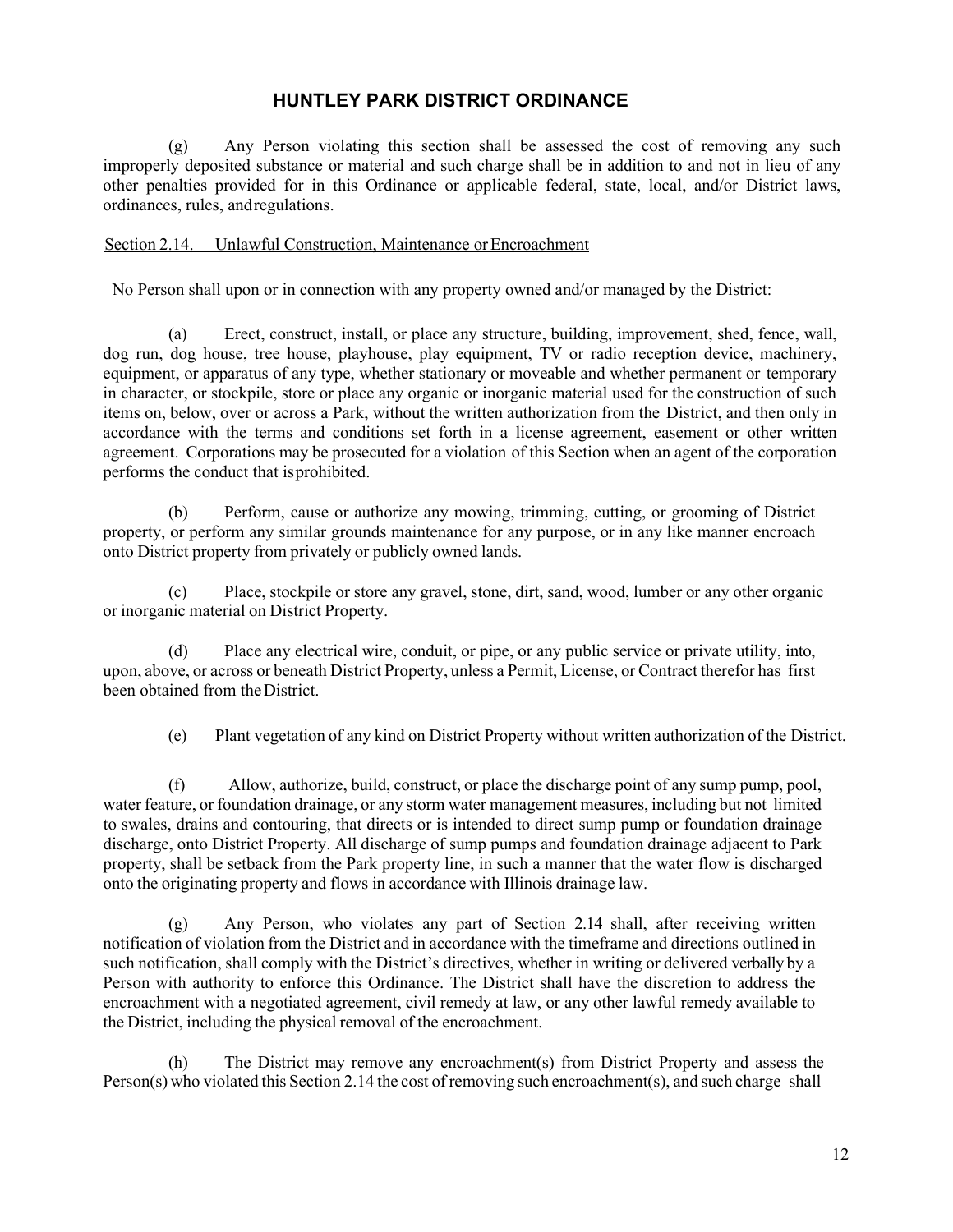be in addition to and not in lieu of any other penalties or remedies provided for in this Ordinance or any applicable ordinance and/or State law.

(i) Any Person who commits a violation of any part of this Section 2.14 in addition to any other civil or criminal penalty imposed, may be subject to a District ordinance fine of not less than one hundred dollars (\$100.00) and not more than five hundred dollars (\$500.00).

### <span id="page-17-0"></span>Section 2.15. Fairs and Special Events: Sale and Distribution of Merchandise; Soliciting Contributions

No Person shall sell and/or distribute merchandise or printed or written materials or solicit contributions, votes or signatures during fairs or special events conducted or sponsored by the District except at a fixed location designated by the District and unless a Permit therefor has first been obtained from the District in accordance with Chapter V of this Ordinance. The District shall allocate space at the fixed location to applicants on a first-come, first-served basis until no more space remains available.

### <span id="page-17-1"></span>Section 2.16. Fires

(a) No Person shall light, maintain, or make use of any fire on District Property, except at such places and at such times as the District may designate for such purpose and under such rules as may be prescribed by the District.

(b) No fire shall ever be left unattended. Every fire shall be under the continuous care and direction of a competent Person 18 years of age or older from the time it is kindled until the time it is completely extinguished. All fires must be properly and completely extinguished prior to any Person leaving the site of thefire.

(c) No Person shall throw or otherwise discard lighted or smoldering material in any manner that threatens or causes damage to, or results in the burning of, District property or park resources, or creates a safetyhazard.

(d) Grills. No Person, without a written permit from the District, shall build a fire (including but not limited to gas or charcoal grills, stoves or pits) anywhere for any purpose except in District owned and furnished charcoal grills.

#### <span id="page-17-2"></span>Section 2.17. First Amendment Activities

"First Amendment Activities" shall mean, and include:

- 1. Charitable, religious or political speech or expressive conduct;
- 2. Commercial sale and distribution of merchandise for charitable, religious, or political purposes;
- 3. Parades, public assemblies or meetings; or
- 4. Distributing non-commercial printed or written material;
- 5. All of which are performed by or on behalf of a resident or Resident Organization.

"First Amendment Location" shall mean,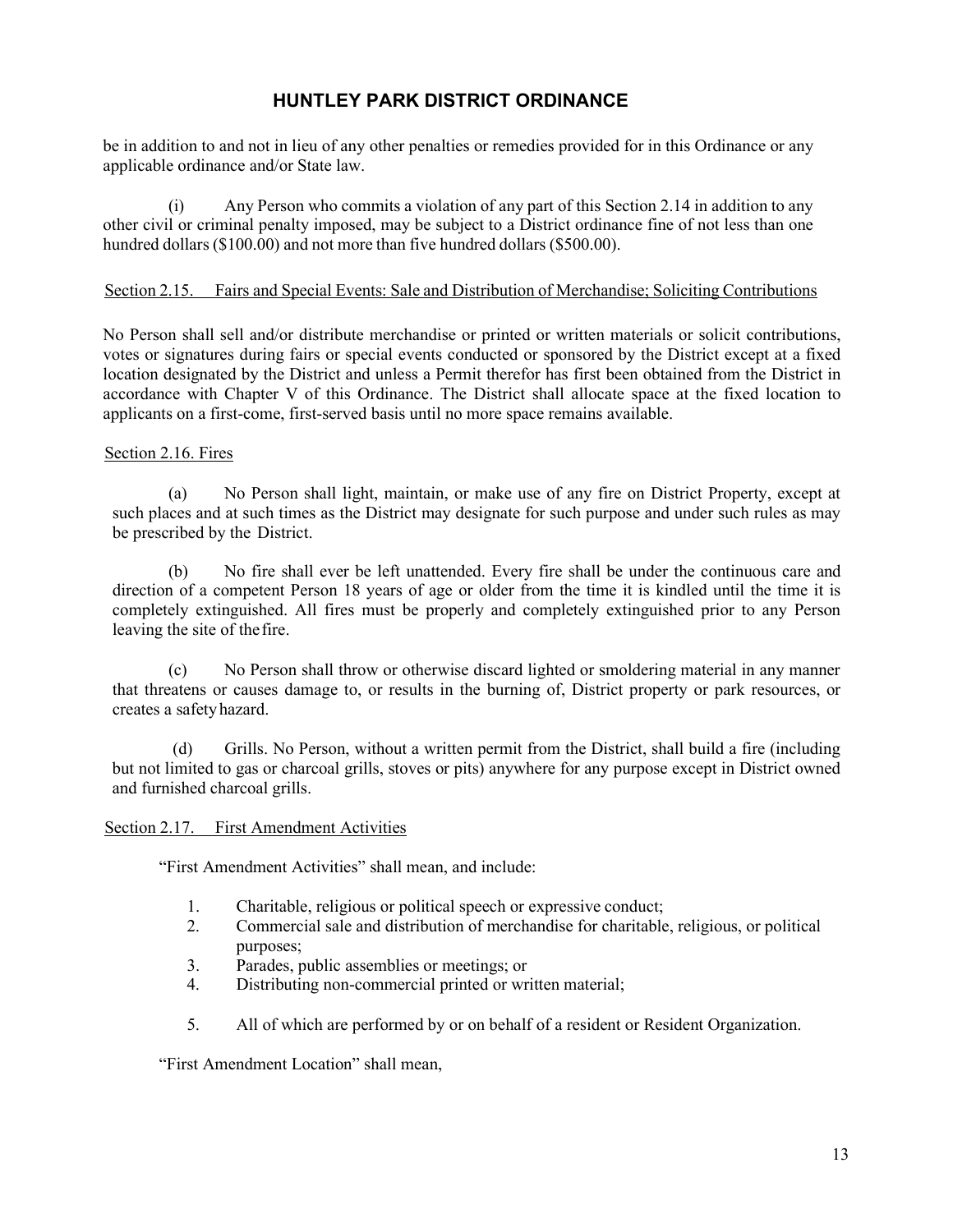- a. For First Amendment Activities described in item 1 above, First Amendment Location shall include: Deicke Park.
- b. For First Amendment Activities described in item 3 above, First Amendment Location shall include: Deicke Park.
- c. For First Amendment Activities described in item 2 and 4 above, First AmendmentLocation shall mean any area no larger than  $10'$  x  $10'$  adjacent to and outside the parking lot at any District Property which has a parking area, provided that such activity, in consideration of all other contemporaneous Park District activity occurring there, does not obstruct any public sidewalk or ingress or egress to any place or building on District property by hindering or impeding or tending to hinder or impede the free and uninterrupted passage of pedestrians thereon or therein

All District Property or parts thereof not expressly described above shall be considered a non-public forum where First Amendment Activities are not permitted.

"Resident organization" shall mean a firm, partnership, group, association, corporation, governmental unit, company or organization of any kind, except the District, that has a significant relationship to the Park District community. A significant relationship can be demonstrated by meeting the following criteria:

- a. 50% or more members or participants reside within the corporate limits of the Village of Huntley; or
- b. Have a charter or other official recognition by a parent, state or national organization designating it as a Village of Huntley chapter; or
- c. Have a principal place of businesslocated within the corporate limits of the Village of Huntley; and
- d. Be in good standing for all registrations, licenses, permits and regulations.

"Religious solicitation" or charitable solicitation" means the request by a Person on District property directly or indirectly, of money, property, financial assistance or other thing of value on the plea or representation that such money, credit, property, financial assistance or other thing of value will be used for a religious or charitable purpose. These words shall also mean and include the following methods of securing money, credit, property, financial assistance or other thing of value on the plea or representation that it will be used for a religious or charitable purpose as herein defined.

- 1. Any verbal or written request.
- 2. The distribution, circulation, mailing, posting or publishing of any handbill, written advertisement or publication.
- 3. The public making of any announcement concerning an appeal, assemblage, athletic or sports event, bazaar, benefit, campaign, contest, dance, drive, entertainment, exhibition, exposition, party, performance, picnic, sale or social gathering to be held within the District, which the public is requested to patronize or to which the public is requested to make a contribution for any religious or charitable purpose connected therewith.
- 4. The sale of, offer or attempt to sell, any advertisement, advertising space, book, card, chance,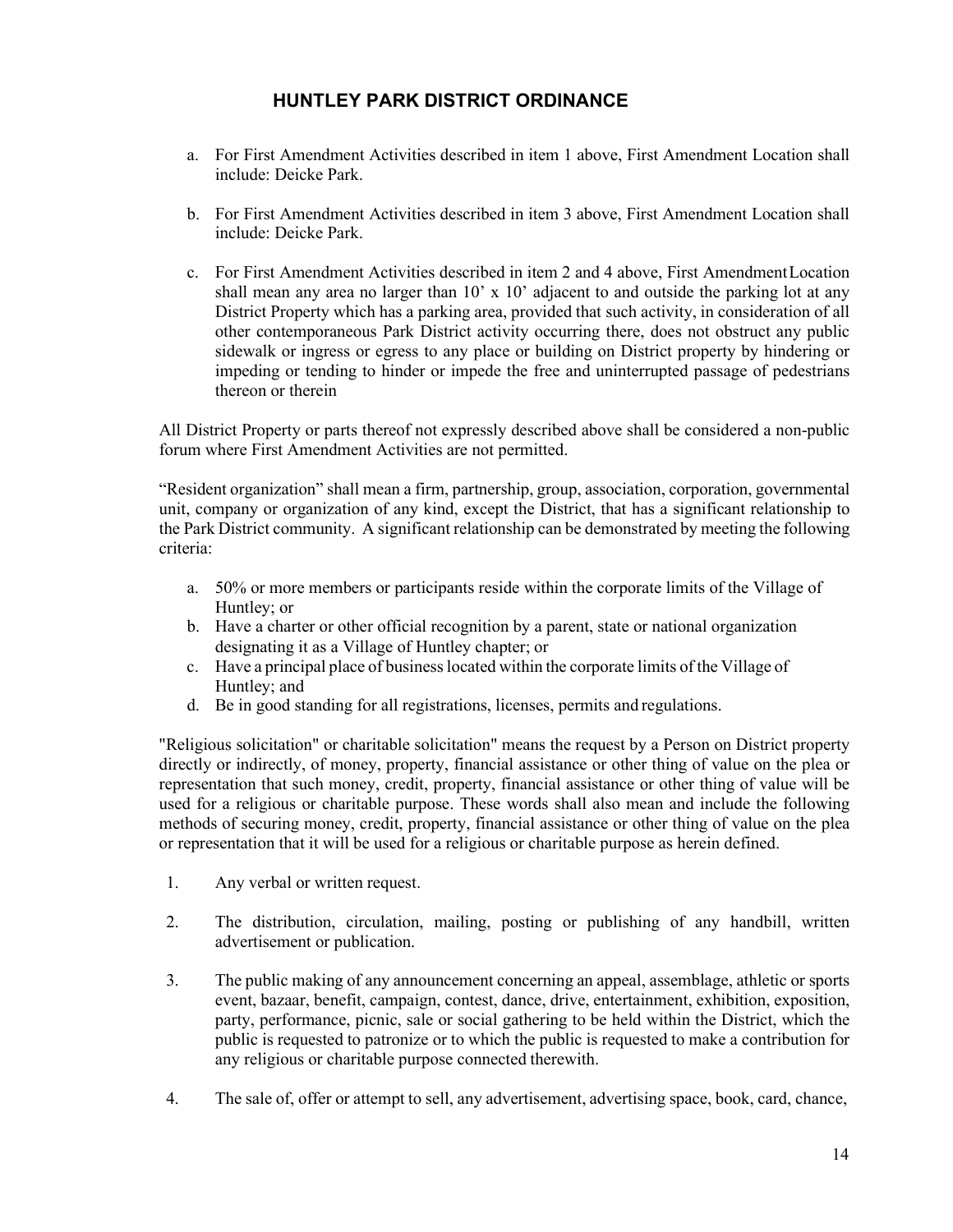coupon, device, magazine, membership, merchandise, subscription, ticket or other thing in connection with which any appeal is made for any religious or charitable purpose, or where the name of any religious or charitable Person is used or referred to in any such appeal an inducement or reason for making any such sale, or when or where in connection with any such sale, any statement is made that the whole or any part of the proceeds from any such sale will go or be donated to any religious or charitable purpose.

"Political Speech" shall include, but is not limited to, soliciting votes and circulating petitions for or against a candidate for election to public office or with respect to any referendum or other public question.

### <span id="page-19-0"></span>Section 2.18. Fishing

(a) No Person shall fish or otherwise take aquatic life from District Waters in areas at which the District has posted signage prohibiting such activities.

(b) Every Person fishing in District Waters shall comply with all applicable laws, rules and regulations of the State of Illinois as administered by the Department of Natural Resources and comply with any rule or regulation or restriction posted by the District controlling the size, species and number of fish that can be taken from a designated body of water. Each fish possessed by an offender in excess of the fishing limit shall constitute a separate violation.

(c) Fishing in District Waters shall be conducted by means of a hook and line, using no more than two hooks per line, each line being closely attended. No Person shall use drugs, poisons, explosives, electricity, or missiles of any kind to fish in District Waters.

(d) No Person shall dig, scratch, or otherwise disturb District Property in order to locate/take bait.

(e) Every Person shall carefully and immediately return to the water from which it was taken any fish that does not conform to size or species restrictions imposed by any applicable state, or District law, ordinance, rule or regulation, or that the Person chooses not to keep.

(f) Ice fishing is prohibited on any District Waters.

### <span id="page-19-1"></span>Section 2.19. Hunting or Trapping

No Person shall hunt nor trap, nor bring any device for hunting or trapping into or onto District Property or District Waters. No Person legally hunting on adjacent private property, shall firearm hunt within 300 yards or bow hunt within 100 yards of an occupied District structure. No Person legally hunting or trapping off of District Property shall retrieve crippled wildlife unless they obtain permission from the Executive Director to enter upon District Property for such purpose. This section does not apply to Person(s) acting under authority of the Executive Director who remove, replace, eradicate or cull domestic animals or wildlife on District lands orproperties.

### <span id="page-19-2"></span>Section 2.20. Gambling and Games of Chance

No Person on District property shall gamble as defined in Illinois law, 720 ILCS 5/21-1, *et seq*. or engage in selling fortunes or futures, games of chance, or in any other device or game of chance, hazard or skill, either as bookmaker, dealer, player or otherwise, for the purpose of gaming or gambling for money or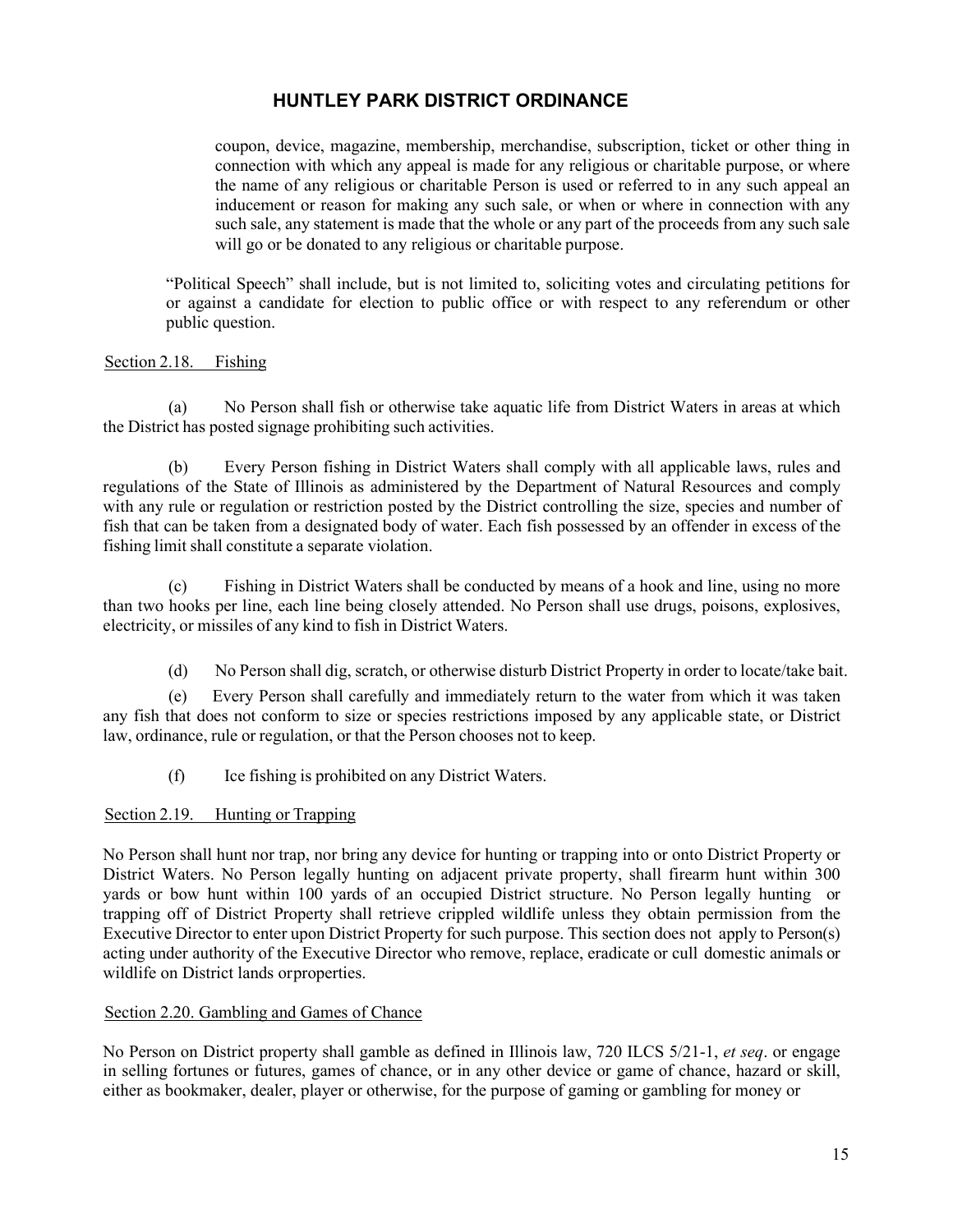other valuable things on District Property, except as authorized by the District through issuance of a Permit in accordance with State Law, at a fair, carnival, or other organized event conducted, sponsored or authorized by the District.

### <span id="page-20-0"></span>Section 2.21. Interference with Other Users

(a) No Person shall walk, act, or conduct himself upon any portion of District Property designated for a particular game, sport, event, amusement or other use in such a way as to interfere with the use of such portion by other Persons who are properly using the same for the particular game, sport, event, amusement or other use for which it has been designated.

(b) No Person shall unreasonably disturb or interfere with any Person occupying an area or participating in any activity on District Property under the authority of a Permit.

(c) No Person shall obstruct any driveway, public sidewalk or any other public place or building by hindering or impeding or tending to hinder or impede the free and uninterrupted passage of vehicles, traffic or pedestrians; or

(d) No Person shall commit in or upon any driveway, public sidewalk or any other public place or building any act or thing which is an obstruction or interference to the free and uninterrupted use of property or with any business lawfully conducted by anyone in or upon or facing or fronting on any place street, public highway, public sidewalk or any other public place, or building, all of which prevents the free and uninterrupted ingress and egress.

### <span id="page-20-1"></span>Section 2.22. Loitering in District Buildings

No Person shall loiter or remain in any District building or facility in such a manner that: (1) unreasonably obstructs the usual use of entrances, hallways, corridors, stairways, or rooms designated for specific purposes; (2) impedes or disrupts the performance of official duties by District employees; or, (3) prevents the general public from obtaining the administrative or recreational services provided in the building or facility in a timely manner, after being requested to leave by any member of the District, or where the District has posted a sign or signs thatprohibit loitering.

### <span id="page-20-2"></span>Section 2.23. Theft or Misappropriation of Property

(a) No Person shall knowingly obtain or exercise unauthorized control over the property of

another.

- (b) No Person shall knowingly obtain by deception, control over property of another.
- (c) No Person shall knowingly obtain by threat, control over property of another.

(d) No Person shall knowingly obtain control over stolen property knowing the property to have been stolen or under such circumstances as would reasonably induce him to believe that the property was stolen, where he: (1) Intends to deprive the owner permanently of the use or benefit of the property; (2) Knowingly uses, conceals, or abandons the property in such a manner as to deprive the owner permanently of such use or benefit; or (3) Uses, conceals, or abandons the property knowing such use, concealment, or abandonment probably will deprive the owner permanently of such use or benefit.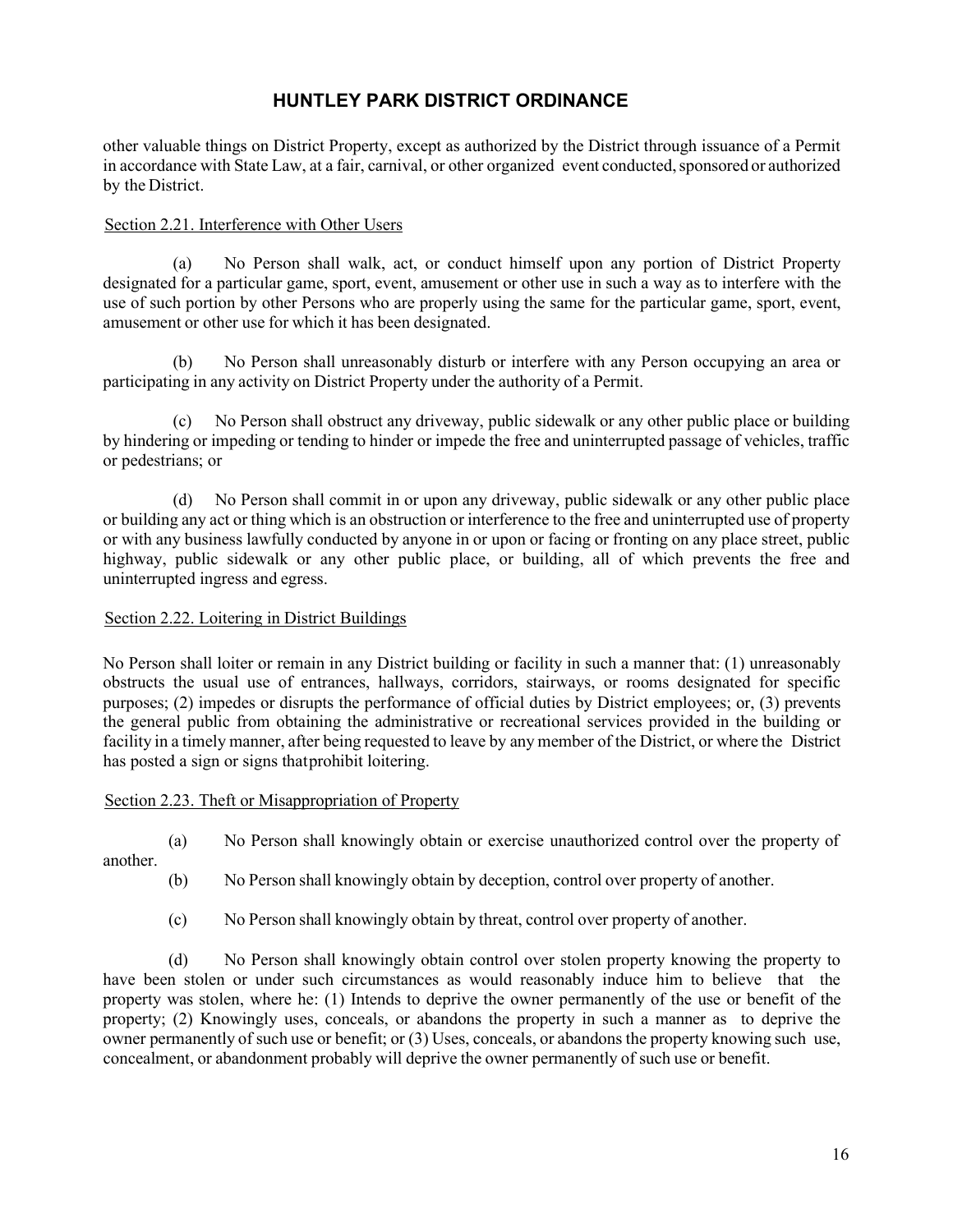### <span id="page-21-0"></span>Section 2.24. Mob Action

(a) No Person shall collect with other Persons, in bodies or in crowds of two (2) or more Persons without authority of law, for unlawful purposes or any purpose of disturbance or obstruction of the lawful activities of other Persons or otherwise disturb, obstruct, or interfere unreasonably with the lawful activities of other Persons using District Property in a manner which creates immediate violence or breach of the peace or threat thereof or endangers the Person or property of others.

(b) No Person shall knowingly commit an act or engage in conduct that urges or incites other Persons to riot, engage in immediate violence or lawlessness, or commit any unlawful act.

(c) No Person shall organize, promote, encourage, or otherwise participate in a riot or other breach of the peace involving crowds of two (2) or more Persons gathered, without authority of law, for unlawful purposes or any purpose of disturbance or obstruction of the lawful activities of other Persons.

### <span id="page-21-1"></span>Section 2.25. Posting Printed or Written Material in Designated Area

(a) The District may allow posting of printed or written public information materials at designated areas.

(b) No Person shall post, place, display, or cause to be posted, placed, or displayed any printed or written material without presenting the material to the District. The District shall stamp and date the material as received, and post the material, space permitting, unless the said material is obscene as defined in 720 ILCS 5/11-20. The material may remain posted for a period not to exceed one (2) weeks after which a Person may resubmit his public information notice for posting, space permitting.

(c) Space shall be allocated on a first-come, first-served basis, except that the District's own printed or written public information may be given priority. The printed or written material shall be no larger than 8 1/2 inches x 11 inches and only one copy of each public information notice shall be posted.

(d) The District may remove printed or written material that has not been posted in accordance with this Section. The Person responsible for said posting shall be liable for the cost incurred in the removal thereof. The provisions of the Illinois Parental Responsibility Law (740 ILCS 115/1 *et seq.*) are specifically incorporated in this Ordinance by reference for purposes of this section.

### <span id="page-21-2"></span>Section 2.26. Posting Printed or Written Material on Public Places and Objects

(a) Except as provided in Section 2.25 of this Ordinance, no Person shall paint, write on, or in any way mark or deface, or post or otherwise affix, any printed or written words, symbols, materials, or other marks to or upon District Property or anything or object located on District Property.

(b) Except as required by the Illinois Election Code, no Person shall paste, glue, tack or otherwise affix or post, or leave unattended, any sign, placard, advertisement, or inscription whatsoever, nor erect or cause to be erected any permanent or temporary sign whatsoever on any structure or thing in or on a Park, except as authorized by the Executive Director. Nothing herein shall be construed to prohibit the carrying of signs in the course of performing a First Amendment Activity in a First Amendment Location.

(c) The District may remove any printed or written word, symbol, material, or other mark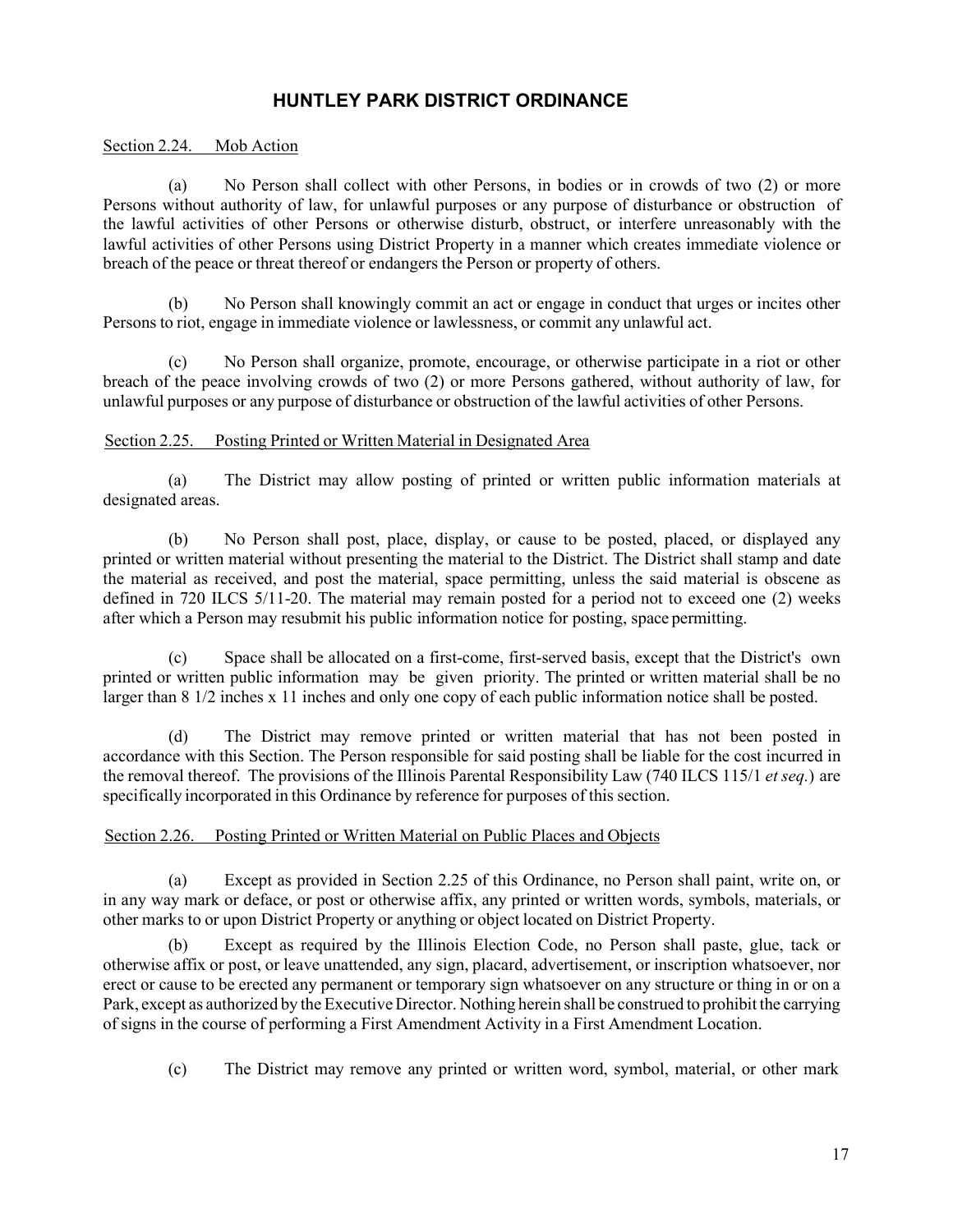found posted or otherwise affixed upon any District Property or anything or object located on District Property contrary to the provisions of this Section. The Person responsible for any such defacing, writing, or posting shall be liable for the cost incurred in the removal thereof. The provisions of the Illinois Parental Responsibility Law (740 ILCS 115/1 *et seq.*) are specifically incorporated in this Ordinance by reference for purposes of this section.

(d) The District may post printed or written words, symbols, materials, or other marks on its Property ("District Speech"), including but not limited to seasonal displays. The District will consider requests to add to or modify "District Speech", including offers to donate materials or things, upon written request to the Executive Director at least 60 days in advance of the relevant District Speech. The District shall not be obligated to accept any offer or gift and may decline all such offers or requests.

(e) The District may impose time, place and manner restrictions upon any speech events on any of its Property and all Persons shall comply with such time, place and manner restrictions.

### <span id="page-22-0"></span>Section 2.27. Selling or Distributing Printed or Written Material

(a) The distribution of printed or written material available without cost or donation is permitted on District Property.

(b) The sale or distribution with donation or cost of printed or written material is permitted on District Property provided that a Permit therefor has first been obtained from the District in accordance with Chapter V of this Ordinance,

(c) Any Person engaged in the sale or distribution of printed or written materials under this Section 2.27 shall not obstruct or impede pedestrians or vehicles, harass park visitors with physical contact or persistent demands, misrepresent the affiliations of those engaged in such activities, misrepresent whether the materials are available without cost or donation, or interfere, interrupt, or engage in conduct incompatible with the purpose of, any program, activity, function, and/or special event conducted or sponsored by the District.

### <span id="page-22-1"></span>Section 2.28. Protection of Animals

(a) No Person shall hunt, pursue, hurt, molest, wound, kill, trap, catch, poison, abuse, chase, shoot, touch, throw or propel objects at, endanger in any way, remove or cause to be removed, have in his possession, or release or cause to be released, any Wildlife on or upon District Property.

(b) No Person shall give or offer to any Wildlife any harmful, poisonous, or noxious substance on or upon District Property.

(c) No Person shall touch, tease, frighten, disturb, or otherwise intentionally interfere with any Wildlife that is feeding, nesting, breeding, sleeping, resting, flying or otherwise moving, while that Person is conducting or participating in any activity on or upon District Property except as directed by the District.

(d) No Person shall molest, touch, throw or propel object at, destroy, dig up, crush, shake, or in any way tamper with or damage the nest, lair, den, burrow, or home of any Wildlife found on or upon District Property except as directed by the District.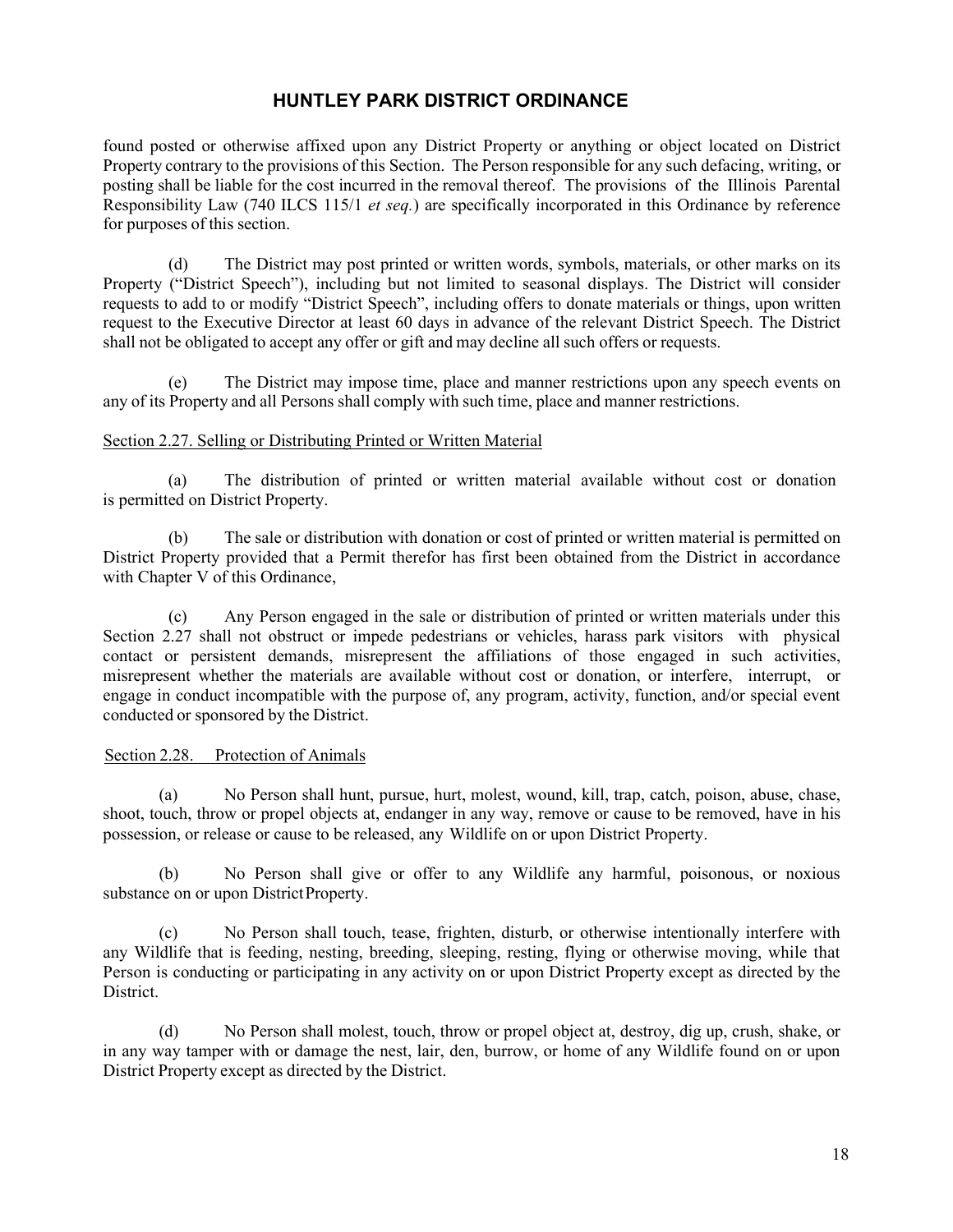(e) No Person shall allow any animal to injure or deface any tree, plant, shrub, lawn orgrassplot in any manner whatsoever;

#### <span id="page-23-0"></span>Section 2.29. Protection of Property

(a) No Person shall mark, carve, bend, cut, paint, deface, affix any sticker or sign to, break down, destroy, damage, alter, change, sever, uproot, dig, excavate or otherwise remove, or attach or suspend any rope, wire, or other material or contrivance to, on, or from, District Property or anything or object on or upon District Property, or otherwise take, damage or destroy such Property, thing or object unless a Permit, license or contract therefor has first been obtained from the District.

(b) No Person shall climb upon, walk on, hang from or stand or sit on, any plant, fence, structure, tree or other District Property of any kind except such benches or other property designated or customarily used for such purposes, or recreational equipment installed for such purposes.

(c) No Person shall bring into, throw, cast, drop, deposit, or otherwise leave or lay down any smoke bomb, stink bomb, or other offensive smelling compound on District Property.

(d) No Person shall bring any plant or portion of a plant or plant product onto District Property, except as part of a program, activity or class conducted or sponsored by the District, or as otherwise permitted by theDistrict.

(e) No Person shall set fire to any trees, shrubs, plants, flowers, grass, plant growth or living timber, or set any fire upon land to extend into District property;

(f) No Person shall go upon any lawn, grass plot, planted area, tree, shrub, monument, fountain, sculpture or structure where access is prohibited by signs or symbols which are posted or otherwise displayed or where access is restricted by fence or other physical barrier;

No Person shall cut, break or in any way injure, deface or alter any building, fence, monument, sculpture, bridge, or other structure or property contained therein;

(h) No Person shall fasten any bicycle, motorcycle, moped or other vehicle to or leave the same standing so as to injure any tree, shrub, lawn or grass plot;

(i) No Person shall deface, destroy, cover over or otherwise make unreadable any warning or prohibitory sign or symbol in or on District property;

(j) No Person shall fail to maintain District property in a neat and sanitary condition.

(k) The District may give rewards to the Person(s) (other than District employees or agents,) who furnish information to the District, directly resulting in the arrest and conviction of any Person who unlawfully takes, damages, or destroys District Property. All claims for said reward must be made to the District within thirty (30) days after conviction and the District shall be the sole judge of any dispute arising over a reward, if any, and the Person(s) entitled to share therein. The District's decision on any matter connected with the reward shall be final, conclusive, and binding and shall not be subject to judicial review.

<span id="page-23-1"></span>(l) No Person shall fasten any animal or attach any rope, sign, handbill or other things to any tree or shrub or to any protective device around any tree or shrub growing in the District.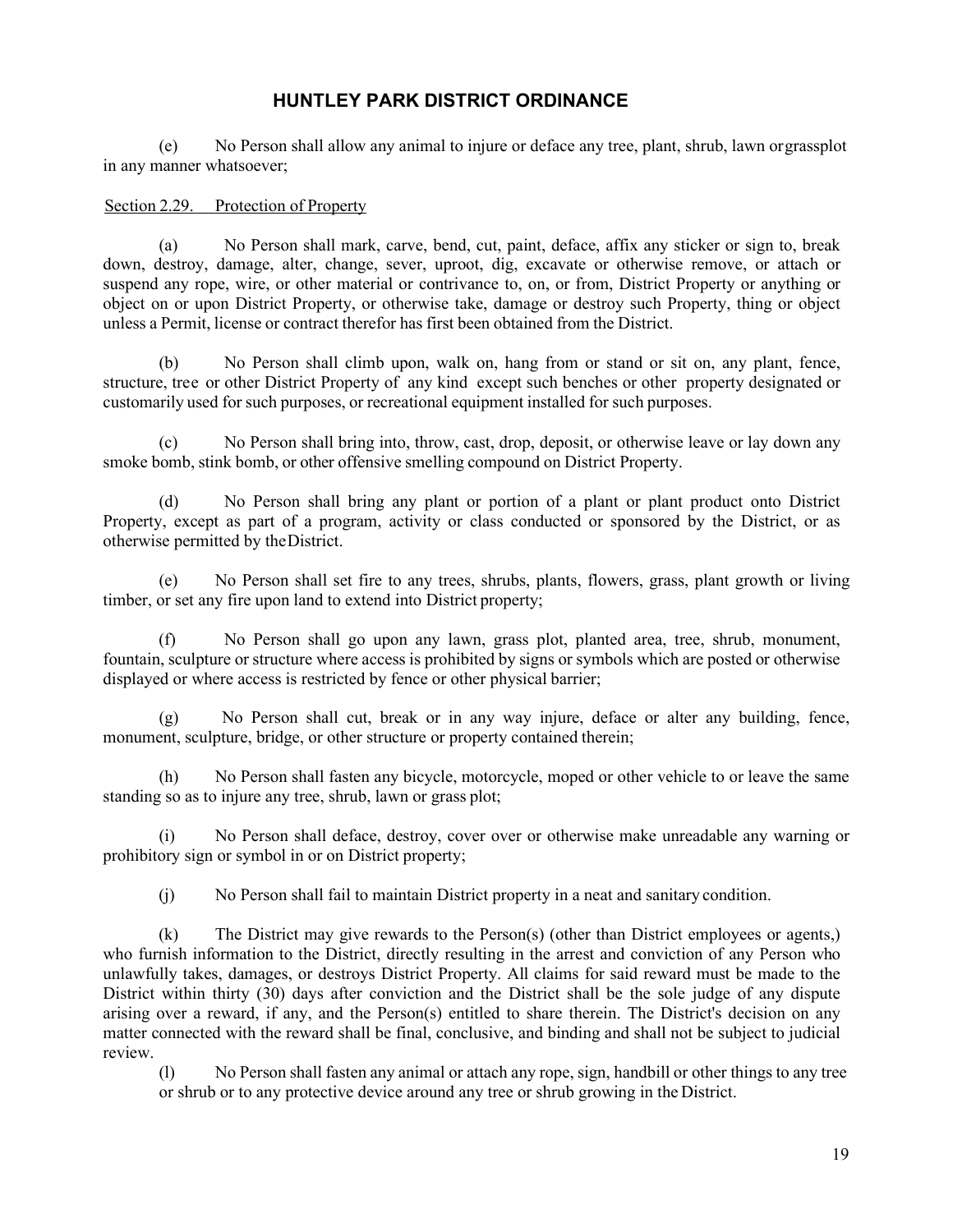#### Section 2.30. Public Indecency

- (a) No Person shall perform or commit any of the following acts on District Property:
	- (1) An act of sexual penetration or sexual conduct as defined in 720 ILCS 5/12-12; or,

(2) A lewd exposure of the body done with intent to arouse or to satisfy the sexual desire of the Person.

(b) No Person shall exhibit, sell, give away, offer to sell or give away, display or hold or place in such a manner as to be open to public view any obscene book, pamphlet, drawing, picture, photograph, video, model, cast, instrument, or any other obscene item while on or upon District Property. For purposes of this subsection, obscene shall have the meaning ascribed to it in 720 ILCS 5/11-20.

#### <span id="page-24-0"></span>Section 2.31. Reporting Accidents

A Person involved in an incident on District Property resulting in Personal injury or property damage,other than an accident reportable under section 3.05 of this Ordinance, shall report the incident to the Huntley Po l i c e Department within twenty-four (24) hours after the incident.

#### <span id="page-24-1"></span>Section 2.32. Restricted Areas

(a) No Person shall enter or remain in any building or portion of District Property where Persons are prohibited by the District from entering, or, except as provided in Section 2.35(c) of this Ordinance, where use is restricted to Persons of the opposite sex as indicated by a sign or notice posted by the District.

(b) No Person shall enter or remain in any District Property when it is closed to the public.

(c) No Person shall enter any District Property which is reserved or scheduled for a specific group or activity, unless such Person is invited by the individual, group, or agency responsible for such activity and, if applicable, such Person has paid all appropriate admission and/or registration fees.

(d) No Person whose admission privileges to District Property have been terminated, revoked, forfeited or suspended by the District pursuant to Section 8.02 shall enter or remain in any District Property that is the subject of the termination, revocation, forfeiture or suspension.

### <span id="page-24-2"></span>Section 2.33. Restrictions Applicable to Specific Recreational Activities

(a) No Person shall engage in sporting activities or games except on District property having designated fields for such purpose or game without written permission from the appropriate Department Head or such person authorized by the Executive Director.

(b) Golf. No Person shall play golf or practice golf on District property, except on an established and designated golf course or driving range, or in an established golf class under the supervision and direction of the District.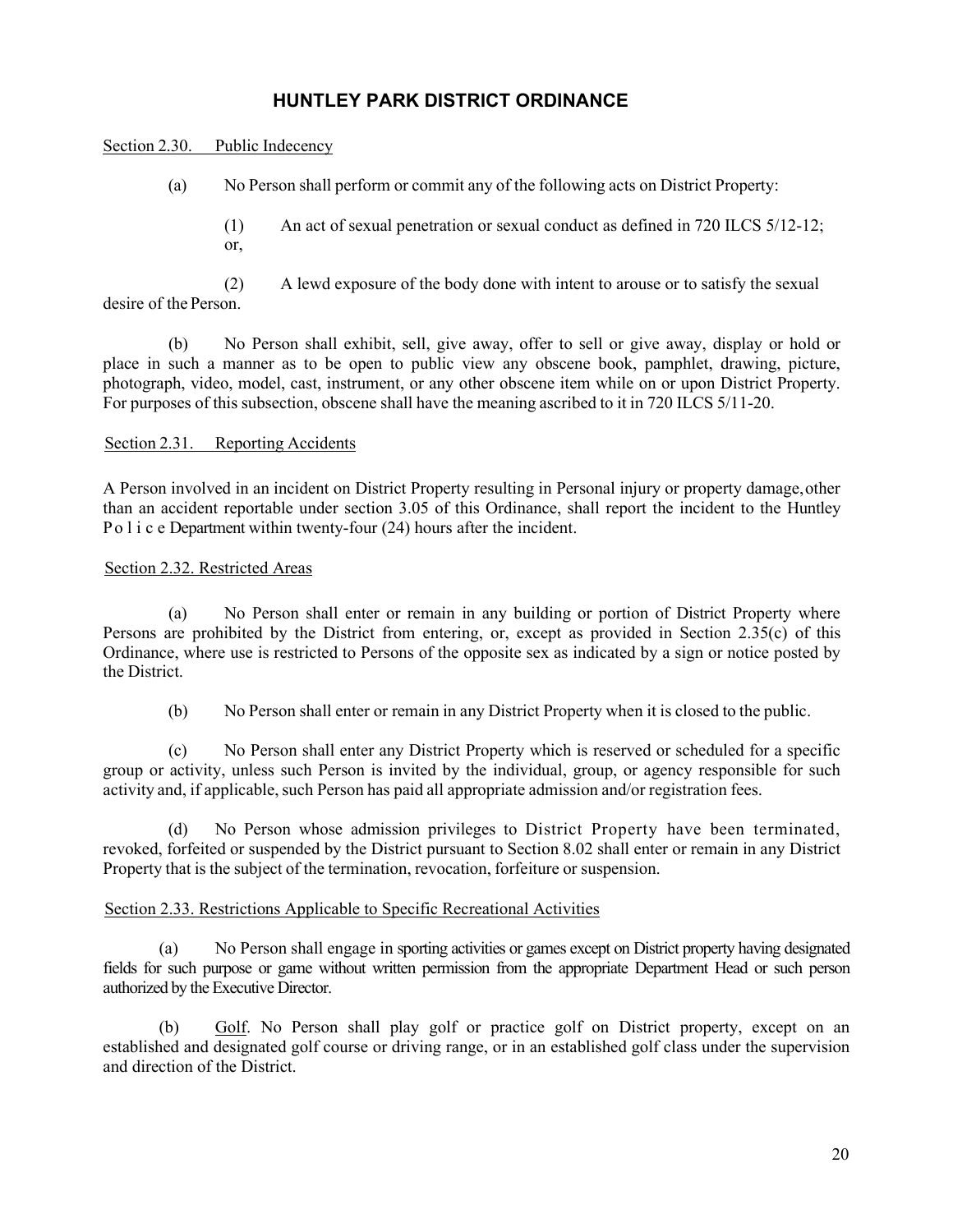### (c) Picnics.

<span id="page-25-1"></span>(1) Picnics requiring fires shall be held only in those areas where have been provided for that purpose and upon issuance of a Permit by the District in accordance with Chapter V of this Ordinance;

(2) No group of Persons exceeding forty (40) in number shall picnic on District Property unless a Permit therefor has first been obtained from the District in accordance with Chapter V of this Ordinance. The District may designate areas for preparing, consuming, and dispensing food, beverages and other products. Persons holding a Permit and dispensing any of such products may do so only in the area designated in the Permit. In the event the dispensing of the permitted products is by sale, the Person must also comply with Section 2.15 of this Ordinance. No Person may dispense, prepare, consume, sell or otherwise use products, items or things otherwise prohibited in this Ordinance or any other federal state, local, or District law, rule, regulation or ordinance.

### (d) Classes andCamps

No Person shall bring or cause to be brought onto District Property any class, play class, day camp, group or individual lesson, or similar organized group activity of any kind unless a Permit allowing such use or activity has first been obtained from the District in accordance with Chapter V of this Ordinance.

### (e) Tournaments, Leagues, or Other Organized Recreational Activities

No Person shall utilize any District Property, including without limitation playing fields and other District facilities, for tournaments, leagues, or other organized recreational activities and outings unless a Permit allowing such use or activity has first been obtained from the District in accordance with Chapter V of this Ordinance.

(f) This section 2.33 does not apply to regular or scheduled District programs or activities. Where a conflict between regular or scheduled District programs or activities and a requested activity occurs, District programs and activities shall take precedence.

### <span id="page-25-0"></span>Section 2.34. Rest Rooms,Washrooms and Locker Rooms

(a) No Person shall deposit objects of any kind, other than human waste or toilet tissue, in the toilets or plumbing fixtures of a restroom, washroom or locker room facility on District Property.

(b) No Person of the age of six (6) years or older may enter or use any rest room, washroom or locker room which has been designated for use by a single gender unless that Person is of the gender or gender identity designated to use that rest room, washroom, or locker room.

(c) No Person shall bring or use (i) any still camera, television or movie camera, camcorder, video recorder or transmitter or any other device capable of recording, filming or transmitting visual images; or (ii) any cellular telephone, into any rest room, locker room or washroom facility anywhere on District Property.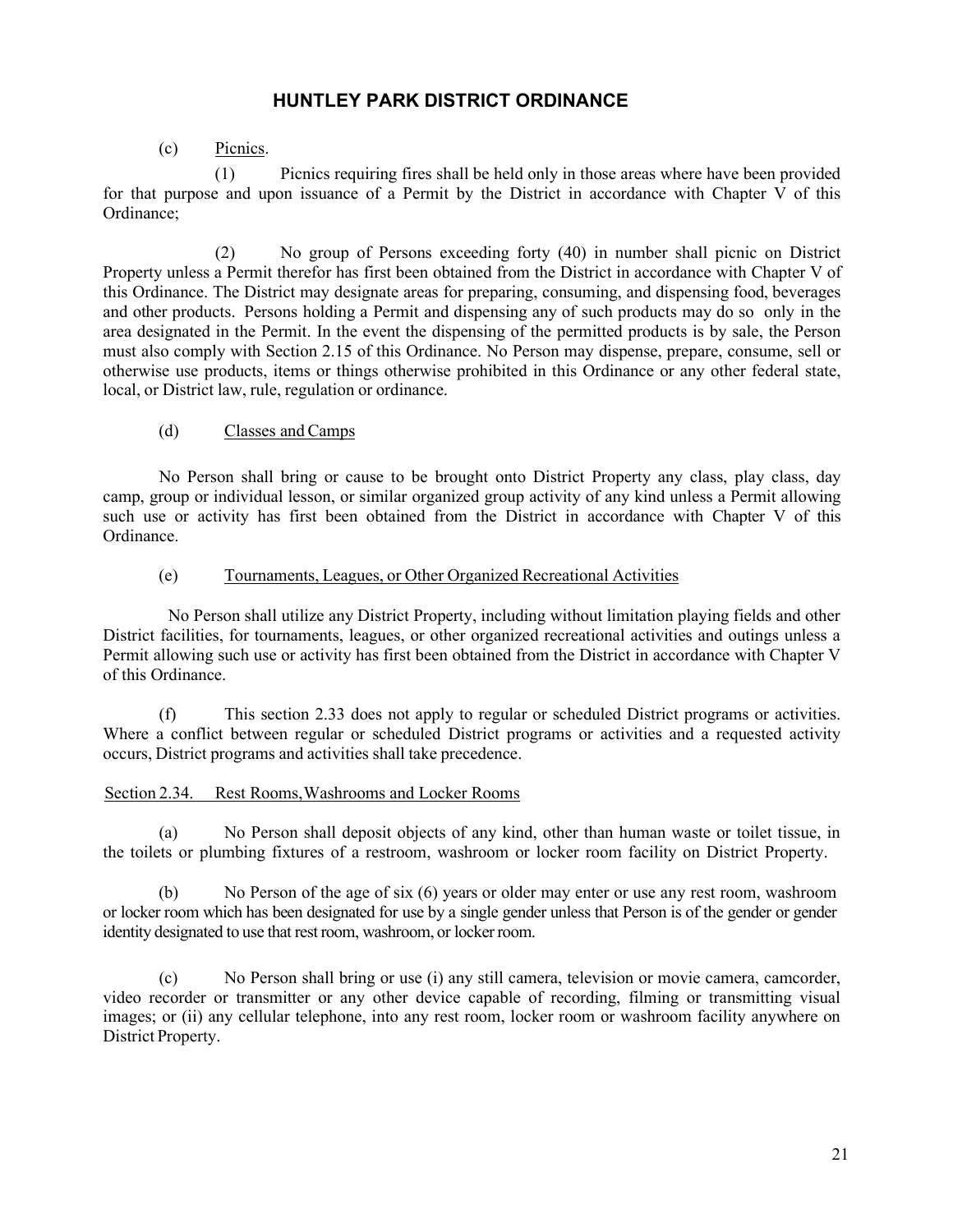### Section 2.35. Roller skates, Skateboards, Bicycles and Other Similar Objects

No Person using roller skates, in-line skates, skateboards, rollerskis, coasting vehicles, bicycles or similar devices shall interfere with pedestrian use of sidewalks or vehicle use of the streets, or otherwise act negligently, recklessly or without due caution, or in any manner so as to endanger any Person or property nor use same where such use has been posted as prohibited.

### (a) Bicycling

- 1) When two or more Persons in a group are operating bicycles, they shall not ride abreast, but shall ride in single file.
- 2) No Person shall cling or attach himself/herself or his/her bicycle to any other moving vehicle.
- 3) The operator of a bicycle emerging from an alley, driveway or building shall, upon approaching a sidewalk or the sidewalk area extending across any alleyway, yield the right-of-way to all pedestrians approaching on said sidewalk or sidewalk area, and upon entering the roadway shall yield the right-of-way to all vehicles approaching on said roadway.
- 4) No Person operating a bicycle shall carry another Person on the same bicycle. This restriction does not apply to tandem bicycles or child safety seats.
- 5) No Person shall operate a bicycle on District property between thirty minutes after sunset and thirty minutes before sunrise, without a clear, white, properly lighted headlight, visible under normal atmospheric conditions from the front therefor not nor less than 500 feet and firmly attached to the bicycle, and without a red reflector firmly attached to the bicycle, which is clearly visible in the headlight beam of an automobile for a distance of 500 feet to the rear of the bicycle.
- 6) No Person may operate a bicycle on sidewalks except small children riding three or more-wheeled bicycles while under the supervision and control of an adult. This restriction does not apply to operating a bicycle on a designated bicycle pathway.
- 7) No Person shall ride a bicycle on any street or path where signs are posted prohibiting riding bicycles on those streets or paths.
- 8) Bicycles shall not, at any time, in any place, be indiscriminately parked by anyone in such a manner as to actually or possibly interfere with pedestrians or traffic, or with Persons getting into or out of automobiles. No Person shall leave a bicycle lying on the ground or pavement or set against trees or otherwise in a place other than a bicycle rack when such is provided and there is space available. No Person shall move or in any manner interfere with, any bicycle which is properly parked, nor shall any Person interfere with, or in any manner, hinder any Person from properly parking abicycle.
- 9) All bicycles, when operated on roadways, shall be kept to the right and shall be operated as nearly as practicable at the right-hand edge of the roadway or path.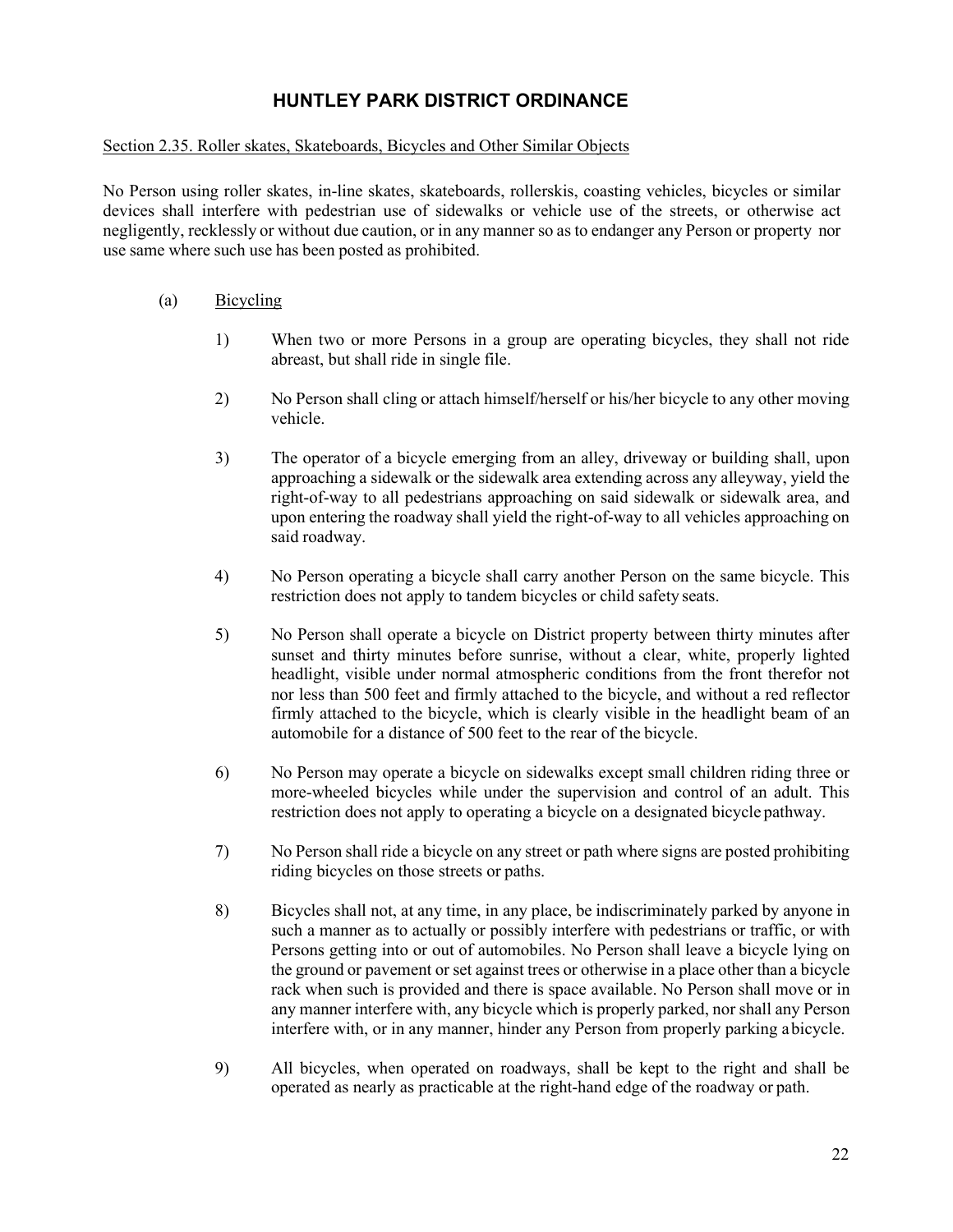- 10) No Person shall operate a bicycle faster than is reasonable and proper, and every bicycle shall be operated with reasonable regard for the safety of the rider and of other Persons and property.
- 11) Every Person operating a bicycle within the District shall observe all traffic rules and regulations applicable to motor vehicles under this chapter, except those provisions of this chapter which by their nature can have no application and except as otherwise provided by this section.
- 12) No Person shall operate a bicycle on a playground.

### <span id="page-27-0"></span>Section 2.36. Winter Sports

(a) No Person shall skate, sled, toboggan, inner tube, ski, snowboard, slide, or engage in similar activities on District Property except at such places and at such times as the District may designate for such purposes, nor engage in any such activities at such places, that are closed due to inadequate snow covering or other environmental conditions, or when notified of such conditions by any District employee authorized to control such activities. No Person shall otherwise enter upon any frozen District Waters to skate, slide or walk for any purpose.

(b) No Person shall engage in any such activity in a reckless manner that endangers that Person or others, or at a speed greater than is safe and proper under the circumstances.

(c) No Person shall tow, push, pull, or otherwise propel another Person on skis, sled, or other sliding device by use of any vehicle on District Property.

(d) No Person shall bring onto the frozen waters of any lake, pond, or waterway controlled by the District, any race boat or wind-driven-like device or other vehicle without the prior written permission of the Executive Director.

(e) No Person shall operate, drive, ride, park, sit upon while stationary, a snowmobile on District Property. For purposes of this subsection, a snowmobile shall be defined as any self-propelled vehicle intended for travel primarily on snow, driven by a track or tracks in contact with the snow, and steered by ski or skis in contact with the snow.

### <span id="page-27-1"></span>Section 2.37. Sleeping on District Property

No Person shall sleep on benches, sidewalks, parking lots, picnic grounds or tables, playgrounds or playground equipment, stairways or doorways of District buildings or other District Property so as to unreasonably obstruct or hinder the movement of other Persons or the use of facilities.

### <span id="page-27-2"></span>Section 2.38. Swimming

No Person shall bathe, swim, wade, float, splash, or otherwise enter District Waters other than at a designated swimming area. Users of designated swimming areas shall comply with all policies, rules and regulations as the District may designate for such activities.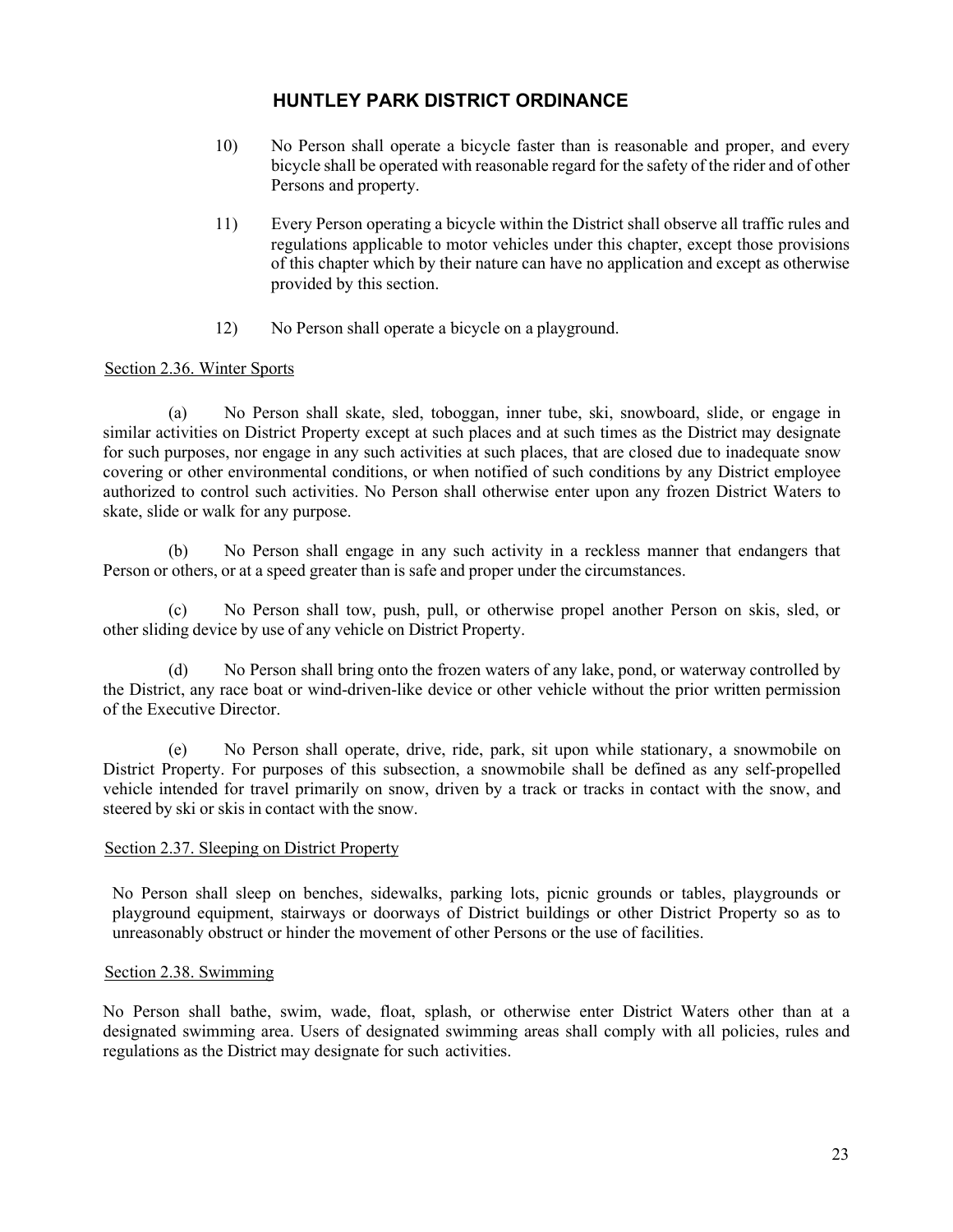#### <span id="page-28-0"></span>Section 2.39. Weapons and Harmful Substances

(a) Other than in connection with a District program and other than as permitted by Illinois law concerning storage and transport of a firearm, no Person while on District Property shall possess on or about their Person, vehicle or any other conveyance, concealed or otherwise, fire, set off or otherwise cause to explode, discharge or burn, or throw onto district property any firearm, knife, pistol, revolver, rifle, air gun, pellet gun, bow and arrow, slingshot, blackjack, billy club, stun gun, taser, cross bow, spear and spear gun, switch-blade knife, stiletto, sword, martial arts weapon, bludgeon, metal knuckles, or a n y w e a p o n capable of discharging a projectile by air, spirit gas or explosive substance or harmful chemical substance, or any weapon, instrument, or substance, rocket, firecracker or other fireworks, missile, liquid or gaseous substance or any other dangerous weapon of like character or design.

(b) While on District Property, no Person shall carry or possess with the intent to use the same unlawfully against another, a dagger, dirk, billy, dangerous knife, razor, broken bottle, or other piece of glass, or any other dangerous or deadly weapon or instrument of like character. Nothing contained herein shall be construed to prevent any duly sworn peace officer, from carrying such weapons as may be authorized and necessary in the discharge of their duties nor shall it apply to any Person summoned by any such officer to assist in making arrests or preserving the peace while such Person is engaged in assisting.

(c) While on District Property, no Person shall, without a permit authorizing such, carry or possess any pneumatic gun, spring gun, paint ball gun, or B-B gun, or air soft gun or any device that either expels a projectile or projectiles of any kind.

### <span id="page-28-1"></span>Section 2.40. Pyrotechnics

No Person shall upon or in connection with any property of the District: Possess, set off, ignite, or attempt to set off any weapon capable of discharging a projectile by air, spirit gas or explosive, any explosive substance, firecracker, fireworks, smoke bombs, rocket, black powder gun, missile, liquid or gaseous substance or any other dangerous weapon or other pyrotechnics without written authorization from theBoard.

### <span id="page-28-2"></span>Section 2.41. Metal Detectors

No Person shall upon or in connection with any property of the District: bring into or use any device or instrument used to detect metallic objects without prior written permission of the Executive Director.

### <span id="page-28-3"></span>Section 2.42. Refuse Disposal

No Person shall upon or in connection with any property of the District dispose of any refuse not generated and/or usedtherein.

### <span id="page-28-4"></span>Section 2.43. Illinois Criminal Code

No Person on District Property shall perform, or fail to perform, any act if such act or failure is a misdemeanor, petty offense, or violation of any provision of the Illinois Criminal Code, the provisions of which are incorporated in the Ordinance by this reference; however, this Section shall not apply to any act or failure to act that is a felony under Illinois law.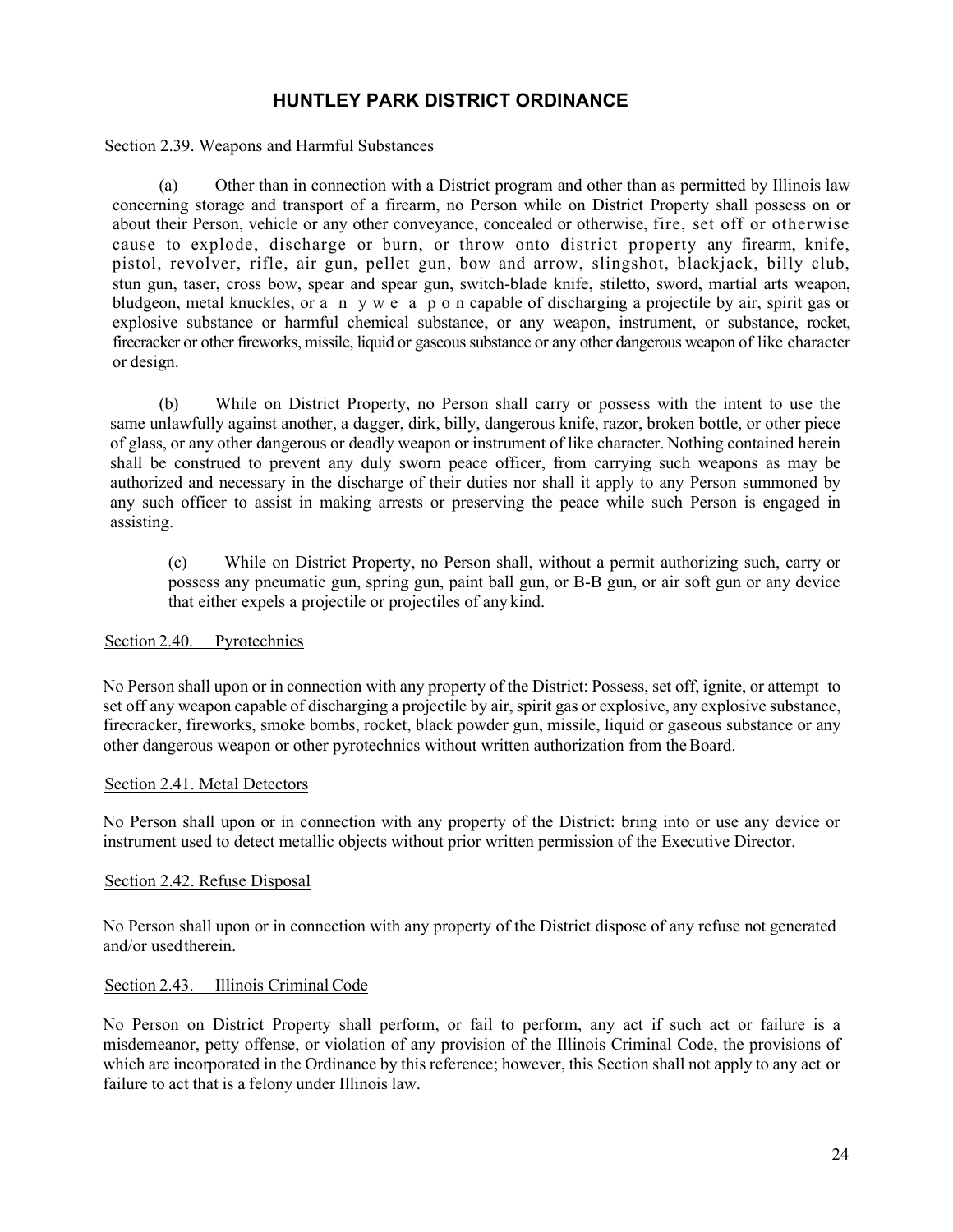### <span id="page-29-0"></span>Section 2.44. Illinois Wildlife Code; Fish and Aquatic Life Code

No Person on District Property shall perform, or fail to perform, any act if such act or failure violates a provision of the Illinois Wildlife Code, 520 ILCS 5/1-1 et seq, or, likewise, the Illinois Fish and Aquatic Life Code, 515 ILCS 5/1-1 et seq., the provisions of both of which are incorporated in this Ordinance by this reference.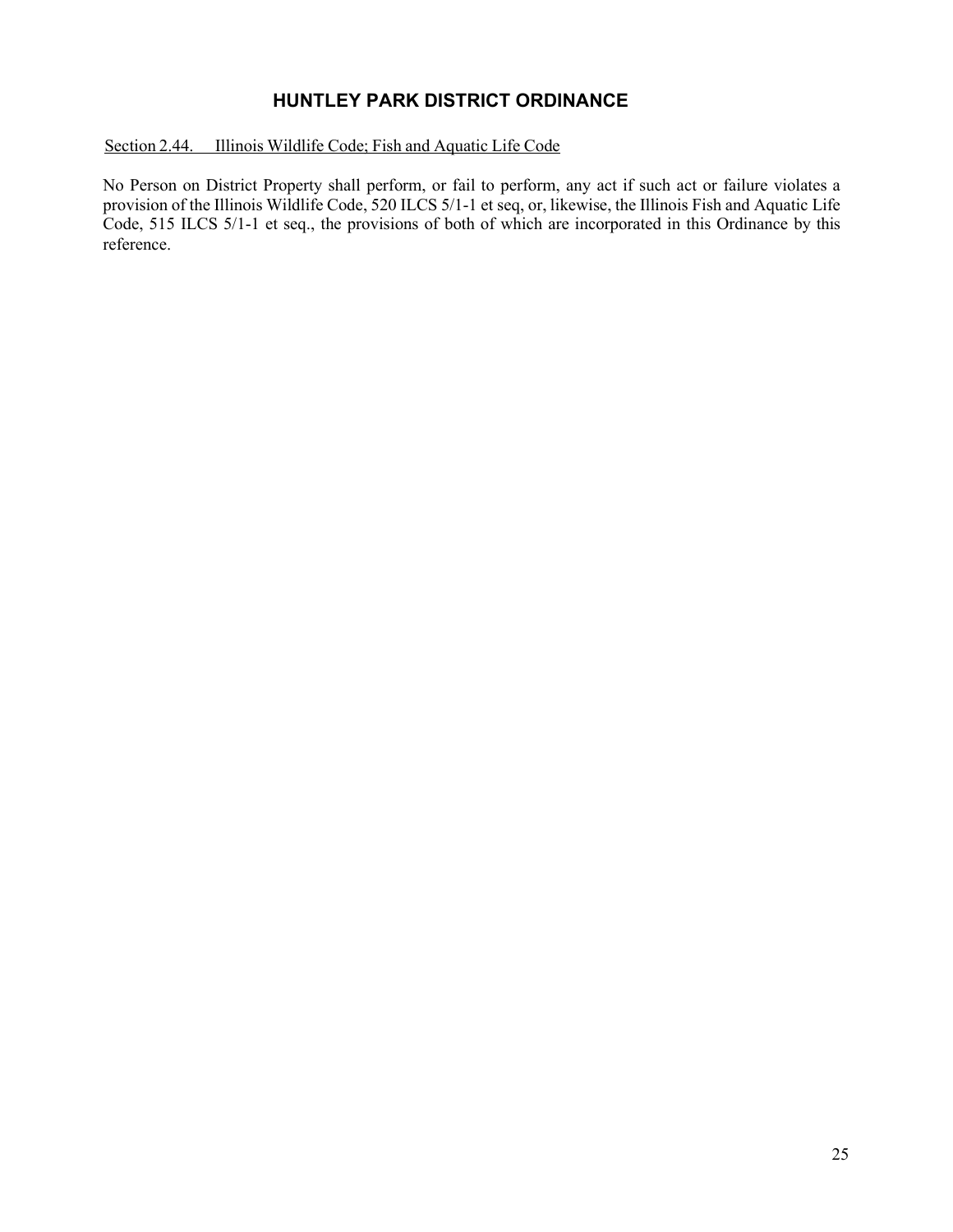### **CHAPTER III - MOTORIZED VEHICLES, PARKING, AND TRAFFIC CONTROL**

### <span id="page-30-1"></span><span id="page-30-0"></span>Section 3.01. All-Terrain Vehicles or Go-Karts

No Person shall drive, ride, or otherwise operate an all-terrain vehicle or a go-kart on District Property. For purposes of this section, an all-terrain vehicle shall be defined as any motorized off-highway device 50 inches or less in width, having a manufacturer's dry weight of 600 pounds or less, traveling on three (3) or more low-pressure tires, designed with a seat or saddle for operator use, and handlebars or steering wheel for steeringcontrol.

### <span id="page-30-2"></span>Section 3.02. Change of Oil/Cleaning

No Person shall change the oil or grease of, or wash, clean or polish vehicles on District Property, unless a Permit therefor has first been obtained from the District in accordance with Chapter V of this Ordinance, or unless the Person is authorized by the District or is performing community service under District supervision, as provided in Section 7.01 of this Ordinance.

### <span id="page-30-3"></span>Section 3.03. Commercial Vehicles

(a) The term "commercial vehicles" as used in this section shall include, but not be limited to trucks, station wagons, vans, pickups, passenger cars, or other vehicles when used in transporting Persons or movable property for a fee or profit, either as a direct charge to another Person, or otherwise, or used as incident to providing services to another Person (except when transporting passengers or movable property to or from District Property), or used in connection with any business, except during the course of doing business with theDistrict.

(b) All roadways on District Property shall be used for pleasure driving only. No Person, other than District employees, shall drive any truck, tractor or other commercial vehicle of any kind on District Property without first obtaining a contract or permit therefor from the District.

(c) This section shall not apply to commercial vehicles making authorized deliveries to, or performing authorized services for the District.

### <span id="page-30-4"></span>Section 3.04. Driving Areas

No motor vehicle shall be driven or otherwise operated upon District Property except over and upon such roadways, parking lots, or other areas designated by the District for use by motor vehicles. A bicycle path shall not be deemed a roadway for the use of motor vehicles under this section.

#### <span id="page-30-5"></span>Section 3.05. Duty of Operator in Accidents

No Person shall leave the scene of a vehicle collision with another vehicle, Person or property occurring on District Property, without giving his true name and residence address to the injured Person or any other Person requesting same, and in the event no public officer is present, he must immediately report the occurrence to the nearest police station or police headquarters.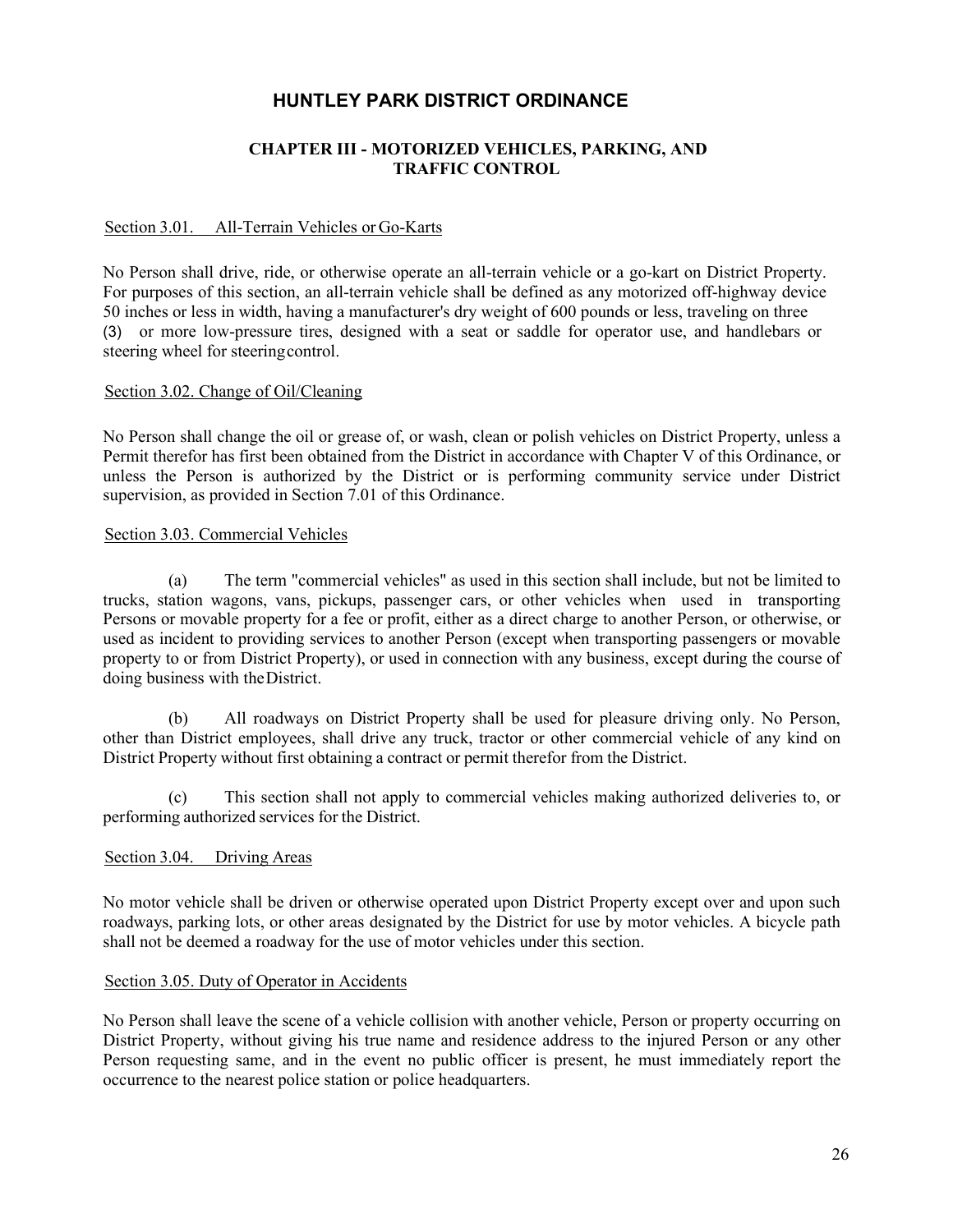### <span id="page-31-0"></span>Section 3.06. Emergency Vehicles

(a) For purposes of this section, emergency vehicles shall include all ambulances, fire trucks, police, fire, and other vehicles used to protect the public health, safety, and welfare.

(b) The provisions of this chapter regulating the movement or parking of vehicles on District Property shall not apply to the operator of any emergency vehicle when responding to an emergency call or pursuing an actual or suspected violator of the law. However, such operator shall exercise extreme caution when on or approaching District Property including without limitation slowing down as necessary for safety, cautiously proceeding through traffic lights or stop signs, and having the vehicle's warning system signals operating (e.g. siren, lights).

(c) When not responding to an emergency call or in the pursuit of an actual or suspected violator of the law, the operator of an emergency vehicle shall obey the provisions of this Chapter.

(d) Every Person operating a vehicle on District Property shall, at the immediate approach of an emergency vehicle making use of its warning system signals, yield the right-of-way and shall stop, if possible, and pull to the side of the road and remain in such position until the emergency vehicle has passed.

### <span id="page-31-1"></span>Section 3.07. Enforcement of Traffic Regulations

No Person shall fail to obey a District employee who is directing traffic or enforcing sections of this Chapter on District Property.

### <span id="page-31-2"></span>Section 3.08. Fleeing or Attempting to Elude

No Person driving or otherwise operating a vehicle on District Property shall willfully fail or refuse to obey a visible or audible signal by a member of the District to bring his vehicle to a stop. The signal given by a member of the District may be by hand, voice, siren, or red or blue light. The member of the District giving such signal shall be identified as a District employee or representative.

### <span id="page-31-3"></span>Section 3.09. Gas and Smoke

No Person shall drive or otherwise operate a vehicle on District Property which emits excessive noxious fumes or dense smoke.

### <span id="page-31-4"></span>Section 3.10. Hitchhiking

No Person shall solicit a ride nor stand in or near a roadway on District Property for the purpose of soliciting a ride from the operator of any vehicle.

### <span id="page-31-5"></span>Section 3.11. Incorporation of State Statutes

In addition to the provisions of this Chapter, and to the extent not inconsistent therewith, no Person shall drive or otherwise operate a vehicle or perform any act in any manner on District Property in violation of Chapters 6, 11 and 12 of the Illinois Vehicle Code (625 ILCS 5/6-100 *et seq.* 11-100 *et seq.* and 625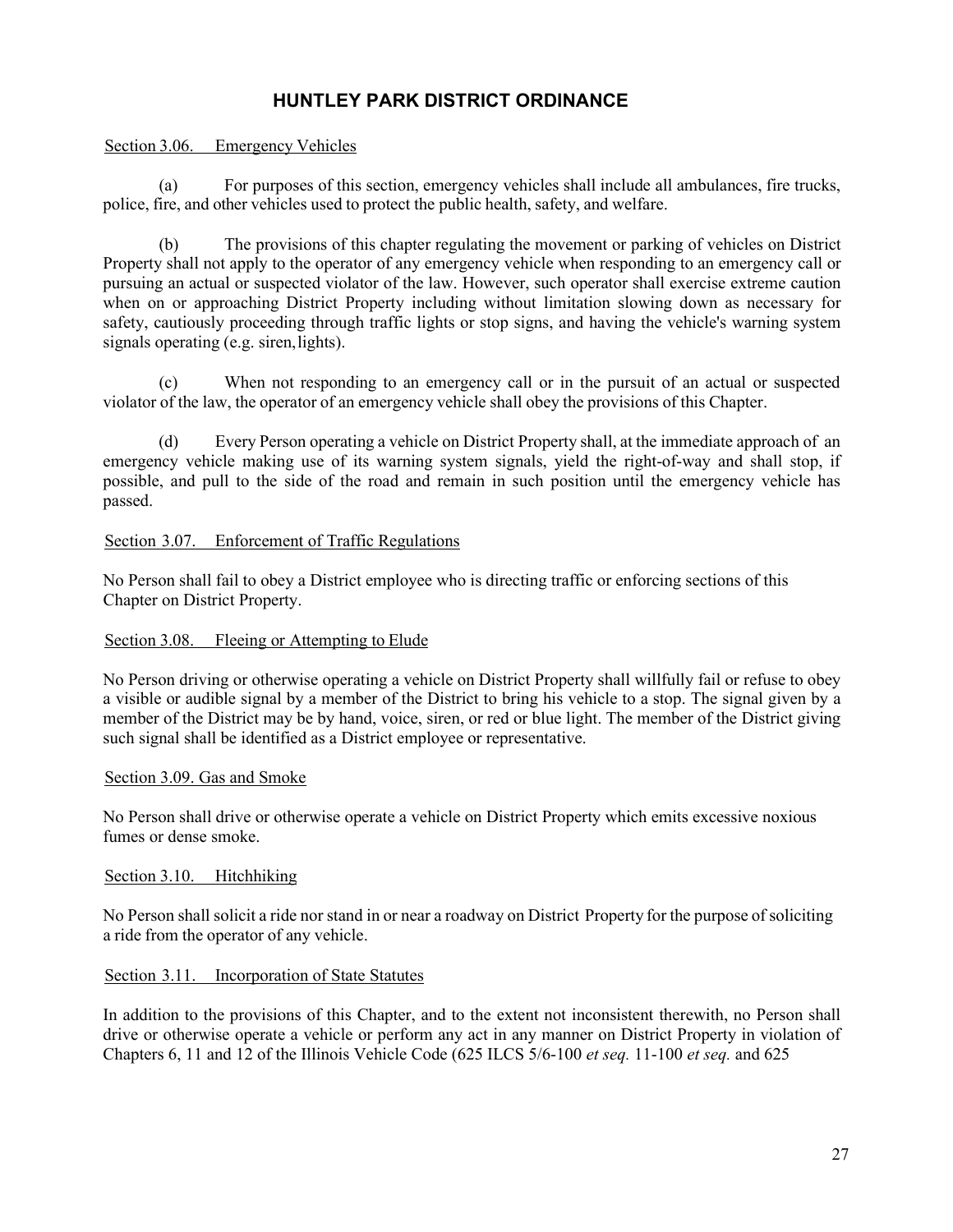<span id="page-32-0"></span>ILCS 5/12-100 *et seq.*) which provisions are specifically incorporated in this Ordinance by reference.

### Section 3.12. Intoxicated Operators

(a) No Person shall drive or otherwise operate nor attempt to drive or otherwise operate a vehicle on District Property while under the influence of intoxicating liquor, drugs, or a combination of liquor and drugs.

(b) Upon trial for such offense, in addition to other evidence, evidence of the amount of alcohol in the Person at the time of the act alleged, as shown by a chemical analysis of his breath, blood, urine, saliva, or other bodily substances, is admissible, and the result of such analysis shall give rise to the presumptions set forth in Section 11-501.2(b) of the Illinois Vehicle Code (625 ILCS 5/11-501.2(b)) which provision is specifically incorporated in this Ordinance by reference.

### <span id="page-32-1"></span>Section 3.13. Minibikes and Trailbikes

No Person shall drive, ride, or otherwise operate any minibike or trailbike on District Property. For purposes of this section, every motor vehicle which is self-propelled by power obtained by the combustion of gasoline which is designed with a seat or a saddle for the use of the rider, and is designed to travel mostly off-road on not more than two (2) wheels shall be a minibike or trailbike.

### <span id="page-32-2"></span>Section 3.14. Negligent Driving

No Person shall drive or otherwise operate a vehicle on District Property negligently, recklessly or without due caution, or in any manner so as to endanger any Person or property. All vehicles shall be driven or otherwise operated on the right side of any roadway open to travel, except when passing other vehicles.

### <span id="page-32-3"></span>Section 3.15. Parking

(a) No Person shall park a vehicle on District Property in other than establishedor designated parking areas, and such shall be in accordance with the posted directions and markings or with the directions of any attendant who may be present.

(b) No Person shall park any vehicle or allow any vehicle to remain parked in any area of District Property beyond the normal closing hour of the park system, except when a different closing hour has been designated by the District for that area or unless permission therefor has first been obtained from the District. In no event shall any vehicle except District vehicles be parked on District Property later than 11:30 pm, except with the approval of the District, which approval shall automatically be deemed given in connection with activities conducted by the District.

(c) No Person shall stop, park, or place any vehicle on District Property so as to obstruct or interfere with traffic or travel or endanger the public safety, and no Person shall stop, park, or place any vehicle in any of the following places except when otherwise designated, or when necessary to avoid conflict with other traffic or when in compliance with the instructions of a member of Huntley Police Department: (1) on the left side of any roadway; (2) on parkways, lawn areas, and grounds; (3) in front of a public or private driveway; (4) within any intersection; (5) within any crosswalk; (6) within 20 feet of any intersection or crosswalk; (7) within 30 feet of any stop sign or traffic control signal, other than in a marked parking space; (8) on the roadway side of any vehicle stopped or parked at the edge or curb of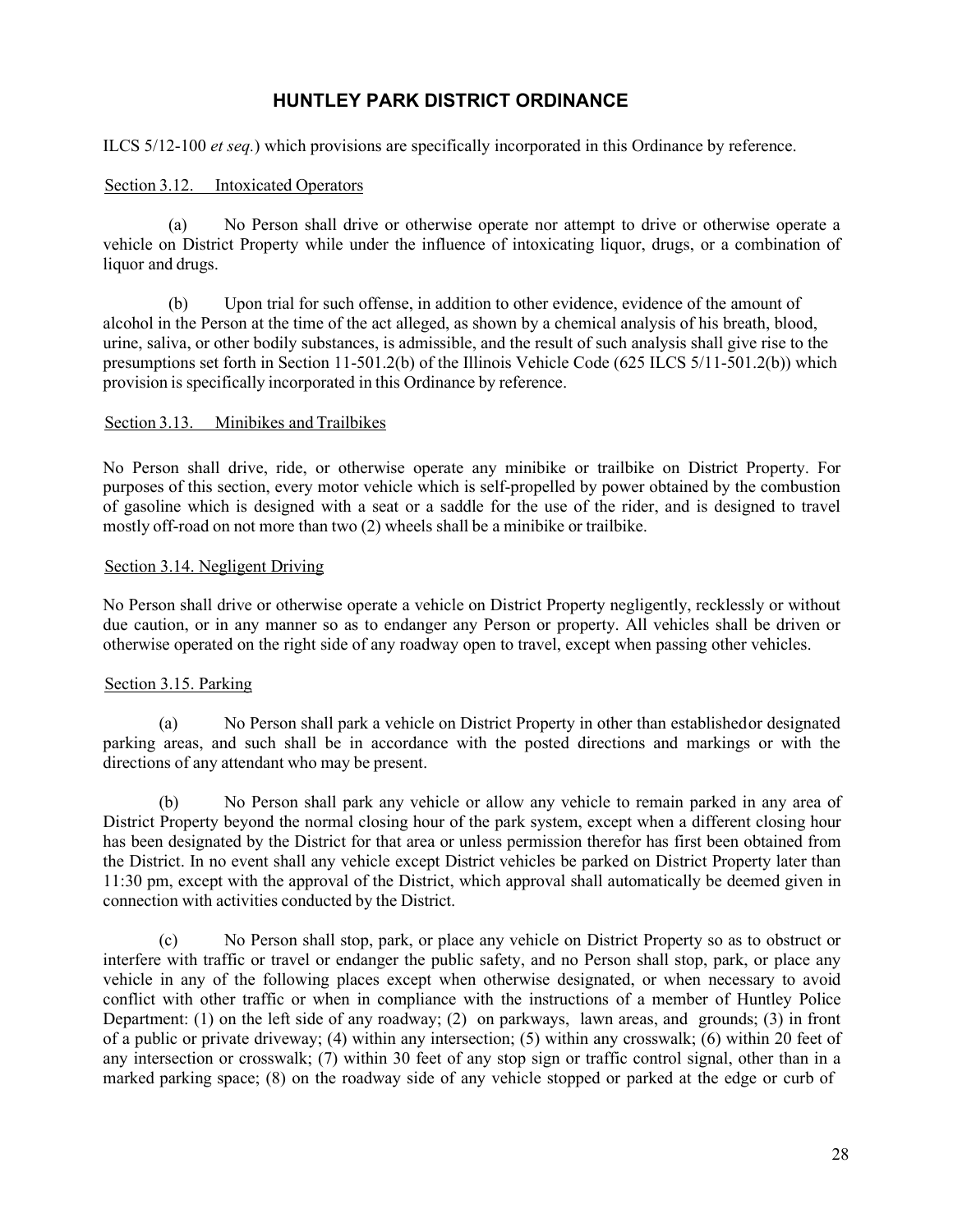the roadway ("double parking"); (9) in a position to block another vehicle lawfully parked; (10) on any sidewalk; (11) at any place where official signs or other markings prohibit parking, or where curbs have been painted yellow; (12) within 15 feet of a fire hydrant; (13) in a fire lane or within 8 feet of the entrance to a fire lane; (14) at any place or time where a permit or sticker is required by the District for parking unless the required permit or sticker has been obtained and is displayed on the vehicle.

(d) No Person shall park a vehicle upon any roadway or in any public off-street parking facility on District Property for any of the following purposes:

- (1) To display such vehicle for sale; or,
- (2) To perform maintenance or repair of such vehicle, except for repairs necessitated by an emergency;or,
- (3) To sell goods or services from such vehicle.

(e) The operator of an authorized emergency vehicle, as defined in section 3.06 of this Ordinance, may park or stand irrespective of the provisions of this Ordinance.

(f) Every Person in whose name a vehicle is registered pursuant to law and who leases such vehicle to others, after receiving written notice of a violation of this Ordinance involving such vehicle, shall upon request provide the District with a written statement of the name and address of the lessee at the time of such offense and the identifying number upon the registration plates and registration sticker or stickers of such vehicle.

(g) No Person who is the lessor of a vehicle pursuant to a written lease agreement shall be liable for the violation of any parking or standing regulation of this Ordinance involving such vehicle during the period of the lease provided that upon the District's request received within 120 days after the violation occurred, the lessor provides within 60 days after such receipt the name and address of the lessee. The driver's license number may also be requested by the District if needed for enforcement of this Ordinance.

(h) Except as otherwise provided, every vehicle stopped or parked upon a two-way roadway on District Property shall be stopped or parked with the right-hand wheels parallel to and within twelve (12) inches of the right-hand curb or as close as practicable to the right edge of the right-hand shoulder.

(i) No Person shall move a vehicle not lawfully under his control into any such prohibited area or away from a curb such distance as is unlawful.

(j) Except as otherwise provided, every vehicle stopped or parked upon a one-way roadway on District Property shall be so stopped or parked parallel to the curb or edge of the roadway, in the direction of authorized traffic movement, with its right-hand wheels within twelve (12) inches of the righthand curb or as close as practicable to the right edge of the right-hand shoulder, or with its left-hand wheels within twelve (12) inches of the left-hand curb or as close as practicable to the left edge of the lefthand shoulder.

- (k) Penalty Provisions for Parking Violations:
	- (1) Whenever any vehicle shall have been parked in violation of any section of this Ordinance prohibiting or restricting vehicular standing or parking, the Person in whose name the vehicle is registered with the Secretary of State of Illinois shall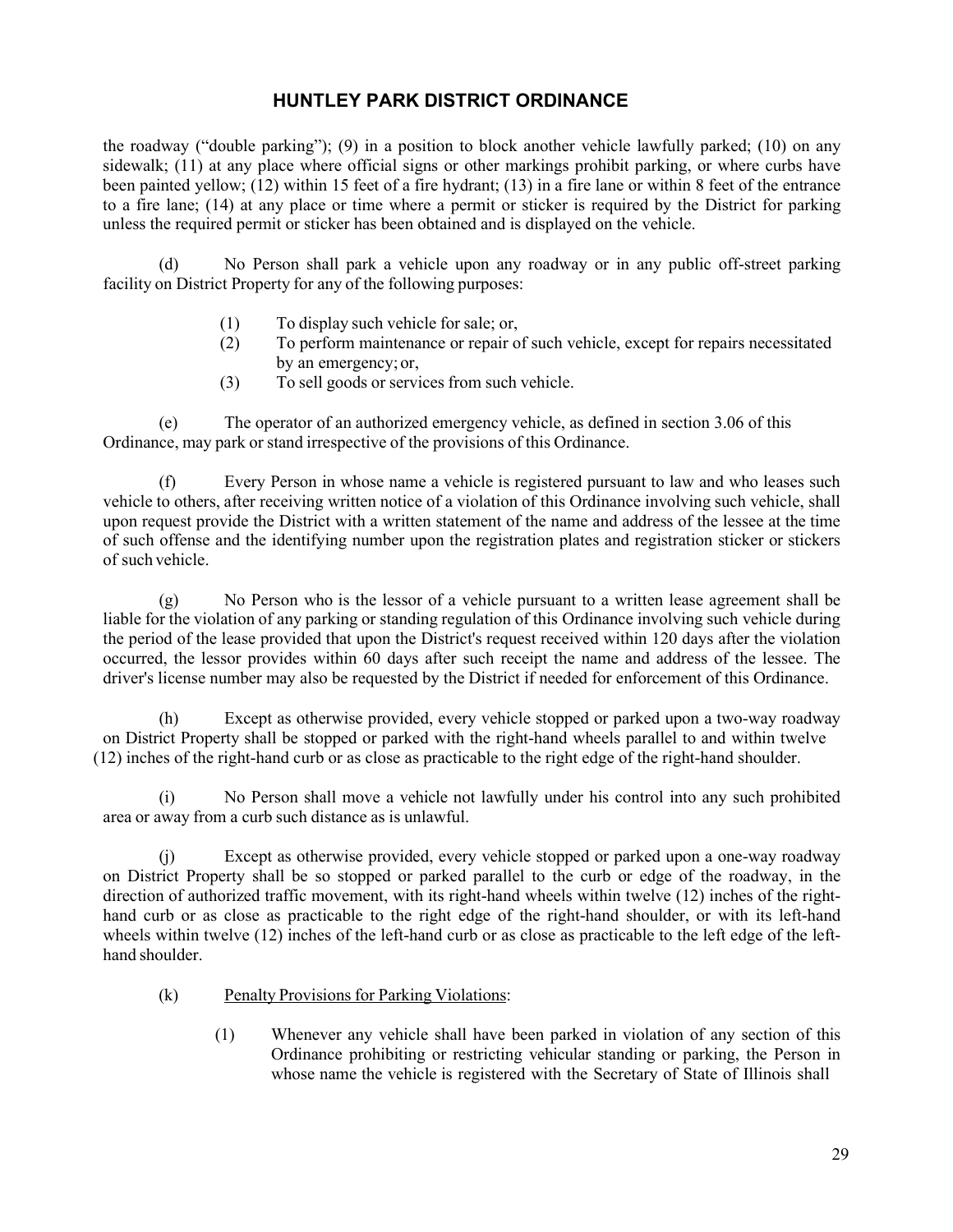be prima facie responsible for the violation and subject to the penalty therefor.

- <span id="page-34-2"></span>(2) Whenever any vehicle is parked in violation of any parking provision of this Ordinance, any law enforcement officer observing such violation may issue a parking violation notice, and serve the notice on the owner of the vehicle by handing it to the operator of the vehicle, if he is present, or by affixing it to the vehicle in a conspicuous place. The issuer of the notice shall specify on the notice his identification number, the particular parking regulation allegedly violated, the make and state registration number of the cited vehicle, and the place, date, time, and nature of the alleged violation and shall certify the correctness of the specified information by signing his name to the notice.
- (3) A parking violation notice issued, signed, and served in accordance with this section, or a copy of such notice, shall be deemed prima facie correct and shall be prima facie evidence of the correctness of the facts shown therein. The notice or copy thereof shall be admissible in any subsequent administrative or legal proceeding.

### <span id="page-34-0"></span>Section 3.16. Riding Outside Vehicles

(a) No Person shall ride upon the fenders, running boards, bumpers, hood, trunk, or any other exterior part of any vehicle on District Property. Nothing contained in this Section 3.16 shall be construed as prohibiting any Person from riding upon a District hay wagon, parade float, or similar conveyance.

(b) No Person shall cling or attach himself, his vehicle, or any other object, to any other vehicle on District Property.

### <span id="page-34-1"></span>Section 3.17. Right of Way

(a) Every operator of a vehicle shall yield the right of way to a pedestrian at any marked crosswalk or within any unmarked crosswalk at any intersection on District Property.

(b) Every operator of a vehicle shall exercise due care to avoid colliding with pedestrians upon any roadway on District Property, shall give warning to any pedestrian in the roadway by sounding the horn when necessary, and shall exercise proper precaution upon observing any child, confused Person, or disabled Person upon a roadway.

(c) Every pedestrian crossing at a roadway on District Property at any point other than within a marked crosswalk or within an unmarked crosswalk at any intersection shall yield the right of way to vehicles upon the roadway.

(d) Except as otherwise provided herein, the operator of a vehicle approaching an intersection on District Property shall yield the right-of-way to a vehicle which has already entered the intersection from a different roadway. When two (2) vehicles approach an unmarked intersection from different roadways at approximately the same time, the operator of the vehicle on the left shall yield the right-of-way to the vehicle on the right.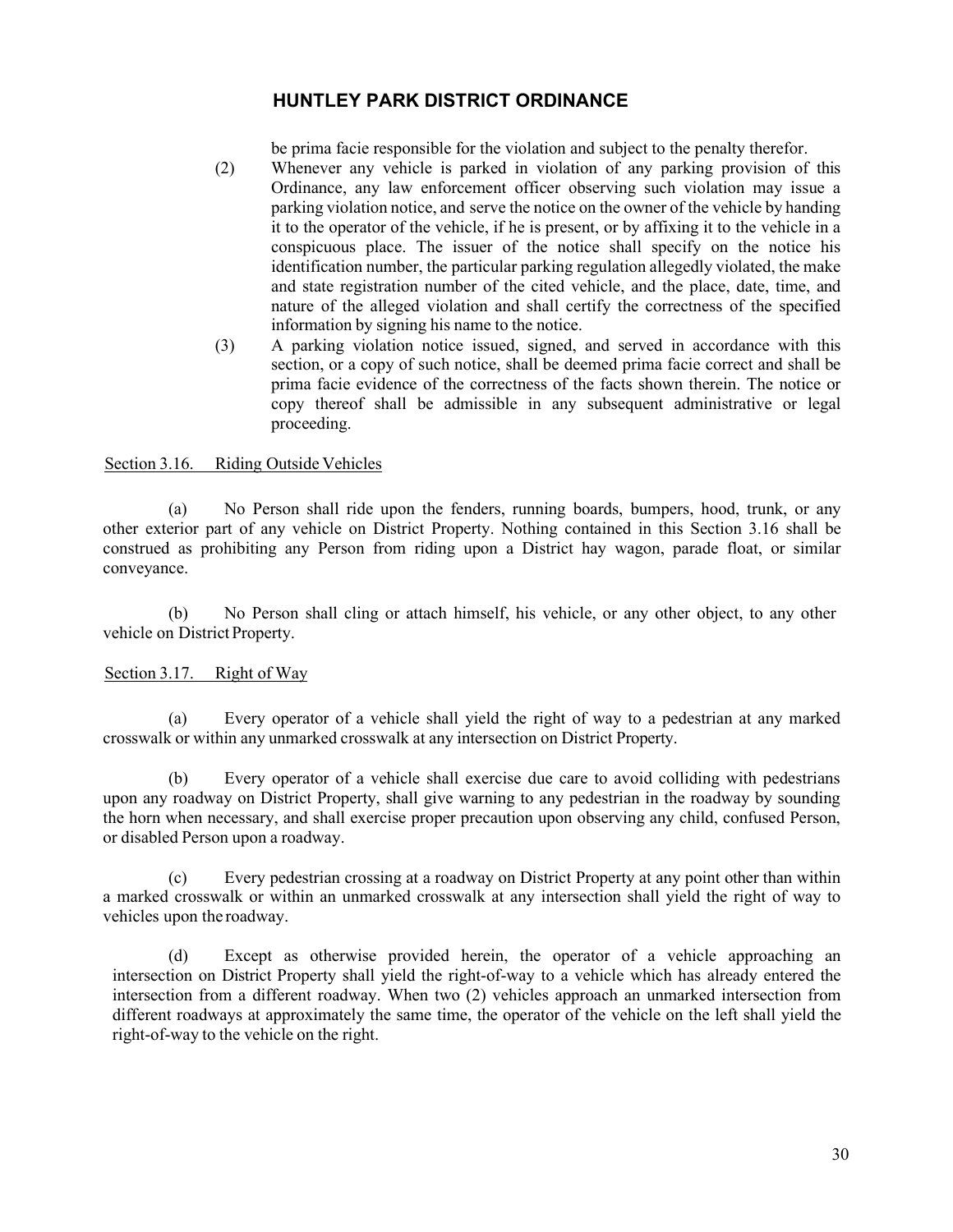#### Section 3.18. Siren Devices

No Person shall sound any siren-sounding device or other type of signaling device which makes unusually loud or unnecessary noise on District Property unless that Person is driving or operating an authorized emergency vehicle, as defined under section 3.06, responding to an emergency call, or pursuing an actual or suspected violator of the law.

#### <span id="page-35-1"></span><span id="page-35-0"></span>Section 3.19. Noise Created by Vehicles

It shall be unlawful for any Person to operate a vehicle which makes an unusually loud or unnecessary noise.

#### Section 3.20. Speeding

Except as provided in Section 3.06(b) of this Ordinance:

(a) No Person shall drive or otherwise operate a vehicle on District Property at a speed greater than is reasonable and safe under the circumstances, having due regard for traffic, pedestrians, weather conditions and the intended use of the roadway and at no time at a speed greater than twenty (20) miles per hour.

(b) No Person shall drive or otherwise operate a vehicle on District Property at a speed which endangers the safety of any Person or property.

#### <span id="page-35-2"></span>Section 3.21. Traffic Signs and Signals

(a) No Person shall fail to observe and obey all traffic signs indicating speed, direction, caution, stopping, parking, crosswalk lanes, traffic lane markers, and any other sign posted by the District for safeguarding life andproperty.

(b) No Person shall deface, injure, move, or otherwise interfere with any traffic sign or signal on District Property.

### <span id="page-35-3"></span>Section 3.22. Unattended Motor Vehicles

No Person driving, operating, or otherwise in charge of a motor vehicle on District Property shall permit it to stand unattended without first stopping the engine, locking the ignition and removing the keys. When the motor vehicle is standing upon any perceptible grade, the Person shall set the parking brake thereon and turn the front wheels to the curb or side of the roadway.

#### <span id="page-35-4"></span>Section 3.23 Unauthorized Use of Parking Places Reserved for Handicapped Persons

(a) For purposes of this section, handicapped Person means every natural Person who is unable to walk 200 feet or more unassisted by another Person or without the aid of a walker, crutches, braces, prosthetic device, or a wheelchair or without great difficulty or discomfort due to the following impairments: neurological, orthopedic, respiratory, cardiac, arthritic disorder, blindness, or the loss of function or absence of a limb orlimbs.

(b) No Person shall park on District Property any motor vehicle which is not bearing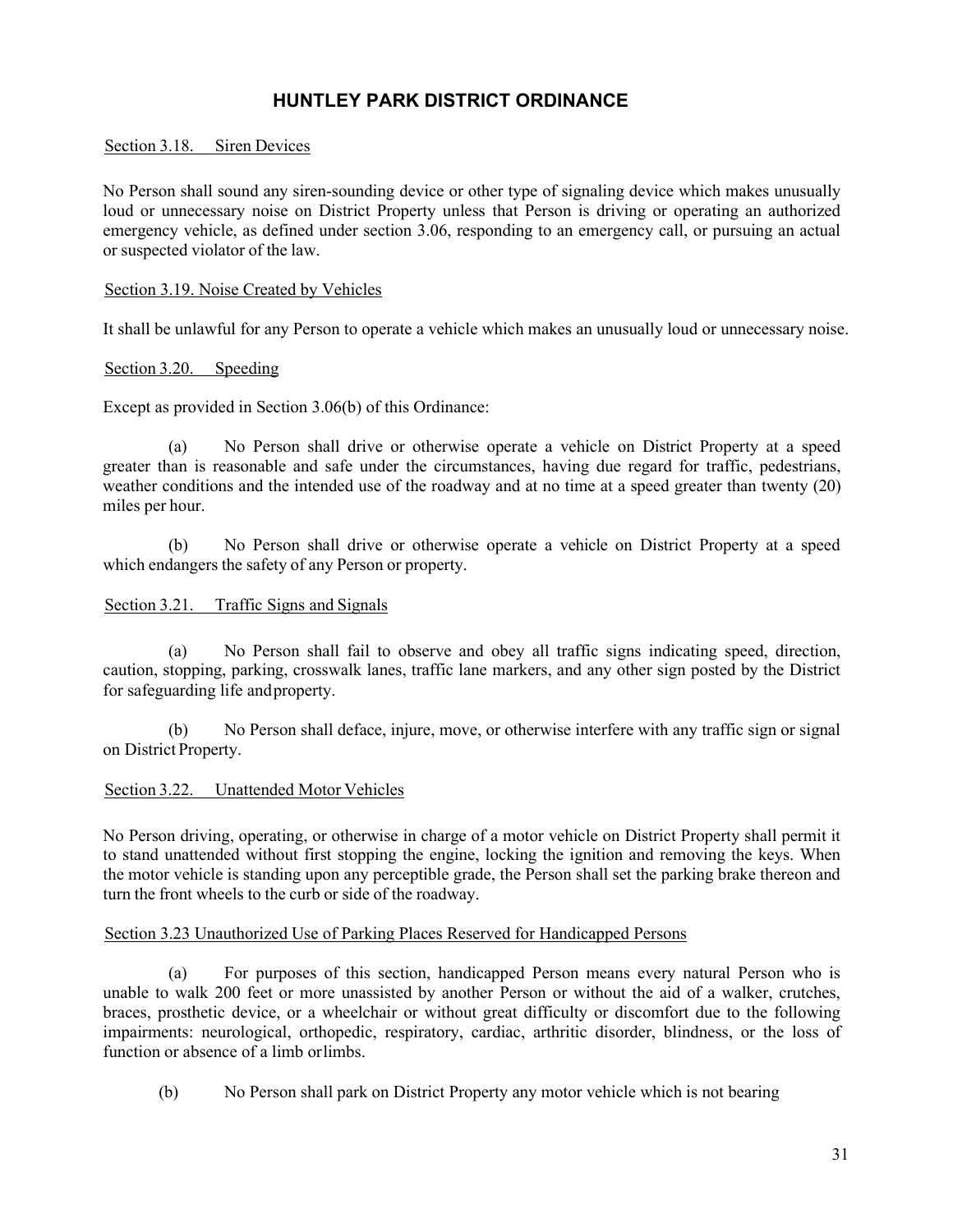registration plates or decals issued to a handicapped Person, pursuant to Sections 3-616, 11-1301.1, 11- 1301.2, or to a disabled veteran pursuant to Section 3-609, of the Illinois Vehicle Code which provisions are specifically incorporated in this Ordinance by reference, as evidence that the vehicle is operated by or for a handicapped Person or disabled veteran, in any parking place, including without limitation any private or public off-street parking facility, specifically reserved by the District, by the posting of an official sign as designated under 625 ILCS 5/11-301, for motor vehicles bearing such registration plates. Any motor vehicle bearing a handicapped license plate or a handicapped parking decal or device containing the international symbol of access issued to handicapped Persons by any local authority, state, district, territory or foreign country shall be recognized by the District as a valid license plate or device and receive the same parking privileges as handicapped residents of this State.

(c) The District may remove or cause to be removed any vehicle parked within a stall or space reserved for use by the handicapped which does not display handicapped registration plates or a special decal or device required by this section.

(d) Any Person found guilty of violating the provisions of this section shall be fined no less than \$250.00 and no more than \$500.00 in addition to any costs or charges connected with the removal or storage of any motor vehicle authorized under this section.

#### <span id="page-36-0"></span>Section 3.24. Parking Rates and Fees

The Board may establish from time to time, rates and fees for parking in any and all of the parking facilities of the District.

### <span id="page-36-1"></span>Section 3.25. Incorporation of State Statutes

In addition to the provisions of this Code, and to the extent not inconsistent therewith, no Person shall operate vehicle or perform any act in any manner on District property in violation of Chapter 11 of the *Illinois Vehicle Code* (625 ILCS 5/11-100, *et seq.*) which provisions are specifically incorporated in this Code byreference.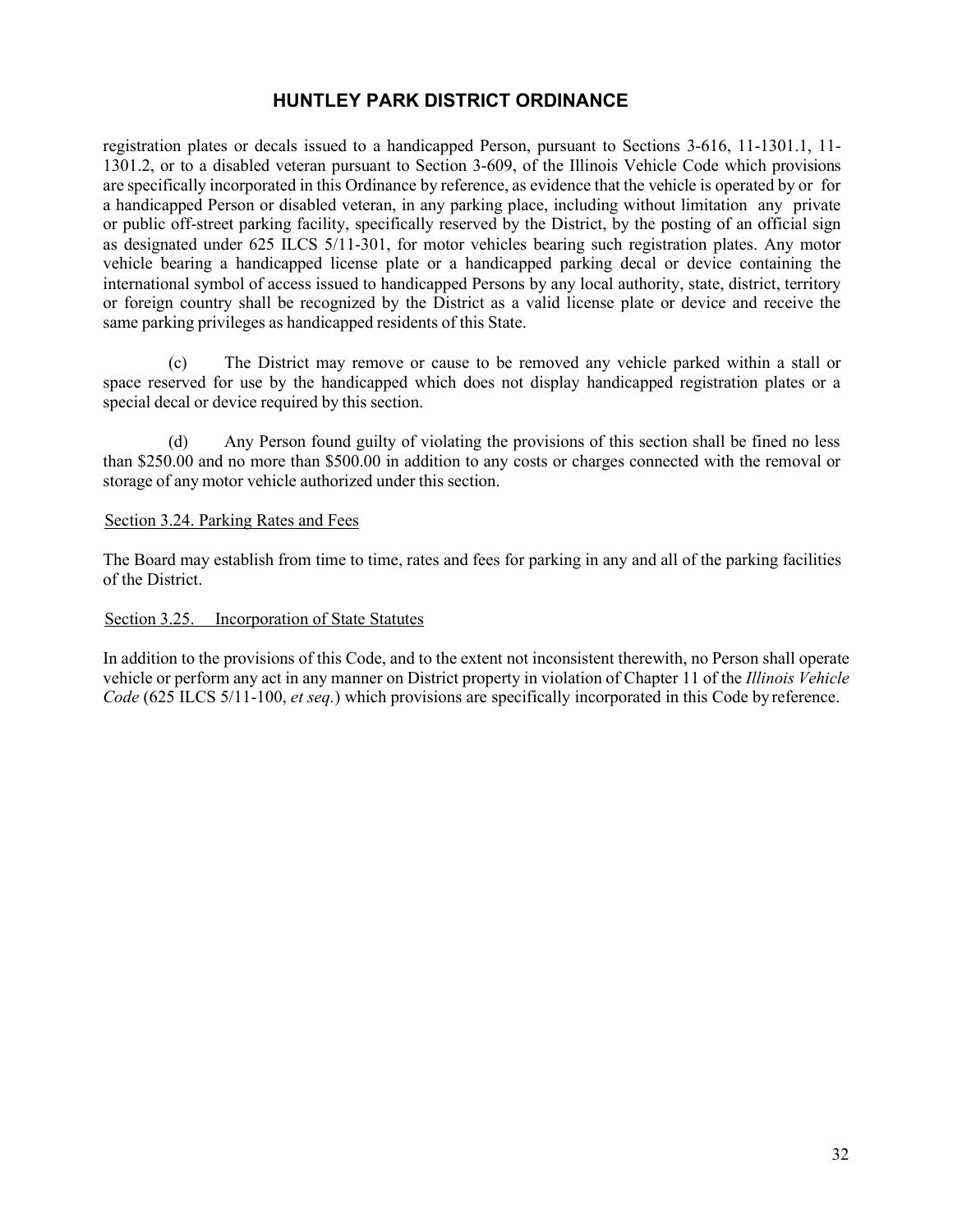### **CHAPTER IV - PARK HOURS, CLOSING, AND GENERAL OPERATION POLICIES**

#### <span id="page-37-1"></span><span id="page-37-0"></span>Section 4.01. Hours

District property shall be open to the public except at such time or times as provided by or determined in accordance with this Code. The Board shall establish the hours during which District property or any part(s) thereof shall be closed to the public. These hours may be revised from time to time by the Board.

The hours at various facilities may vary and are posted accordingly at each location. Neighborhood parks without buildings or outdoor lighted facilities shall be closed at sunset and shall be open at sunrise. Areas so designated to be closed during the period from sunset to sunrise shall be posted.

#### <span id="page-37-2"></span>Section 4.02. Special Closings

The Board or the Executive Director or his/her designee(s) may close one or more District parks, buildings, and facilities or any part thereof to the public at any time and for any interval of time, either temporarily or at regular intervals, and either entirely or merely to certain uses, as deemed advisable and in the best interest of the public and District.

#### <span id="page-37-3"></span>Section 4.03. Use of Closed Property Prohibited

No Person shall use, occupy, be in, or remain upon District Property or leave any Personal property in or upon District Property which is closed to the public, or after closing hours, unless permission therefor has first been obtained from the District.

#### <span id="page-37-4"></span>Section 4.04. Schedules, Fees, Rules, and Regulations

The Executive Director may, from time to time, establish reasonable rules and regulations for the use of each facility on District property. Such rules and regulations shall be based on a due regard for the purpose for which the facility is established, the safety of those using the facility, of District employees and of the public, the safety and maintenance of District property, the need for and the availability of supervisory Personnel, and the maximum number of people who can safely use the facility at one time. Subject to the foregoing, and except as hereinafter provided, all District facilities may be used by members of the general public, without permit, for recreational and athletic purposes not inconsistent with the nature of the facility and the safety of the public and of District property.

Time schedules for the operation of, and the activities to be conducted on, District Property and the amount of facility, Permit and program fees, may be reviewed and approved periodically by the Executive Director. As permitted by law, fees charged non-residents of the District need not be the same as fees charged residents of the District. The Executive Director may otherwise establish rules and regulations for proper conduct by Persons using District Property. Specific policies, rules and regulations pertaining to District Property and programs may be posted at or on the applicable District Property and/or published in District program brochures or otherwise made available to the users of District Property, who shall be charged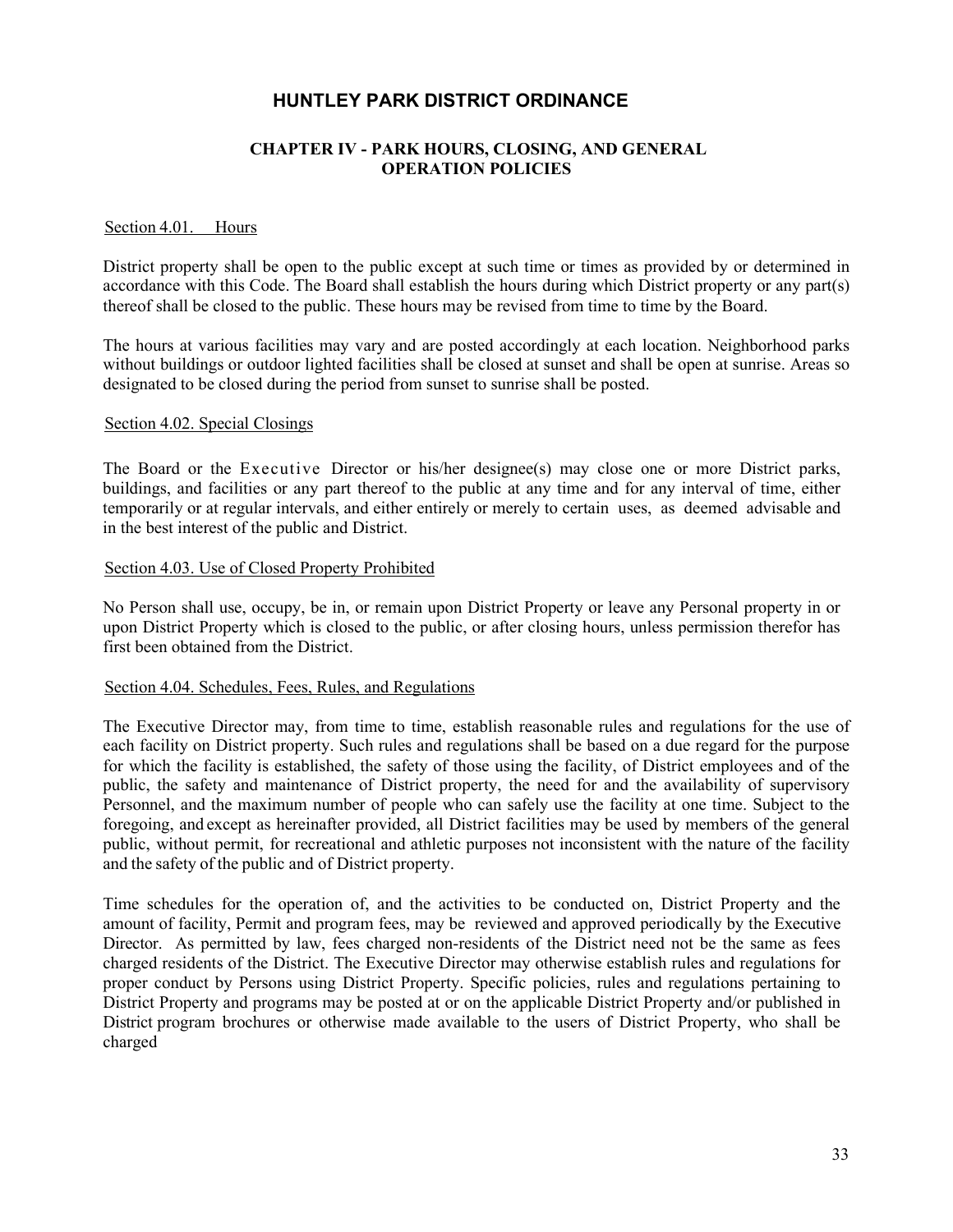with actual knowledge thereof and shall obey or comply with all such policies, rules and regulations. All Persons shall abide by all District policies, rules and regulations and with the direct orders or requests of employees and agents of the District when using District Property.

#### <span id="page-38-0"></span>Section 4.05. Admission/Identification

No Person shall enter into, be, or remain in or upon District Property without paying any proper admission fees, without complying with registration requirements, if any, which may be established by the District, and without displaying the required admission identification. All admission identification cards, papers and tickets are non-transferable and must be individually registered, unless otherwise specifically noted thereon. A charge may be made by the District for replacing lost admission identification cards, papers and tickets.

### <span id="page-38-1"></span>Section 4.06. Lost, Found, and Abandoned Property

(a) No Person shall abandon property on District Property.

(b) Property left unattended or property suspicious in nature, that interferes with any park visitors' safety, orderly management of the park area, constitutes a nuisance, or presents a threat to park resources may be impounded or removed by the District at any time and disposed of in any manner deemed appropriate by the District Staff. The owner of such property shall be responsible and liable for all costs and expenses associated with the impounding, removal, storage, or other disposal of the property.

(c) Any Person finding lost or unattended property on District Property shall report such finding to the District as soon as is practicable. Whenever a District employee or agent finds lost or unattended property on District Property, and subject to the authority given in subparagraph shall report such find to his Department Head. The District will attempt to make every reasonable effort to locate the property's owner(s).

(d) If the property is unclaimed by the owner or Person legally entitled to possession after such reasonable efforts, the property will be transferred to the Huntley Police Department for disposition in accordance with the "Law Enforcement Disposition of Property Act," 765 ILCS 1030/0.01, *et seq.* The District shall make every reasonable effort to find articles reported to it as being lost on Districtproperty.

### <span id="page-38-2"></span>Section 4.07. Patron Locks

A patron is allowed to affix his/her lock to designated lockers while using District facilities. However, no patron lock may remain on a locker when the facility closes for the day unless permitted by the District. Any lock remaining on the locker at closing time shall be removed by the District supervisor of the location or his/her designee. The contents found in such a locker will be secured by the Executive Director and returned to the park patron pursuant to this chapter, Section 4.06 above. The Executive Director or his/her appointed representative shall record an inventory of the items found in the locker.

### <span id="page-38-3"></span>Section 4.08. Building Use

The Executive Director may, from time to time, establish reasonable rules and regulations for the use of each facility on District property. Such rules and regulations shall be based on a due regard for the purpose for which the facility is established, the safety and maintenance of District property, the need for the availability of

supervisory Personnel, and the maximum number of people who can safely use the facility at one time. Subject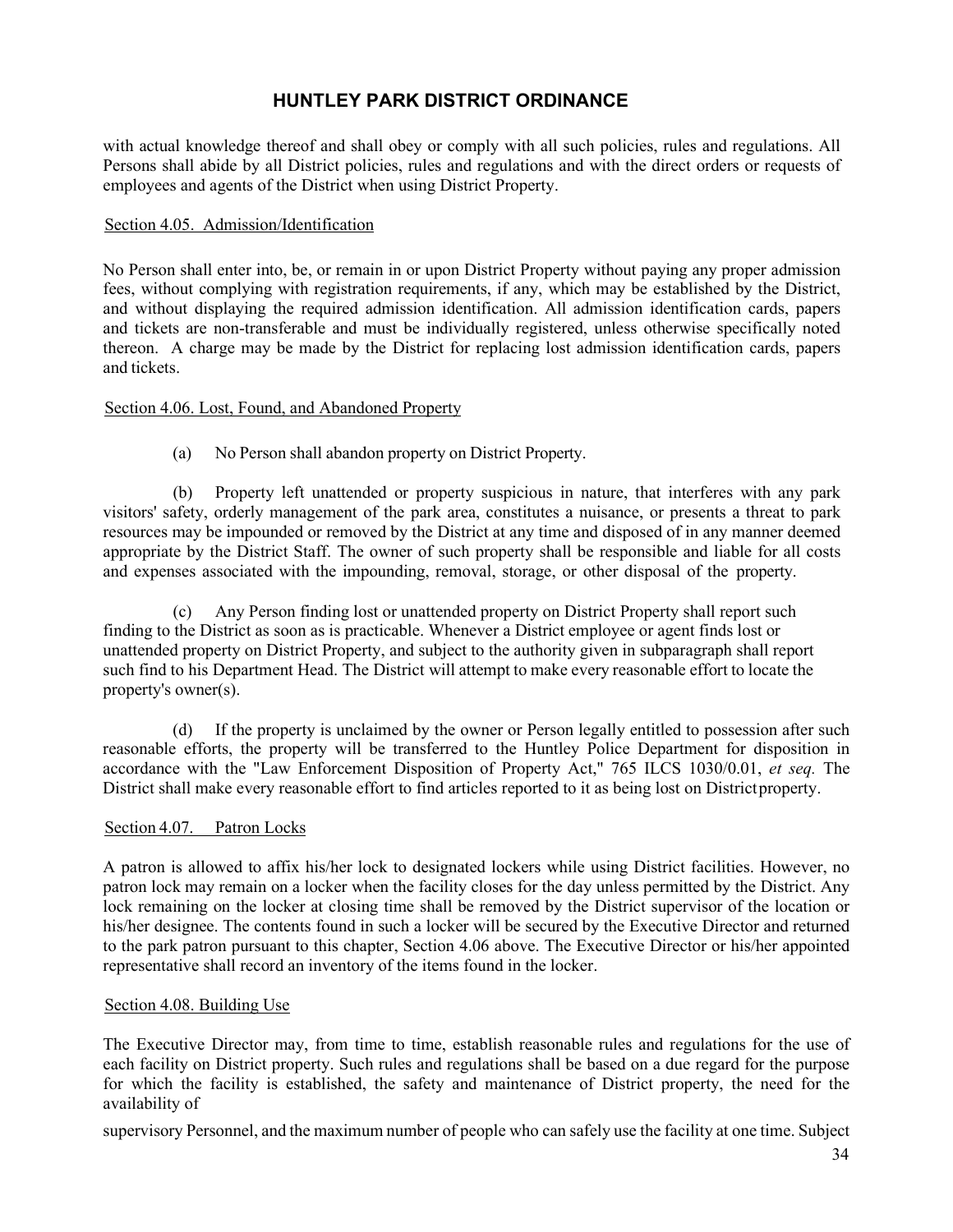to the foregoing, and except as hereinafter provided, all District facilities may be used by members of the general public, without permit, for recreational and athletic purposes not inconsistent with the nature of the facility and the safety of the public and of District property.

No Person shall use any District building or facility for an event or activity which is not conducted or sponsored by the District unless a Permit therefor has first been obtained from the District in accordance with Chapter V of this Ordinance and/or a license agreement has been executed with the District. All Persons using District buildings or facilities shall comply with the provisions of this Ordinance and with the provisions and conditions of the Permit and/or license agreement and with all other applicable policies, rules, and regulations of the District regarding the use of District Property.

### <span id="page-39-0"></span>Section 4.09. Restriction on Solicitation

Only Residents and Resident Organizations shall be issued permits for First Amendment Activities in First Amendment Locations. Any Person engaging in solicitation activity pursuant to a permit in close proximity to a parking lot, highway or street must wear a high visibility vest.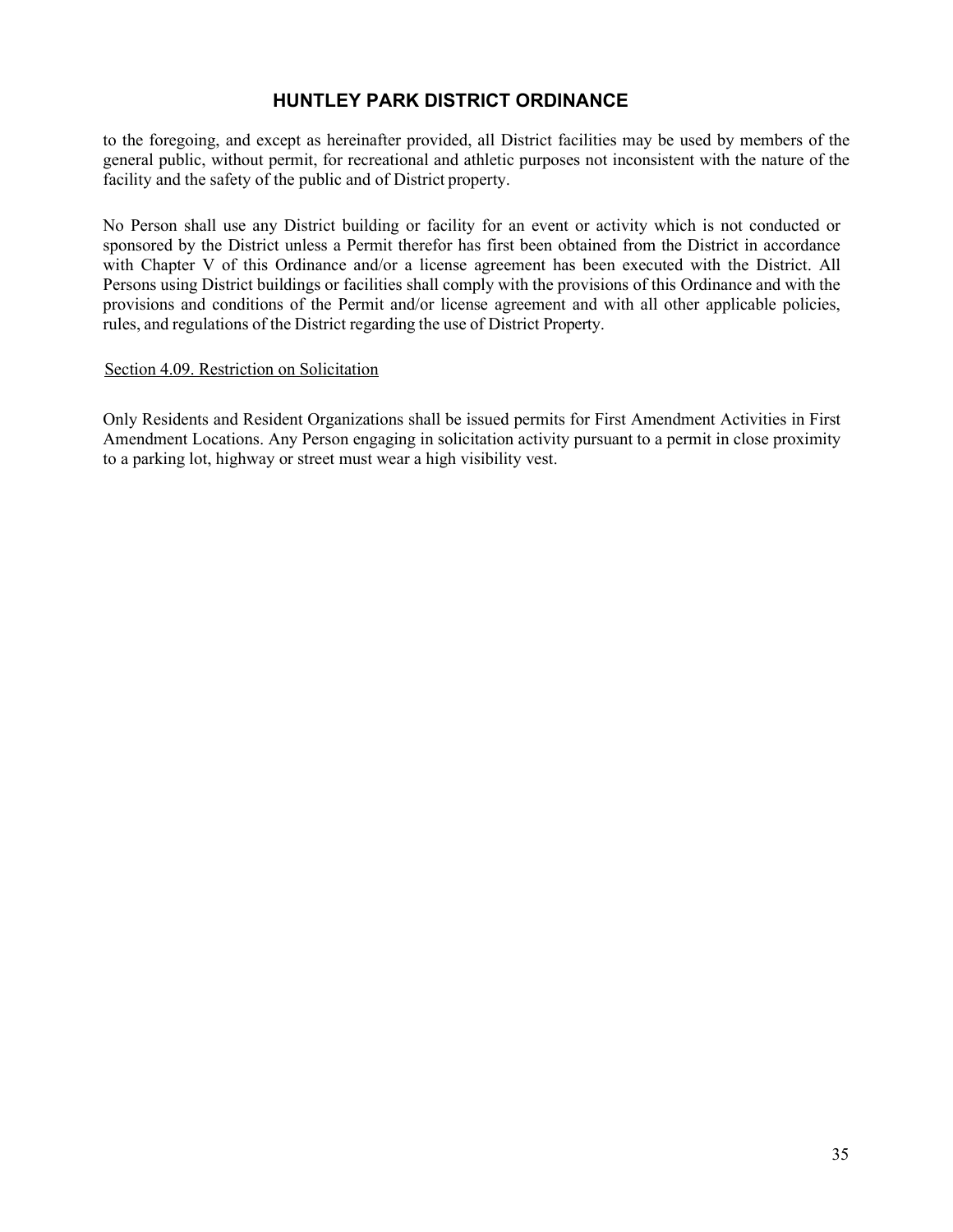### **CHAPTER V - PERMITS AND OTHER AUTHORITY**

#### <span id="page-40-1"></span><span id="page-40-0"></span>Section 5.01. Permits

No Person shall, without a permit:

(a) Conduct a program, special event, picnic, First Amendment Activity or other event involving more than forty (40) individuals or vehicles;

(b) Circulate or distribute any leaflets, handbills, notices, pamphlets, books, documents or papers of any kind in any indoor District Property or attach to vehicles and equipment parked on District property;

(c) Conduct any exhibit, music or dramatic performance, fair, circus, concert, play;

(d) Exhibit or display any motion picture, television program or similar event;

(e) Operate a vehicle, except upon a publicly dedicated street, alley, watercourse or other thoroughfare which may abut or traverse District property, or in accordance with the District's Mobility Device Use Policy;

(f) Create or emit any amplified sound, except from a radio, recorder or other device possessed and used by an individual for his/her own enjoyment and operated in such a manner so as not to interfere with the use and enjoyment by any other Person;

(g) Place, station or erect any building, stand, bandstand, stage, tower, scaffold, sound stage, platform, rostrum, hammock, swing, tent, shelter, or other structure or camping equipment;

(h) Station or use any electrical or electronic device or equipment that would require outdoor auxiliary power;

(i) Sell, lease, advertise or offer for sale or lease any goods or services;

(j) Display, post or distribute any placard, handbill, pamphlet, circular, book or other writing containing commercial advertising matter within the park system;

(k) Bring, land or cause to ascend or descend or alight on District property, any airplane, helicopter, flying machine, balloon, parachute, model aircraft, drone or other apparatus for aviation;

(l) Conduct any organized sporting event as part of any public assembly, picnic or other gathering;

(m) Bring or ride onto District playground or athletic field, any animal, except a service animal in accordance with the District's Service Animal Policy or as part of any animal training class sponsored by the District.

(n) Use District property for day camps, instructional classes or organized groups not sponsored by the District;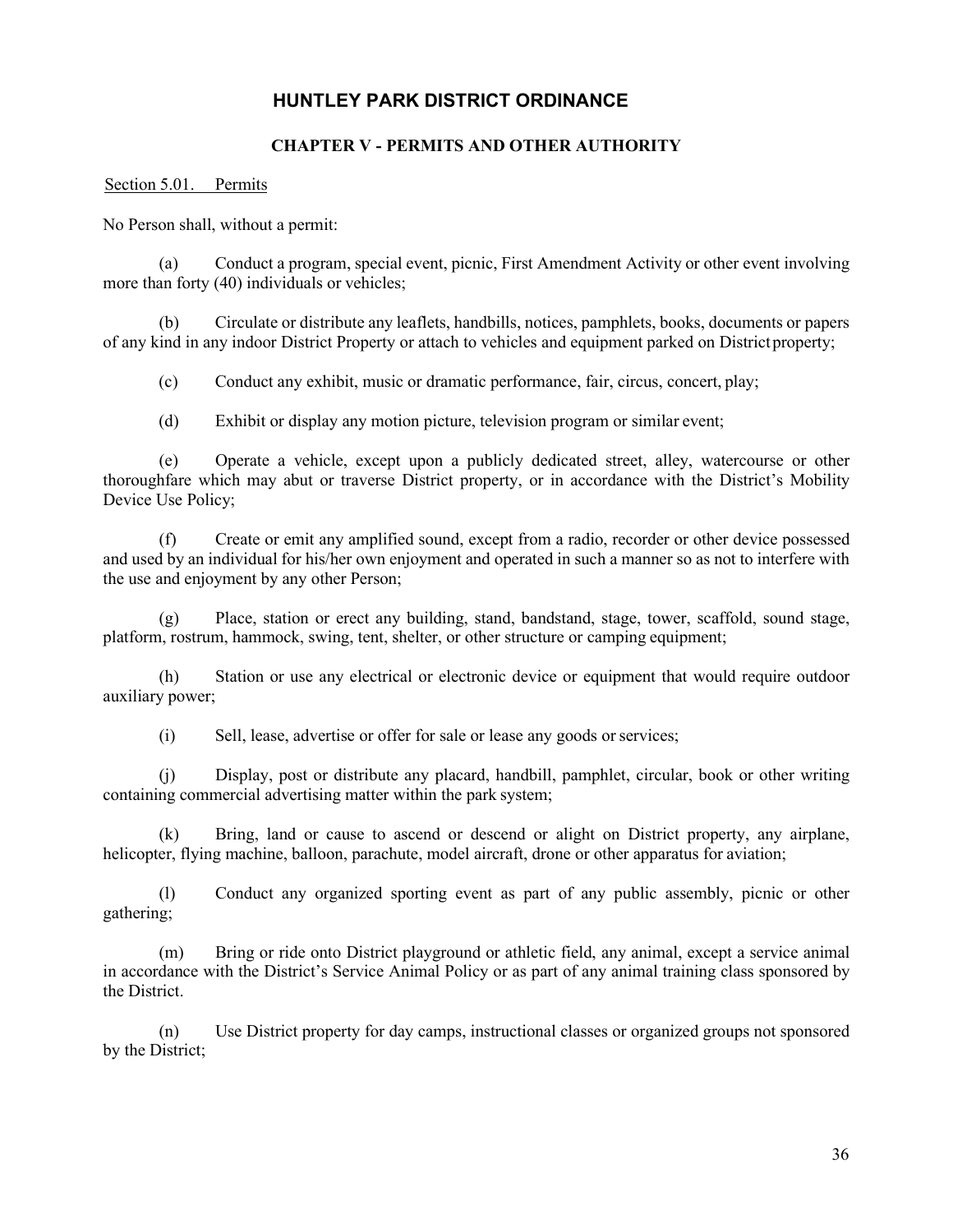(o) Sell, bring within, give away, deliver or consume alcoholic beverages on District property;

(p) Engage in commercial, charitable or religious solicitation from Persons on District property, except for First Amendment Activities in First Amendment locations; or

(q) Swim, dive or enter any body of water owned by the Park District while wearing or carrying an air or gas tank or tanks for the purpose of underwater breathing in the activity commonly known as skin or scuba diving, except for fire department emergency efforts.

By issuing a permit the Park District does not relinquish the right to control the management of District property and enforce all necessary and proper rules for the safe operation of District property.

### <span id="page-41-0"></span>Section 5.02. Application for Permits

(a) Permits may be granted upon proper application and approval where the applicable section of this Ordinance or any other District ordinance, policy, rule, or regulation provides for the issuing of a Permit in order to engage in a particular activity.

(b) Every Person requesting a Permit shall complete and file an application with the Executive Director or his designee, on forms provided by the District, and pay the applicable fees. When received, the date on which the application is received shall be recorded and a receipt or response issued to the applicant. There shall not be an application fee for First Amendment Activities conducted in First Amendment location. As permitted by law, fees charged to non-residents of the District need not be the same as fees charged to residents of the District.

(c) Applications for Permits must be received by the District at least 30 days prior to the activity for which a Permit issought.

### <span id="page-41-1"></span>Section 5.03. Processing of Application for Permits

(a) Applications for permits shall be processed in order of receipt; and the use of a particular park or part thereof shall be allocated preference in order of receipt of fully executed applications.

(b) Preliminary Approval: Applications for permits for activities or events which require insurance, approval of permits from other governmental entities, or compliance with other terms or conditions, will be reviewed and, if the application otherwise conforms to all other requirements, a preliminary approval will be issued. If, within fourteen days of the issuance of the preliminary approval, but in no event later than the day prior to the date of the event or activity, an insurance certificate evidencing the required insurance is not filed with the Executive Director, or the approval or permit of other governmental entities has not been received, or the other terms and conditions have not been met, the preliminary approval will expire, the application for permit will be deemed denied and no written notice of denial will be required.

- (c) The District shall issue the Permit without unreasonable delay unless:
	- (1) The proposed activity violates any federal, state, local, or District law, rule, or regulation; or,
	- (2) A prior application for a Permit for the same date, time, and location has been or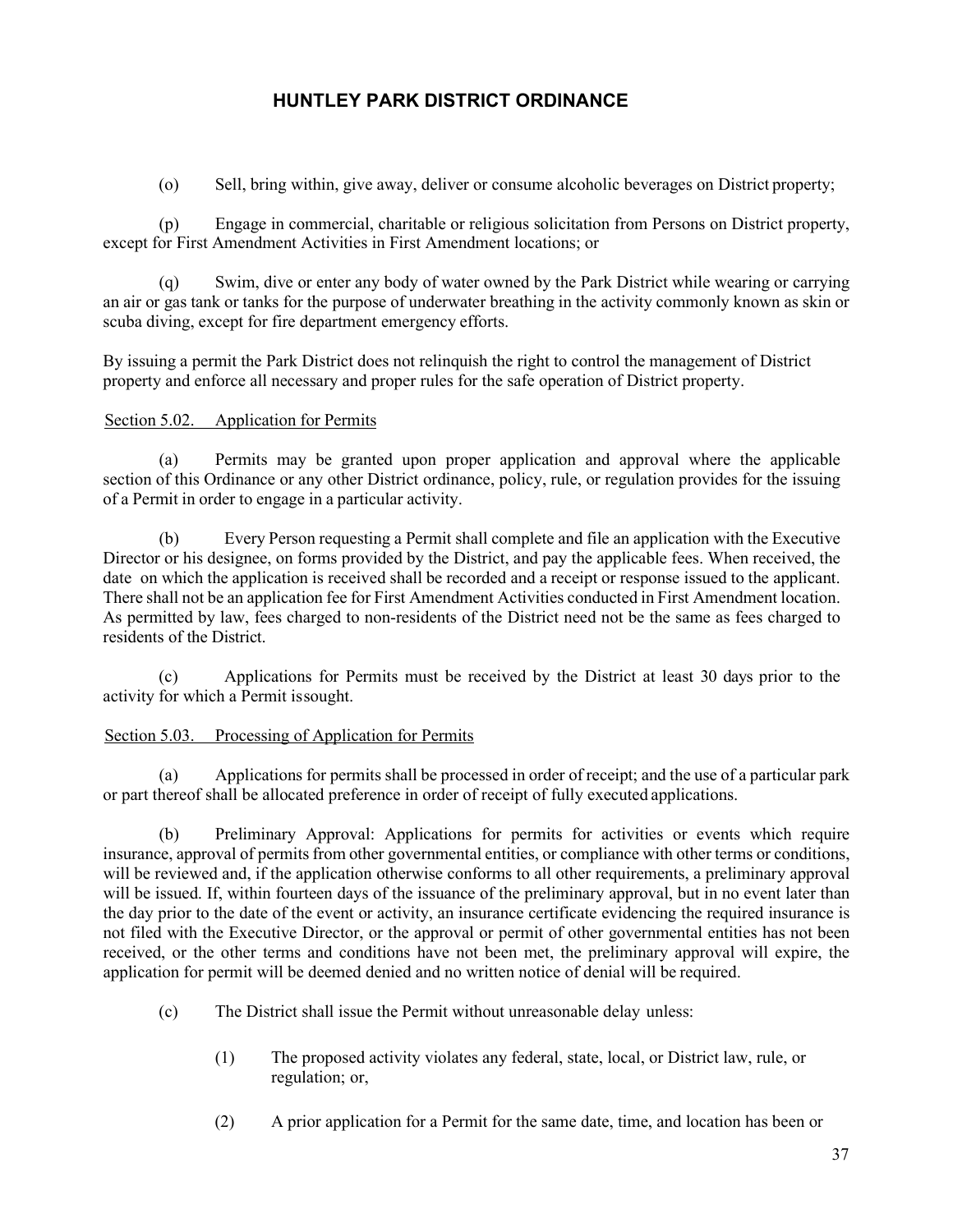will be granted and the activities authorized by that Permit do not reasonably allow multiple occupancy of that particular area; or,

- (3) The proposed activity is of such a nature that it cannot reasonably be accommodated in the particular location applied for, considering, without limitation, the likelihood of such things as damage to park resources or facilities, damage to an environmentally sensitive or protected area's ecosystem, impairment of a protected area's atmosphere of peace and tranquility, unreasonable interference with District functions, buildings, facilities, operations, programs or activities, or unreasonable interference with the use or purpose of the District Property applied for; or,
- (4) The proposed activity would substantially impair the operation or use of facilities or services of District concessionaires or contractors; or, the proposed activity would so dominate the use of District Property as to preclude other Persons from using and enjoying the park.
- (5) The proposed activity is prohibited by, or inconsistent with, the classifications or permitted uses of the park, or a part thereof.

(d) If the application is approved, the District may issue a written Permit to the applicant. If the application is denied, the District shall explain the reasons for denying the application.

(e) If an application is denied on the basis of a scheduling conflict or inappropriateness of the location, duration, or time of the activity, the District will make a reasonable effort to arrange an alternative that is acceptable to all parties.

- (f) The District may deny an application for permit on any of the following grounds:
	- (1) The application for permit is not fully completed and executed.
	- (2) The applicant has not timely tendered the application fee, user fee, indemnification agreement, or security deposit.
	- (3) The application for permit contains a material falsehood or misrepresentation.
	- (4) The applicant is legally incompetent to contract or to sue and be sued.
	- (5) The applicant or the Person on whose behalf the application for permit was made has on prior occasions damaged district property and has not paid in full such damage, or has other outstanding and unpaid debts to the District.
	- (6) A fully executed prior application for permit for the same time and place has been received, and a permit has been or will be granted to a prior applicant authorizing uses or activities which do not reasonably permit multiple occupancy of the particular park or part thereof. The application was for a time and location which a group of higher priority has already applied for or has a scheduled activity. For purposes of use of sports fields, the following priority use order will be utilized to maximize use of the fields by groups as authorized by the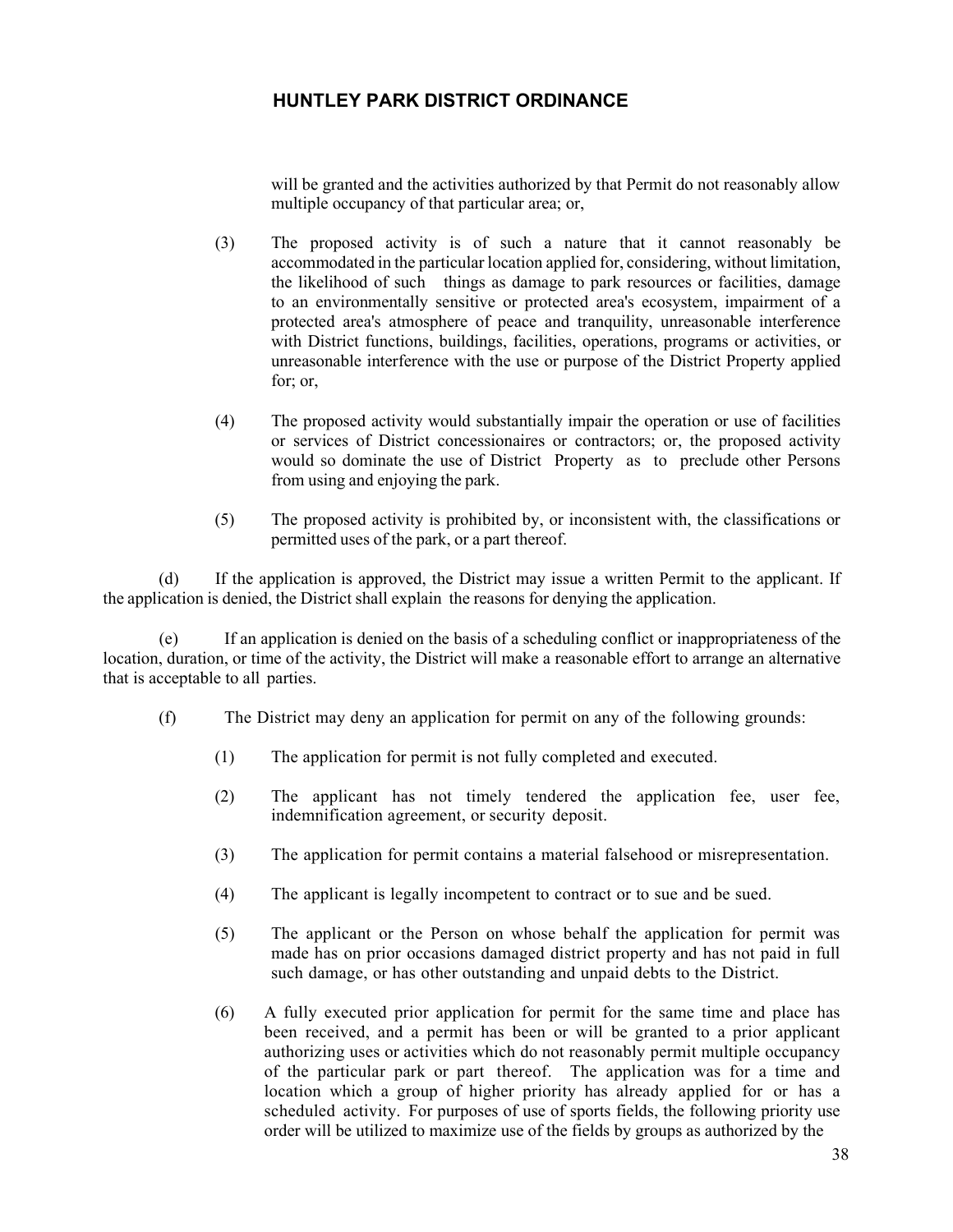Executive Director or their designate:

- 1. Huntley Park District Athletic programs and leagues
- 2. Non-Athletic Huntley Park District programs or events
- 3. Huntley Park District contractual programs
- 4. Existing athletic affiliate organizations as defined in the Cooperative Use Policy 2.3
- 5. Any individuals of the community wishing to use the fields during times not already reserved.
- 6. Other outside groups/organizations wishing to reserve a sports field.

All groups planning to use district property must contact the Park District office to request usage which will be reviewed and may require a permit and appropriate fee.

- (7) The proposed use or activity is prohibited by or inconsistent with the recognized and accepted uses of the park and part thereof.
- (8) The use or activity intended by the applicant would present an unreasonable danger to the health or safety of the applicant, or other users of the park, of District employees or of the public.
- (9) The applicant has not complied or cannot comply with applicable licensure requirements, ordinance or regulation of the District concerning the sale or offering for sale of any food, goods, or services.
- (10) The use or activity intended by the applicant is prohibited by law, by this code and ordinance of the District, or by the regulations of the Executive Director;
- (11) The applicant has not secured the requisite insurance; or;
- (12) The applicant or the Person on whose behalf the application for permit was made on prior occasions made material misrepresentations regarding the nature or scope of the event or activity previously permitted or has violated the terms of prior permits issued to the applicant.

(g) Amendment or revision of application: Any amendment or revision of an application or permit shall, for purpose of determining the priority of the application for permit, relate back to the original filing thereof, but the time in which the District shall grant or deny the application for permit and serve notice of such granting or denial shall be computed from the date of the amendment or revision.

(h) Any Permit granted by the District may contain lawful prerequisites to the issuing of the Permit and restrictions on the conduct of the permitted activity including without limitation: general liability insurance coverage; an agreement to fully indemnify and hold the District harmless from any liability or costs resulting from the activity; a requirement that the Persons involved in the activity obey or comply with all federal, state, local, and District laws, rules, and regulations; time, duration, and location restrictions; security deposit; a written agreement by the applicant to fully restore any District Property soiled or damaged by the activity; and, any reasonable restriction necessary for the efficient and orderly contemporaneous administration of the activity, other activities with a Permit, and regular District uses, functions, programs, andactivities.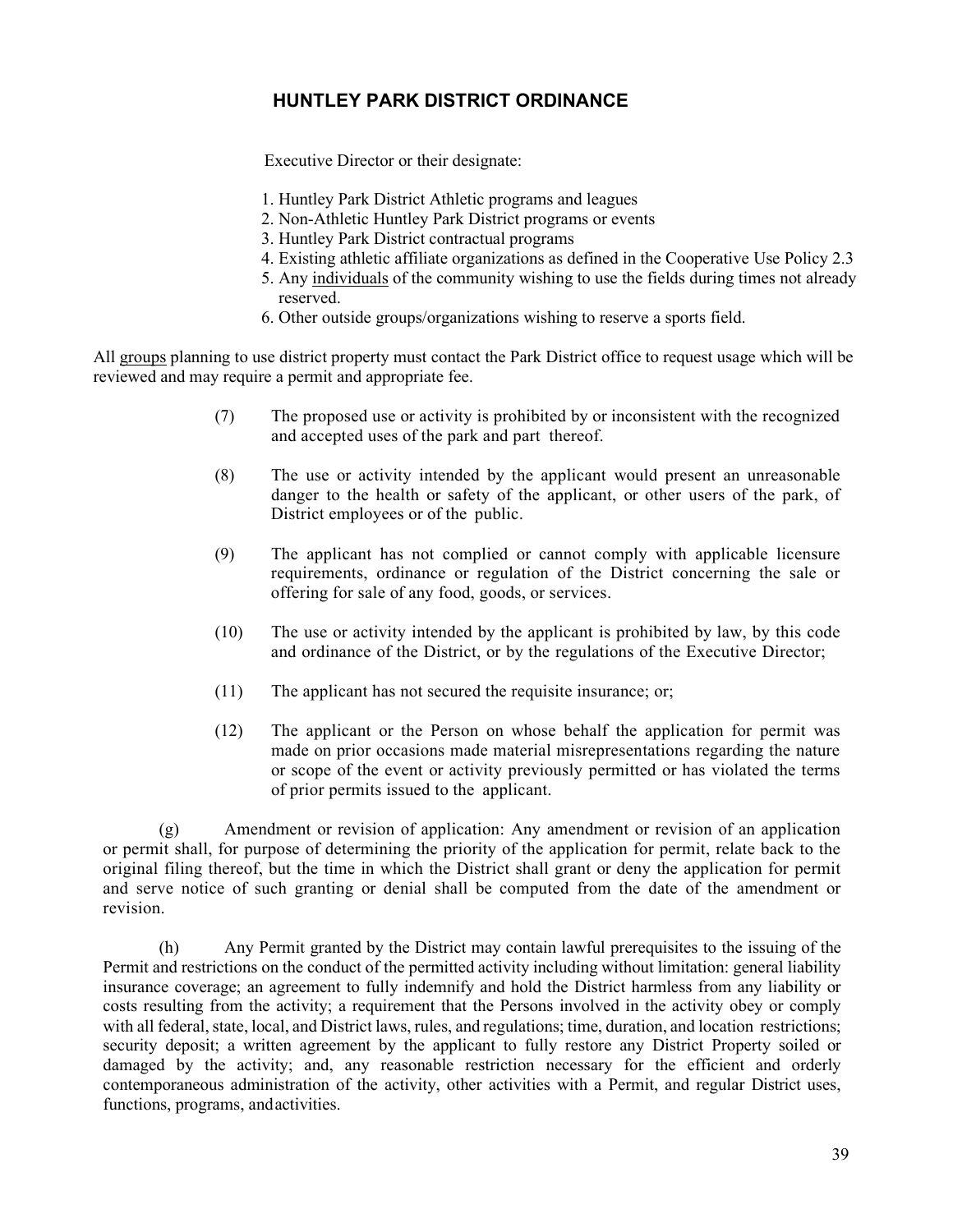(i) Any Person holding a valid Permit issued by the District for use of District Property shall take precedence for use of that District Property over any Person other than the District.

(j) The District may make necessary changes or place necessary additional restrictions on any Permit after it has been issued.

(k) Violation of the terms and conditions associated with the Permit may result in the suspension or revocation of the Permit.

### <span id="page-44-0"></span>Section 5.04. Insurance and Hold Harmless Agreement

(a) Applicant, if so required by the District, shall acquire and maintain at all times general liability insurance to protect himself and the District from liability resulting from his use of District Property and provide proof of such insurance to the District before the District will issue a Permit to an otherwise valid applicant. The amounts and type of insurance required shall be reasonably determined by the Executive Director based upon the nature of the activity and the risk involved. The District must be named on such policy as additional insured. Where possible, an applicant may acquire a rider to the District's insurance policy at the applicant's cost and expense. Applicants should contact the District's administrative office for moreinformation.

- (1) For activities involving the exercise of First Amendment rights, including without limitation parades, public gatherings, speeches and rallies, this requirement may be waived by the District if the applicant can demonstrate that he or his organization cannot procure general liability insurance or that the cost of procuring such insurance or acquiring a rider to the District's insurance policy is prohibitive.
- (2) Every applicant must execute and deliver to the Park District an agreement to indemnify and hold the District harmless from legal liability, property damage or injury to Persons caused by the negligent or unlawful acts of the applicant or any member, volunteer, employee, agent, participant, or other Person associated with the applicant or his group or organization.

### <span id="page-44-1"></span>Section 5.05. Security Deposit

A security deposit may be required for any Permit. The District shall refund the deposit if the Person responsible for the activity cleans any refuse caused or left by the activity or the activity's participants and restores District Property to the condition it was in prior to the activity to the District's satisfaction. If the District is required to clean up or restore District Property after the activity, the Person responsible for the activity shall reimburse the District for all costs and expenses associated with the clean-up and restoration. The cost of the clean-up and restoration shall be taken from the security deposit. If there are any funds remaining after the clean-up and restoration costs have been subtracted, they shall be returned to the appropriate Person. If the costs and expenses for the clean-up and restoration exceed the amount of the security deposit, the District reserves the right to pursue any and all legal options.

### <span id="page-44-2"></span>Section 5.06. Procedures for Review; Waivers

- 1. Review by Executive Director
	- a. Any applicant who is denied a permit or a permittee who is assessed a damage or fine pursuant to this chapter may, within seven days of the service of notice of such determination, file a written appeal from such determination with the Executive Director;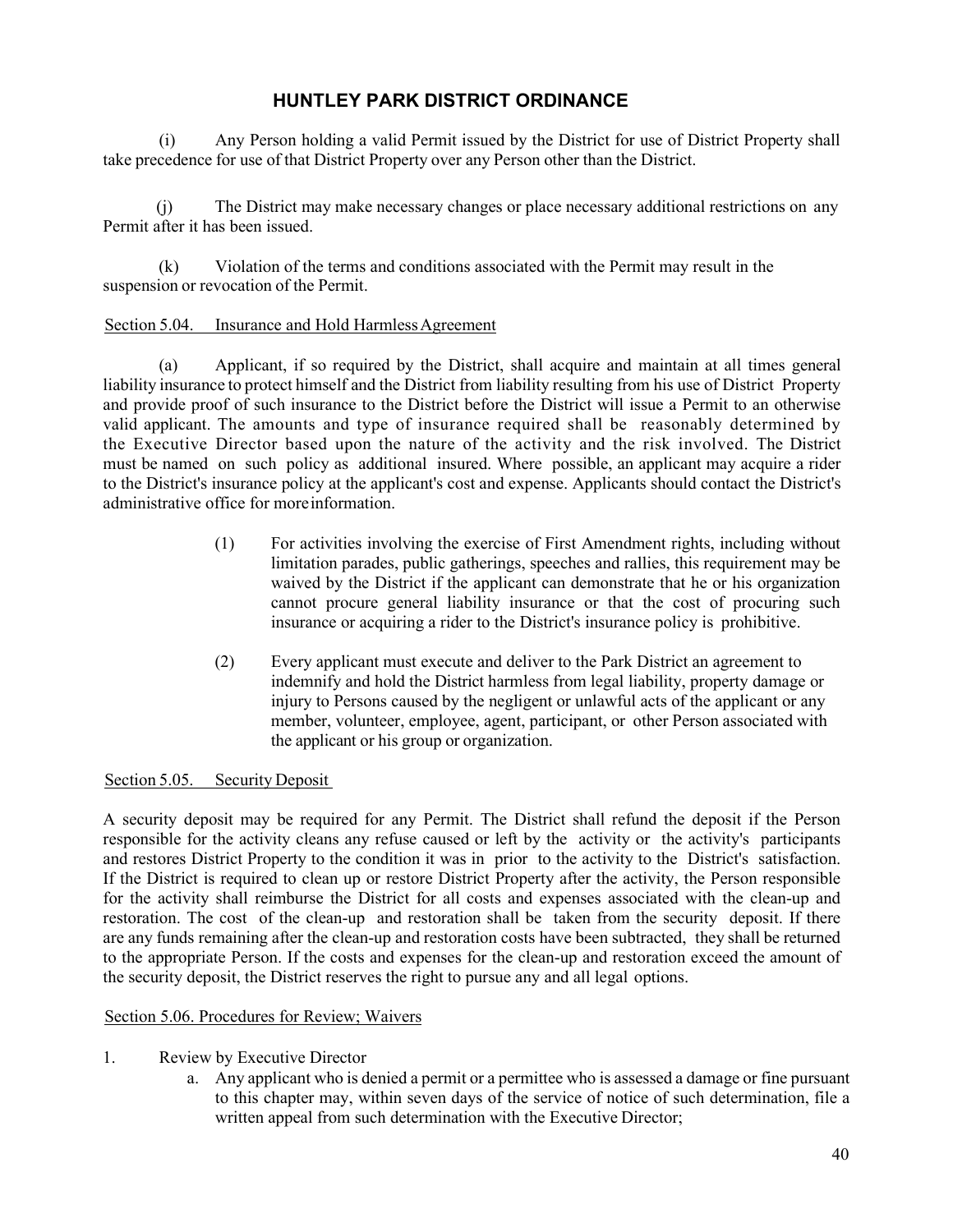- b. The Executive Director shall have two (2) business days from the date on which the appeal
- c. was filed in which to serve upon the applicant a notice that he has affirmed, modified or reversed the denial;
- d. Such notice shall be deemed served upon the applicant or permittee when it is Personally delivered or when it is sent via e-mail or by United States mail, with proper postage prepaid, to the name and address set forth on the application for permit;
- e. If such notice is not served upon the applicant or permittee within two (2) business days of the date upon which the appeal was filed, then the denial shall be deemed reversed.

### 2. Form of Appeals

Any appeals filed pursuant to this chapter shall state succinctly the grounds upon which it is asserted that the denial should be modified or reversed and shall be accompanied by copies of the application for permit, the written notice of the determination of the supervisor and/or the Executive Director and any other papers material to the determination.

3. Waiver Requirements

Any requirements for or limitation upon a permit or the requirement of a permit may be waived by the Executive Director if the activity is protected by the First Amendment of the United States Constitution and the condition would be so financially burdensome that it would preclude the applicant from using District property for the proposed activity. Fees for equipment and services may not be waived pursuant to this subsection. Application for a waiver shall be made on a form prescribed by the Executive Director.

### <span id="page-45-0"></span>Section 5.07. Other Authority

Activities otherwise prohibited under this Ordinance, or any other District ordinance, policy, rule, or regulation may be conducted or engaged in by a Person, his agents and/or employees, if done in strict conformance with the provisions of an agreement with the District which has been duly authorized by the Board.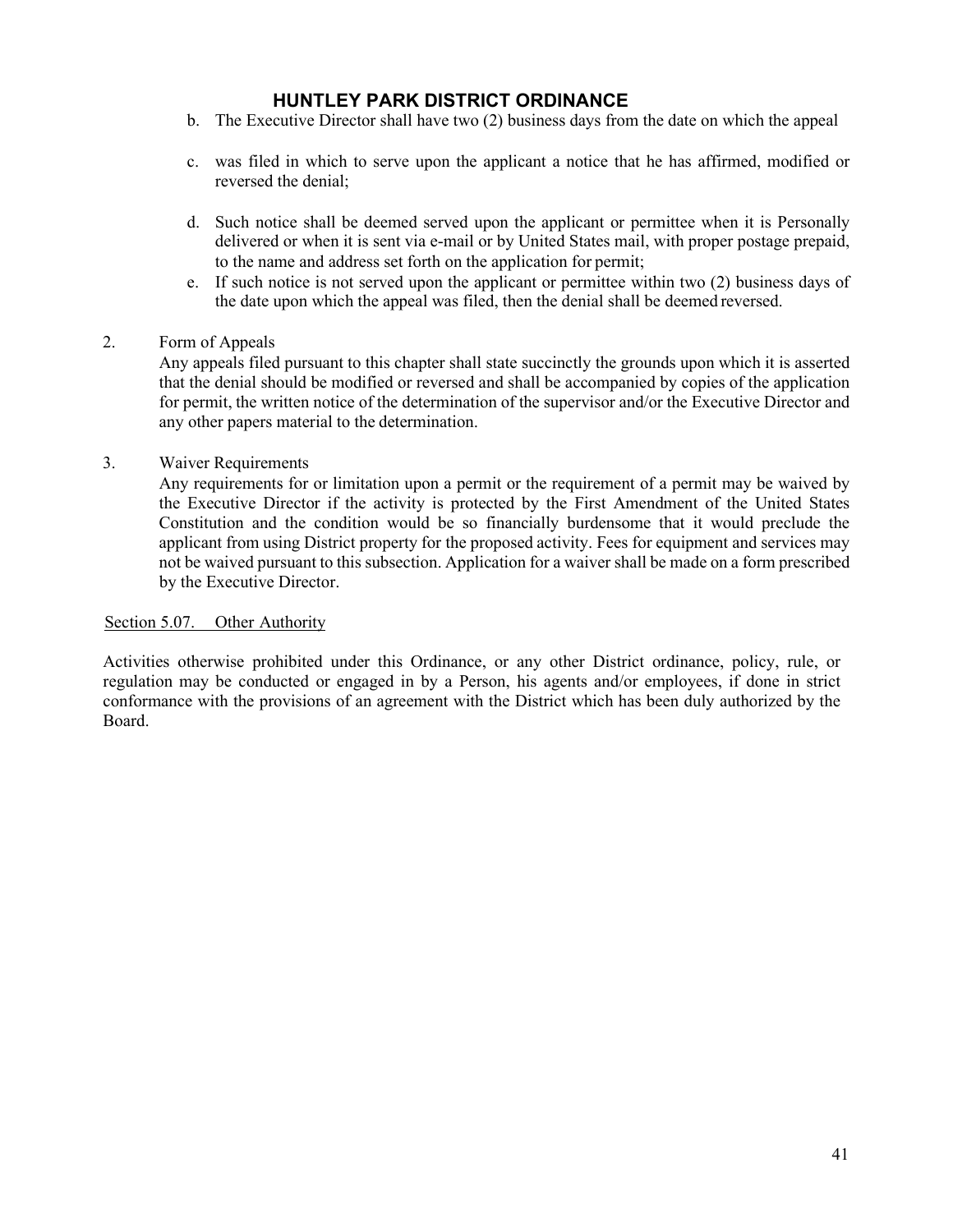### **CHAPTER VI - STRUCTURES AND WORK ON DISTRICT PROPERTY**

#### <span id="page-46-1"></span><span id="page-46-0"></span>Section 6.01. Work Permit Required

No Person shall conduct or direct any of the following activities without first obtaining a work permit from the Executive Director or designate:

- a. make an opening on District property, pavement, side or cross walk or dig a hole, ditch or drain in or remove any sod, stone, earth, or gravel from any public way or other public place;
- b. use any portion of District property including the sidewalks and parkways during the construction, reconstruction, alteration, wrecking or tearing down of any building or structure or for the storage or delivery of building materials and equipment;
- c. place any shaft, cable pipe, main, conduit, wire or other transmitting or conducting device over, on or under the surface of District property or public place;
- d. construct, build, establish or maintain any driveway over, across or upon District property;
- e. remove any manhole cover, handhold cover or catch basin cover on any public way or other District property for any purpose including inspecting or maintaining any underground work or utility; on any public way or District property for the purpose of inspecting and maintaining any underground work or utility;
- f. use the space under any sidewalk or parkway in such a manner as to affect or to interfere with any sewer or pipe or any other work lawfully in District property;
- g. construct, maintain or use any canopy upon District property;
- h. build, rebuild remove or repair any sidewalk, walk from sidewalk to curb, carriage walk or concrete any lawn space;
- i. use District roadways during the construction, reconstruction, alteration, wrecking or tearing down of any building or structure;
- j. use any ladder, scaffolding or other similar devices upon or over District property for the purpose of maintaining or repairing any private building or structure, or for hanging signs or changing the lettering on private signs; or
- k. move on, along or across any public way or other District property, any building or structure or any machinery, equipment or Personal property in excess of ten tons.

#### <span id="page-46-2"></span>Section 6.02. Encroachments

No building or other structure or any part or appurtenance thereof shall extend into, upon or over any part of District property.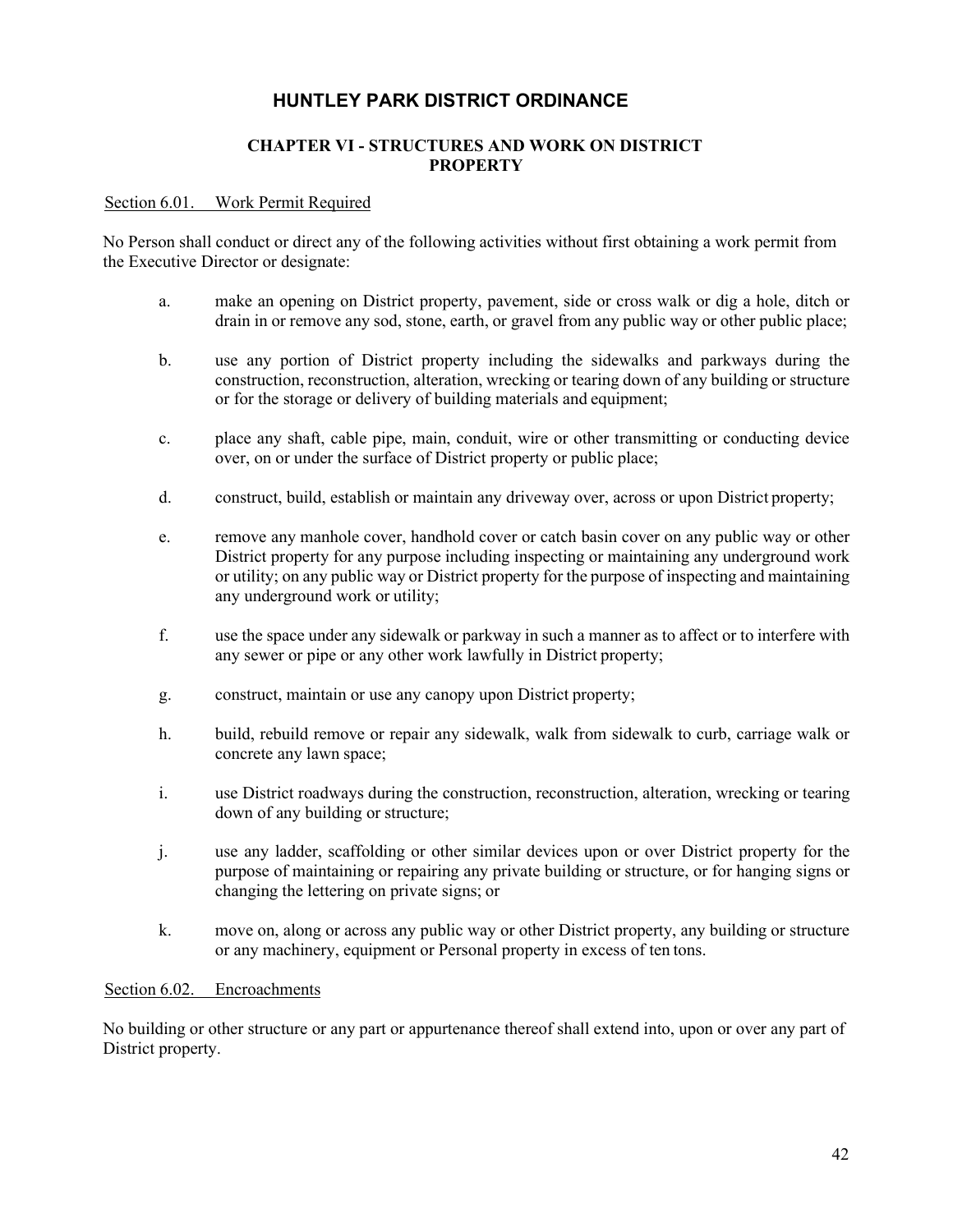#### <span id="page-47-0"></span>Section 6.03. Requirements for Issuing Work Permits

The Executive Director shall not issue any work permit authorized by this chapter until he/she shall have been fully advised of the time, place and character of such work and the purpose thereof. All applications for permits shall be accompanied by a plat, pencil tracing or sketch showing the location, character and dimensions of any proposed work, or any alterations involving changes in the location of pipes, conduits, wire or other conductors. The Executive Director may require such additional drawings, surveys or other information as he may consider necessary or desirable to establish the scope, character and location of the work intended to be done and shall deny any application for permit unless or until such requirements are fulfilled.

#### <span id="page-47-1"></span>Section 6.04. Estimate of Work Costs

Before such a work permit shall be granted, the Executive Director shall make an estimate of the cost of engineering and inspection services and of restoring the pavement lawn, ground surface, or other improvements, to a condition equally as good as before the work provided for in such work permit shall have been done.

#### <span id="page-47-2"></span>Section 6.05. Security of Costs

Before such a work permit shall be granted, the applicant shall either pay the estimate of the cost of engineering and inspection service and of restoration, or deposit with the District a performance bond issued by a surety approved by the Treasurer in the penal sum of twice the estimate of cost, guaranteeing the payment by such applicant of all costs and charges against him/her by the virtue to the granting of such work permits.

#### <span id="page-47-3"></span>Section 6.06. Indemnity Bond

Before any work permit is issued, the applicant shall first execute in favor of the District an indemnity bond in an amount to be fixed by the Executive Director and in no case less than ten thousand dollars with sureties to be approved by the Executive Director and in a form approved by the Executive Director conditioned upon the faithful performance of the permit and further conditioned to indemnify, keep and save harmless the District from any and all loss, cost, damage, expense, judgment or liability of any kind whatsoever which the District may be put to or which may be recovered from the District or any of its officers or employees from or by reasons of or on account of accidents to Person or property from or by reason of on account of anything done under or by virtue of any permit granted.

#### <span id="page-47-4"></span>Section 6.07. Emergency Repairs

Whenever an emergency exists requiring that an opening in any public way or other District property be immediately made, and at such time or times the offices of the District are not open for the issuance of work permits or the time required to make formal application would result in public injury or hardship, such openings may be made if:

- a. the Person making such opening has therefore obtained an emergency work permit, and
- b. thereafter, such Person obtains a work permit authorizing such opening.

The Executive Director is hereby authorized to issue such emergency permits for the period of any calendar year.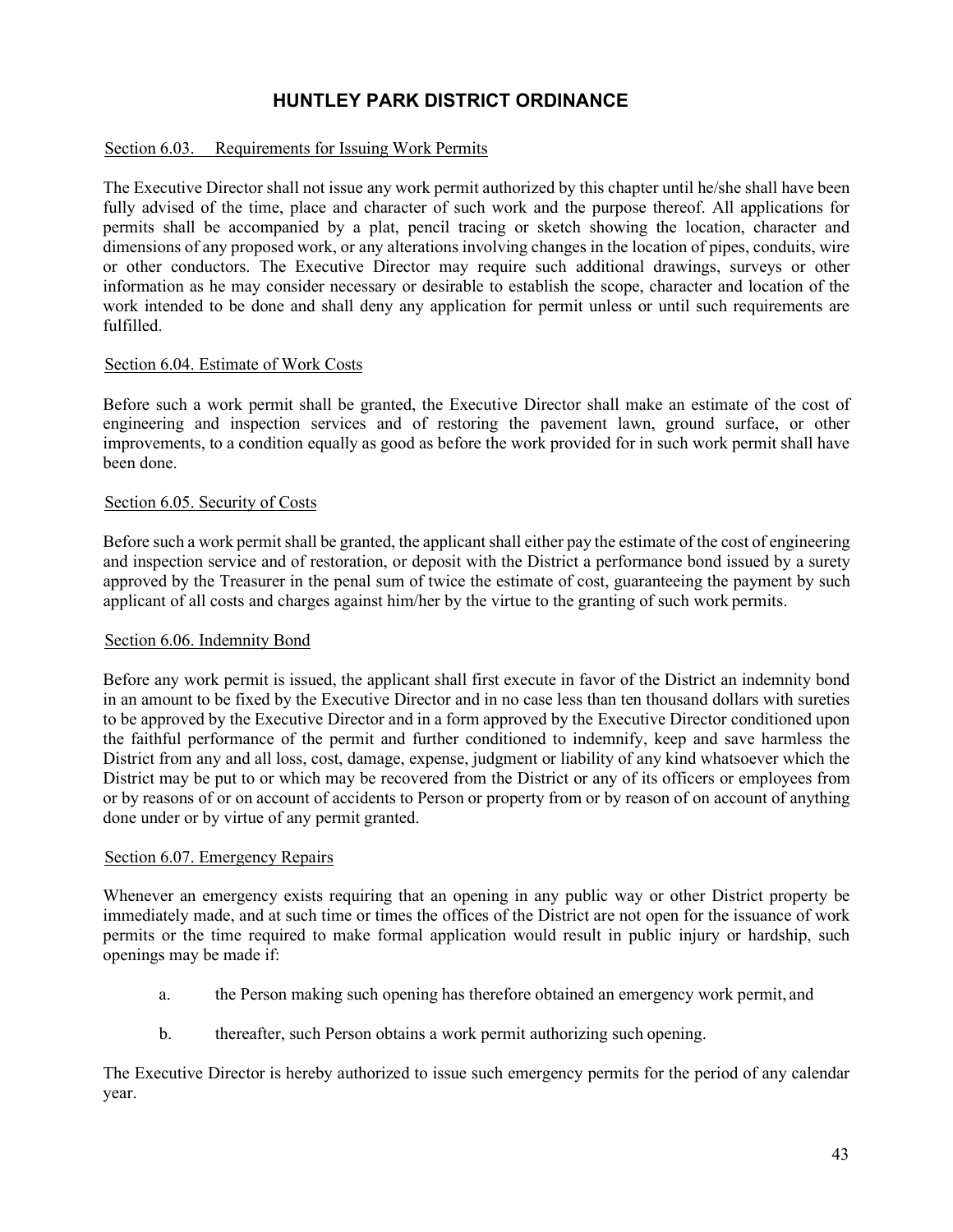### <span id="page-48-0"></span>Section 6.08. Work Permit Fees

No work permit shall be granted unless the applicant shall have paid at the time of filing an application for a work permit the required permit fee in an amount in accord with the schedule set by the Executive Director and approved by the Board.

### <span id="page-48-1"></span>Section 6.09. Waiver of Permit Fees

No fee shall be charged to any municipality, school district, or township which offers reciprocity in the waiving of permit fees.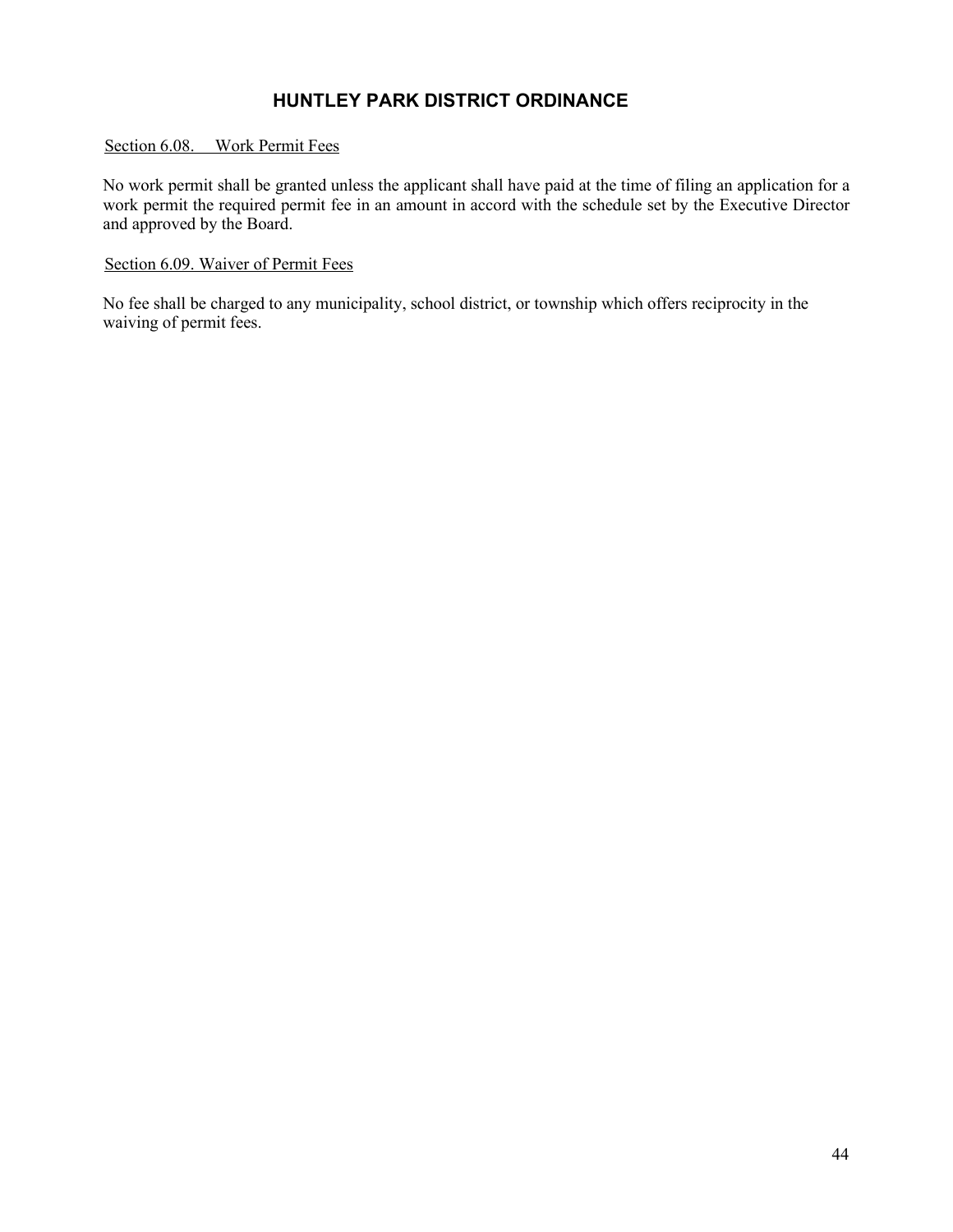### **CHAPTER VII – ENFORCEMENT**

#### <span id="page-49-1"></span><span id="page-49-0"></span>Section 7.01. Rules to be Obeyed

No Person shall violate or disobey any provision of this Ordinance or any other District ordinance, policy, rule or regulation regulating conduct or activities on District Property even though the same may not have been posted. No Person shall violate or disobey the directions or instructions contained in any notice or sign posted by the District relating to the use of District Property, or the directions or instructions of any member of the Huntley Police Department, or any employee of the District seeking to enforce compliance with Federal, state, local or District laws, rules, or regulations.

#### <span id="page-49-2"></span>Section 7.02. Burden of Proof

The guilt of a Person charged with a violation of this Ordinance need only be established by a preponderance of the evidence unless otherwise required by law for the particular violation at issue.

#### <span id="page-49-3"></span>Section 7.03. Parties to Ordinance Violation

(a) Every Person who commits, attempts to commit, conspires to commit, or aids or abets in the commission of any act in violation of this Ordinance or other ordinance, rule or regulation of the District, as a principal, agent, or accessory, shall be guilty of such offense, and every Person who falsely, fraudulently, forcibly or willfully induces, causes, coerces, requires, permits, or directs another to violate any provision of this Ordinance is likewise guilty of such offense.

(b) Any Person who is the owner, registered owner, or Person in control of any animal, vehicle or other property of any kind brought, placed, parked or allowed to remain on District Property in violation of this Ordinance or other District ordinance, rule, or regulation, shall be deemed prima facie responsible for such violation and shall be subject to the penalties provided herein.

(c) It is unlawful for the owner or any other Person employing or otherwise directing the operator of any vehicle, to request or knowingly permit operation of any such vehicle on District Property in any manner contrary to this Ordinance.

(d) Where applicable, the Park District may pursue all of its rights and remedies available under the Illinois Parental Responsibility Law, 740 ILCS 115/1 *et seq*.

(e) No Person shall interfere with, or in any manner hinder any officer, agent, employee or contractor of the District while engaged in constructing, repairing or caring for any District property; nor shall any Person solicit any officer, agent, employee or contractor of the District while such Person is on duty.

#### <span id="page-49-4"></span>Section 7.04 Police Force

The police force of the District shall consist of the Huntley Police Department of the Village of Huntley. The police force shall be conservators of the peace within the park system and shall be responsible for the enforcement of state, local and District laws. The members of the police force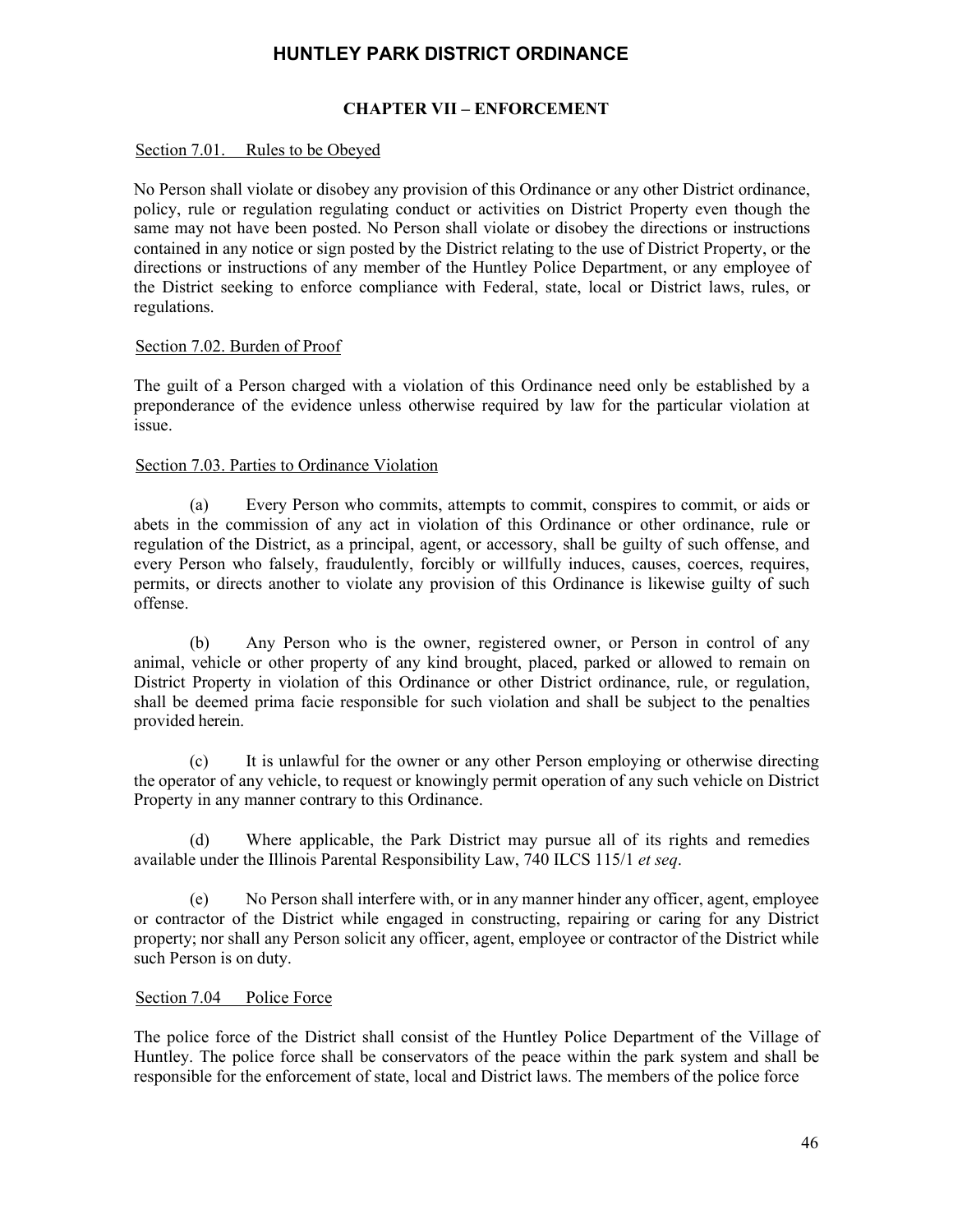shall have the power to make arrests as provided by law. The attorneys of the Village of Huntley and the District are hereby appointed prosecutors for the District, whose duties shall be to prosecute all violations and arrests made by the District police force in connection with violations of this code.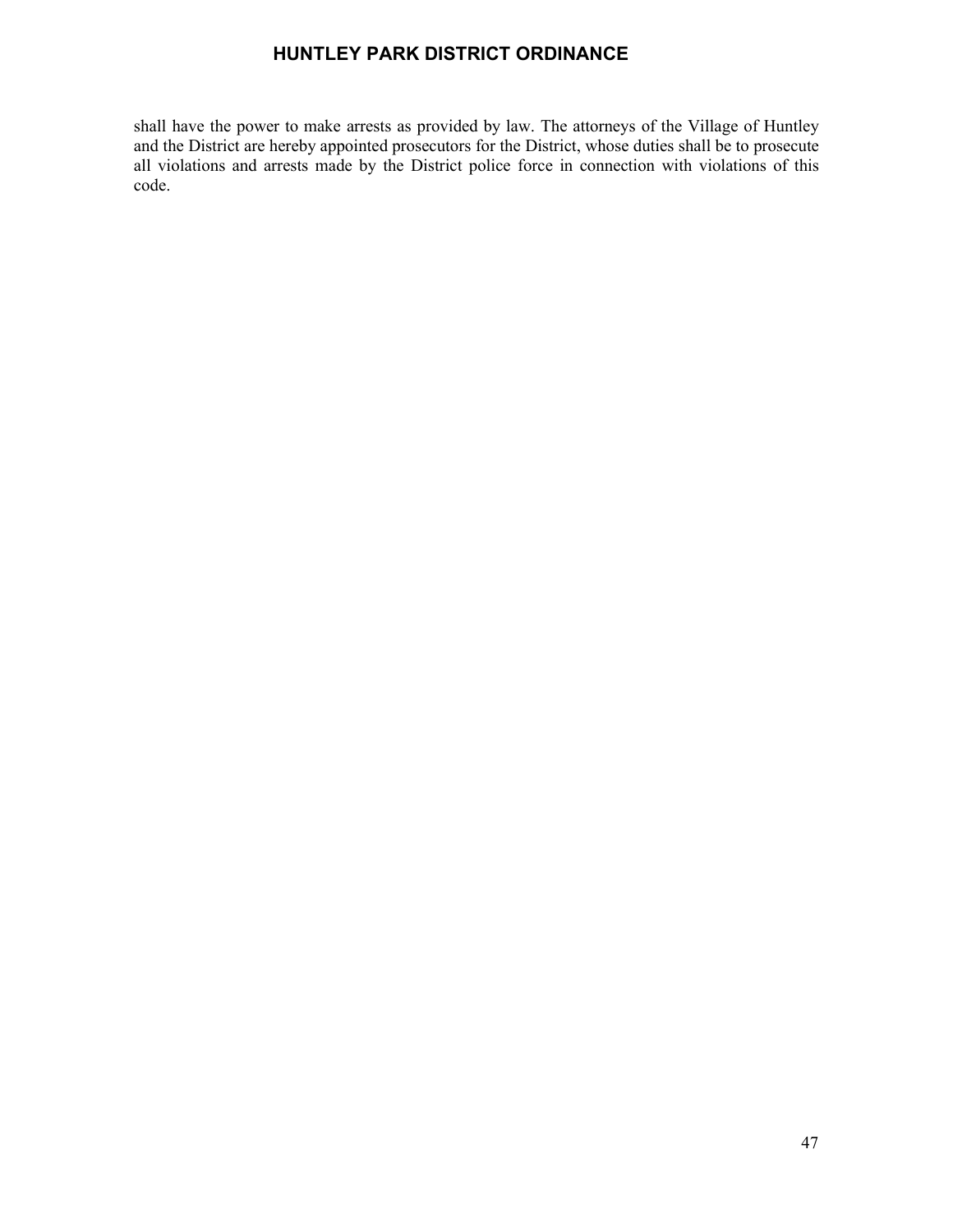### **CHAPTER VIII– PENALTIES**

#### <span id="page-51-1"></span><span id="page-51-0"></span>Section 8.01. Fines

The violation by any Person of the ordinances, laws and regulations of the district or by any permittee of the terms of his/her permit issued pursuant to this chapter shall subject the Person or permittee to a fine of a minimum of \$100.00 up to \$1,000.00. Each day that a violation continues shall be deemed a separate violation. Such fines may be assessed against any security deposit held by the District on behalf of the permittee, pursuant to Chapter V, Section 5.05 above, or may be assessed a fine for moneys in excess of any security deposit held by the District. The Executive Director shall give the Person or permittee prompt written notice of any fines to be assessed in excess of the security deposit. Such notice shall be served on the Person or permittee by Personal delivery, electronically, or by deposit in the United States mail, with proper postage prepaid to the name and address set forth on the application for permit.

#### <span id="page-51-2"></span>Section 8.02. Revocation of Privileges

Any Person violating or disobeying this chapter or any rule or regulation of the District may be forthwith evicted from District property, and may have his/her admission rights to District property terminated, revoked, forfeited or suspended as determined by the Executive Director or his/her designee.

### <span id="page-51-3"></span>Section 8.03. Non-Exclusivity of Penalties

The penalties provided for in this chapter are in addition to and not exclusive of any other remedies available to the District as provided by applicable law. The penalties provided for in any section of this chapter may be imposed or assessed in addition to and not necessarily in lieu of the penalties provided for in other sections of this chapter.

#### <span id="page-51-4"></span>Section 8.04. Restitution

In addition to, or instead of, the fines and penalties provided for in Section 8.01, any Person violating or disobeying any section or part of this Ordinance, or any other federal, state, local, or District law, rule, or regulation, shall be required to make restitution to the District for damage resulting from such violation(s). The provisions of the Illinois Parental Responsibility Law (740 ILCS 115/1 *et seq.*) are specifically incorporated in this Ordinance by reference for purposes of this section.

#### <span id="page-51-5"></span>Section 8.05. Parental Responsibility

The parent or legal guardian of an unemancipated minor shall be presumed, in the absence of evidence to the contrary, to have failed to exercise proper parental responsibility, and such minor shall be deemed to have committed the acts described below with the knowledge and permission of the parent or guardian upon the occurrence of the following three events:

- (a) An unemancipated minor is adjudicated to be in violation of this section or has incurred nonjudicial sanctions from another official agency resulting from an admission of guilt in violation of this section; and
- (b) The parent or legal guardian has received a written notice thereof, either by certified or registered mail, return receipt requested, or by Personal service with a certificate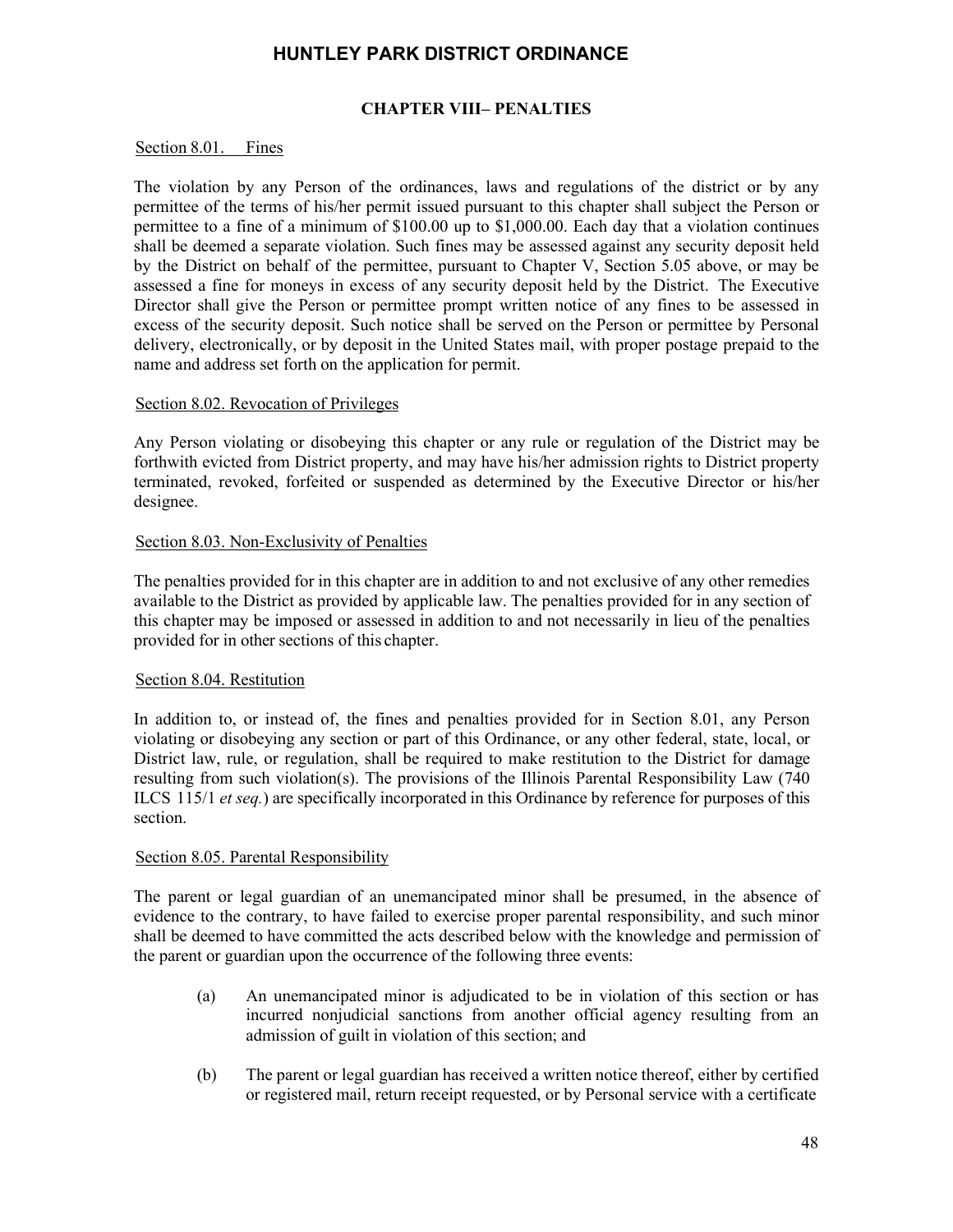of Personal service returned from the Huntley Police Department following said adjudication or nonjudicial sanction; and

(c) If at any time within one year following receipt of the notice described in this chapter, Section 8.05 (2) above, the minor is adjudicated to be in violation of this section, or has incurred nonjudicial sanctions from another official agency resulting from an admission of guilt of violation of this section.

It shall be unlawful for a parent or legal guardian to allow an unemancipated minor to engage in acts in violation of this section. Each parent and legal guardian shall be jointly and severally liable.

The District hereby holds parents and legal guardians of an unemancipated minor who resides with such parent or legal guardian liable for actual damages for the willful and malicious acts of such minor which cause injury to a Person on District property or injury to District property, as provided in the "Illinois Parental Responsibility Act" (740ILCS 115/I, *et seq*.)

#### <span id="page-52-0"></span>Section 8.06. Seizure/Removal/Impoundment of Property

Any property, substance, or thing brought into, utilized, placed, or left on District Property in violation of this Ordinance, or any other District ordinance, rule, or regulation may be removed, seized, and destroyed in the case of property and substances referred to in sections 2.02, 2.03, 2.05 and 2.40, or seized and impounded in the case of any other property, substance or thing (including without limitation vehicles and bicycles). Property so impounded shall not be returned to the owner(s) thereof until such Person(s) provides the District with acceptable proof or evidence of ownership and until such Person(s) has reimbursed the District in full for all costs and expenses to the District of such impoundment including without limitation any removal and storage charges. Property not claimed by the rightful owner(s) thereof within sixty (60) days after such impoundment may be sold by the District which shall be entitled to the entire proceeds thereof, or otherwise disposed of. Any motor vehicles towed and/or impounded shall be disposed of according to the applicable laws of the State of Illinois.

#### <span id="page-52-1"></span>Section 8.07. Circumstances Allowing Impoundment

The Executive Director may impound patron property, or may allow city, state or federal officials to impound such property for the following reasons:

- 1. when the patron property is located on District Property without a required valid permit;
- 2. when the patron property presents an unreasonable danger of injury to Persons or property on District Property;
- 3. when the patron property has been reported stolen and the patron is not present at the location or recovery;
- 4. when the patron property is abandoned or left unattended;
- 5. when the park patron fails to pay fines or fees lawfully imposed by the District; or
- 6. when there is other cause justifying impoundment under state or federal law.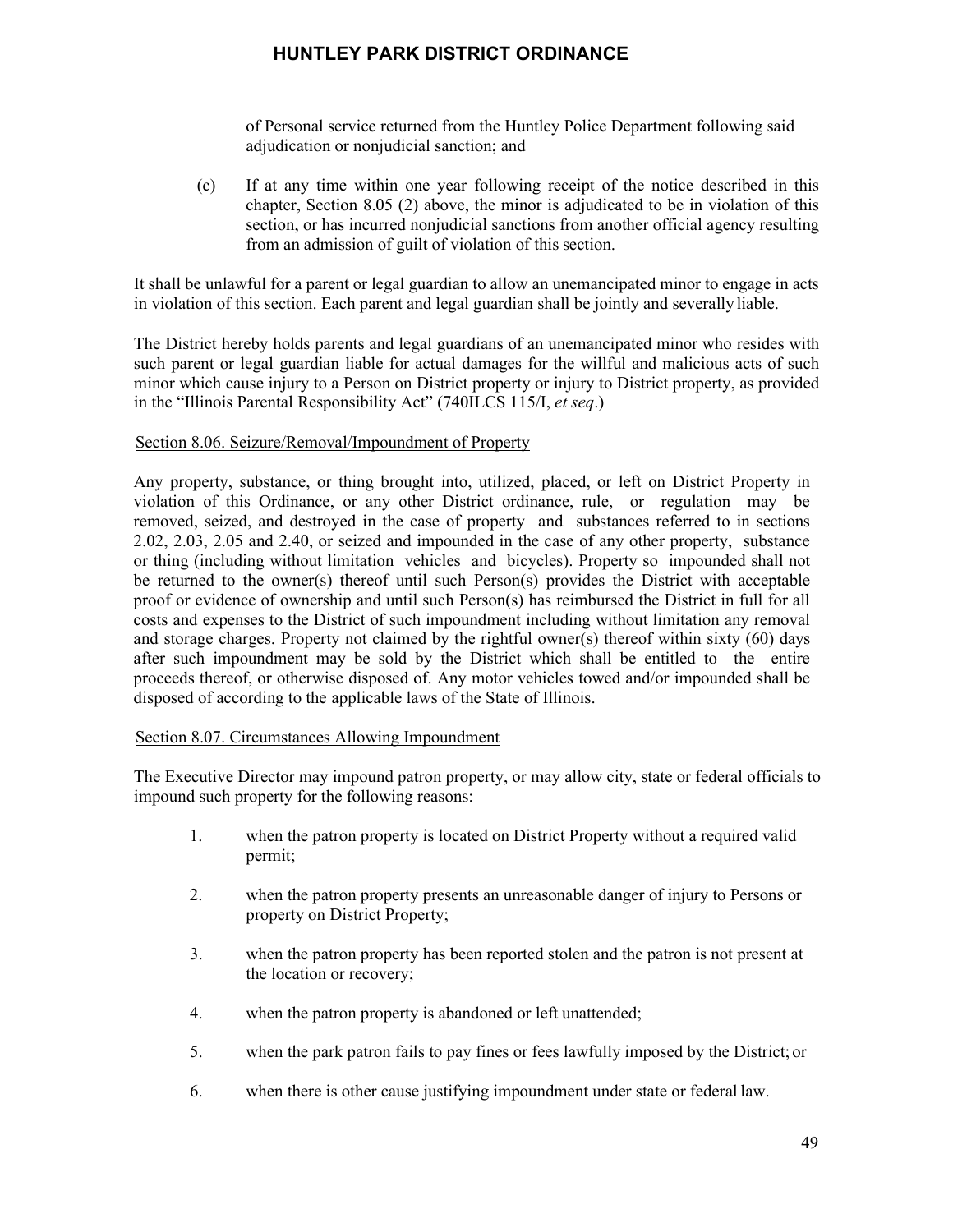#### <span id="page-53-0"></span>Section 8.08. Record of Impoundment

Upon impounding patron property, the Executive Director shall record the name and description of the impounded property; the circumstances under which it was impounded; the time, method, and place of impoundment; and a description of the condition of the property at the time it was impounded.

#### <span id="page-53-1"></span>Section 8.09. Notice to Owner of Impounded Patron Property

Whenever the Executive Director has impounded patron property, he/she shall immediately ascertain, if possible, the name of the owners or other Persons legally entitled to possession of such property, and thereafter shall immediately cause a notice to be sent by certified or registered United States mail, return receipt requested, to such owners and such other Persons entitled to possession, if known. Such notice shall contain a full description of the patron property, the circumstances of its impoundment, and where it is impounded and shall request that the recipient immediately contact the Executive Director. The notice shall:

- (a) specify the action the Executive Director proposes to take in addition to impoundment;
- (b) specify the ordinance or rules of the District allegedly violated, if any;
- (c) briefly state the factual basis of any alleged violation; and
- (d) inform the patron of the procedure and deadline for appeal.

### <span id="page-53-2"></span>Section 8.10. Meeting of Executive Director with Owner

The Executive Director or his/her designee shall Personally meet with the Person or Persons notified under this chapter as soon after the sending of such notice as can be arranged. The purpose of such meeting is to explain the circumstances of the impoundment and receive from the owner any information bearing on whether the impoundment shall be continued. Upon conclusion of this meeting, the Executive Director may:

- (a) determine that the patron property was improperly impounded, in which cases he/she immediately release the property to any authorized Person without charge;
- (b) determine that the patron property was properly impounded. In such case, the Executive Director shall determine whether the property should remain impounded pending proceedings, if any, on the charges that led to the impoundment. If the Executive Director allows the patron property to be released, he/she shall do so upon payment of the reasonable charges incurred by the District in moving and storing the property during impoundment. The Executive Director may order the impoundment continued pending such further proceedings if he/she finds probable cause to believe that:
	- (1) the property, if released to its owner, would pose a clear and present danger to the safety of Persons or property;
	- (2) the continued impoundment of the patron property is necessary in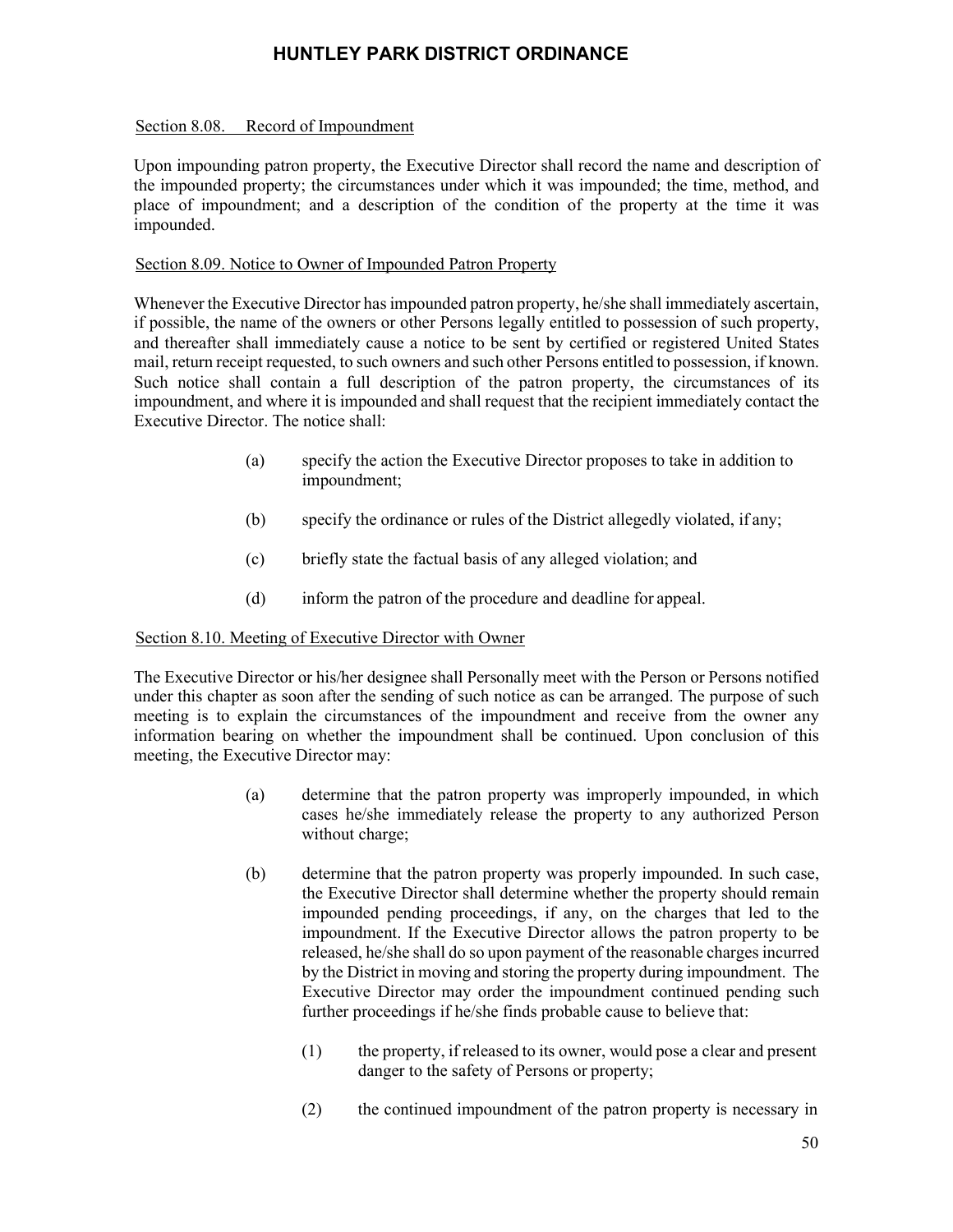connection with state or federal legal proceedings; or

- (3) the owner has failed or refused to correct an existing violation of this chapter, above.
- (4) release the impounded patron property to the custody of federal, state, or city authorities.

#### <span id="page-54-0"></span>Section 8.11. Subsequent Proceedings

If the owner, in the notice of impoundment, was notified of charges of violation of a District ordinance or rules, the owner shall have the right to appeal such charges and receive a hearing thereon according to the proceedings. The Executive Director shall, upon conclusion of those proceedings, make such disposition of the impounded patron property as may be appropriate in compliance with law.

#### <span id="page-54-1"></span>Section 8.12. Disposition of Unclaimed Impounded Patron Property

If any impounded patron property remains unclaimed by the owner or Person legally entitled to possession thereof for a period of thirty days or more after the date the notice of impoundment was sent to the owner or Person entitled to possession of said patron property, the Executive Director may cause the impounded property to be transferred to the Huntley Police Department to be disposed in accordance with "The Law Enforcement Disposition of Property Act," 765 ILCS 1030/0.01, *etseq.*

#### <span id="page-54-2"></span>Section 8.13 Non-Exclusivity of Penalties

The penalties provided for in this Chapter VIII are in addition to and not exclusive of any other remedies available to the District as provided by applicable law. The penalties provided for in section 8.01 may be imposed or assessed in addition to and not necessarily in lieu of the penalties provided for in section 8.03, and vice versa.